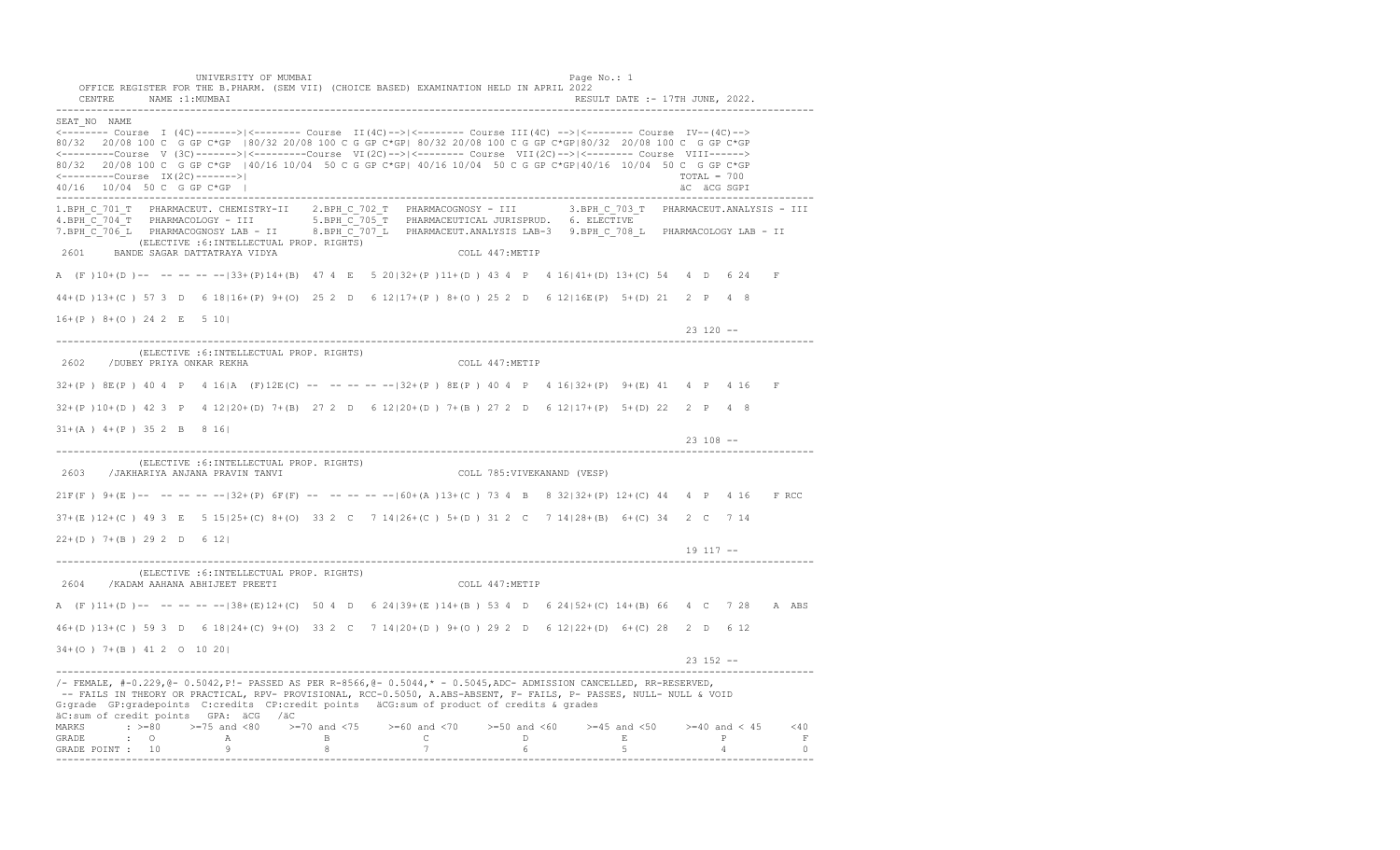UNIVERSITY OF MUMBAI PAGE OF A SALE PAGE OF A SALE PAGE OF A SALE PAGE OF A SALE PAGE OF A SALE PAGE OF A SALE OFFICE REGISTER FOR THE B.PHARM. (SEM VII) (CHOICE BASED) EXAMINATION HELD IN APRIL 2022 CENTRE NAME :1:MUMBAI RESULT DATE :- 17TH JUNE, 2022. ---------------------------------------------------------------------------------------------------------------------------------- SEAT\_NO NAME <-------- Course I (4C)------->|<-------- Course II(4C)-->|<-------- Course III(4C) -->|<-------- Course IV--(4C)--> 80/32 20/08 100 C G GP C\*GP |80/32 20/08 100 C G GP C\*GP| 80/32 20/08 100 C G GP C\*GP|80/32 20/08 100 C G GP C\*GP <---------Course V (3C)------->|<---------Course VI(2C)-->|<-------- Course VII(2C)-->|<-------- Course VIII------> 80/32 20/08 100 C G GP C\*GP |40/16 10/04 50 C G GP C\*GP| 40/16 10/04 50 C G GP C\*GP|40/16 10/04 50 C G GP C\*GP <---------Course IX(2C)------->| TOTAL = 700 40/16 10/04 50 C G GP C\*GP | äC äCG SGPI ---------------------------------------------------------------------------------------------------------------------------------- 1.BPH\_C\_701\_T PHARMACEUT. CHEMISTRY-II 2.BPH\_C\_702\_T PHARMACOGNOSY - III 3.BPH\_C\_703\_T PHARMACEUT.ANALYSIS - III 4.BPH\_C\_704\_T PHARMACOLOGY - III 5.BPH\_C\_705\_T PHARMACEUTICAL JURISPRUD. 6. ELECTIVE 7.BPH\_C\_706\_L PHARMACOGNOSY LAB - II 8.BPH\_C\_707\_L PHARMACEUT.ANALYSIS LAB-3 9.BPH\_C\_708\_L PHARMACOLOGY LAB - II (ELECTIVE :6:INTELLECTUAL PROP. RIGHTS) 2605 /SATPAL SONIYA MANOJ ARTI SATPAL COLL 785:VIVEKANAND (VESP) 28F(F)10E(D)-- -- -- -- -- 43E(D) 6F(F) -- -- -- -- -- 32+(P)12+(C) 44 4 P 4 16|42+(D) 10+(D) 52 4 D 6 24 F 47+(D )12+(C ) 59 3 D 6 18|24+(C) 9+(O) 33 2 C 7 14|22+(D ) 5+(D ) 27 2 D 6 12|24+(C) 6+(C) 30 2 C 7 14 22+(D ) 8+(O ) 30 2 C 7 14| 19 112 -- ---------------------------------------------------------------------------------------------------------------------------------- (ELECTIVE :6:INTELLECTUAL PROP. RIGHTS) 2606 /SHEMNA KASHISH M. GAUS RUBINA COLL 785:VIVEKANAND (VESP) 37 (E )17+(O ) 54 4 D 6 24|58 (B)17+(O) 75 4 A 9 36|44 (D )19+(O ) 63 4 C 7 28|42 (D) 18+(O) 60 4 C 7 28 P 46 (D )16+(O ) 62 3 C 7 21|27 (C)10+(O) 37 2 B 8 16|30+(A )10+(O ) 40 2 O 10 20|24+(C) 9+(O) 33 2 C 7 14 36+(O ) 9+(O ) 45 2 O 10 20| 27 207 7.67 ---------------------------------------------------------------------------------------------------------------------------------- (ELECTIVE :6:INTELLECTUAL PROP. RIGHTS) 2607 VICHARE ATHARAV JITENDRA VRUSHALI COLL 447:METIP 32+(P )11+(D ) 43 4 P 4 16|38+(E)14+(B) 52 4 D 6 24|39+(E )12+(C ) 51 4 D 6 24|43+(D) 18+(O) 61 4 C 7 28 P 47+(D )16+(O ) 63 3 C 7 21|26+(C) 9+(O) 35 2 B 8 16|20+(D ) 6+(C ) 26 2 D 6 12|16 (P) 4 (P) 20 2 P 4 8 22+(D ) 5+(D ) 27 2 D 6 12| 27 161 5.96 ---------------------------------------------------------------------------------------------------------------------------------- (ELECTIVE :8:PREFORMULATION STUDIES) 2608 ABHANG AMAN SANTOSH MANGAL ABHANG COLL 785:VIVEKANAND (VESP) 34+(P ) 9 (E ) 43 4 P 4 16|35 (P) 9+(E) 44 4 P 4 16|37+(E )13+(C ) 50 4 D 6 24|38+(E) 14+(B) 52 4 D 6 24 P 35+(P )12+(C ) 47 3 E 5 15|18+(E) 4+(P) 22 2 P 4 8|20+(D ) 5+(D ) 25 2 D 6 12|20+(D) 7+(B) 27 2 D 6 12 22+(D ) 8+(O ) 30 2 C 7 14| 27 141 5.22 ---------------------------------------------------------------------------------------------------------------------------------- /- FEMALE, #-0.229,@- 0.5042,P!- PASSED AS PER R-8566,@- 0.5044,\* - 0.5045,ADC- ADMISSION CANCELLED, RR-RESERVED, -- FAILS IN THEORY OR PRACTICAL, RPV- PROVISIONAL, RCC-0.5050, A.ABS-ABSENT, F- FAILS, P- PASSES, NULL- NULL & VOID G:grade GP:gradepoints C:credits CP:credit points äCG:sum of product of credits & grades äC:sum of credit points GPA: äCG /äC MARKS : >=80 >=75 and <80 >=70 and <75 >=60 and <70 >=50 and <60 >=45 and <50 >=40 and < 45 <40 GRADE : O A B C D E P F<br>GRADE POINT : 10 9 8 7 6 5 4 0

----------------------------------------------------------------------------------------------------------------------------------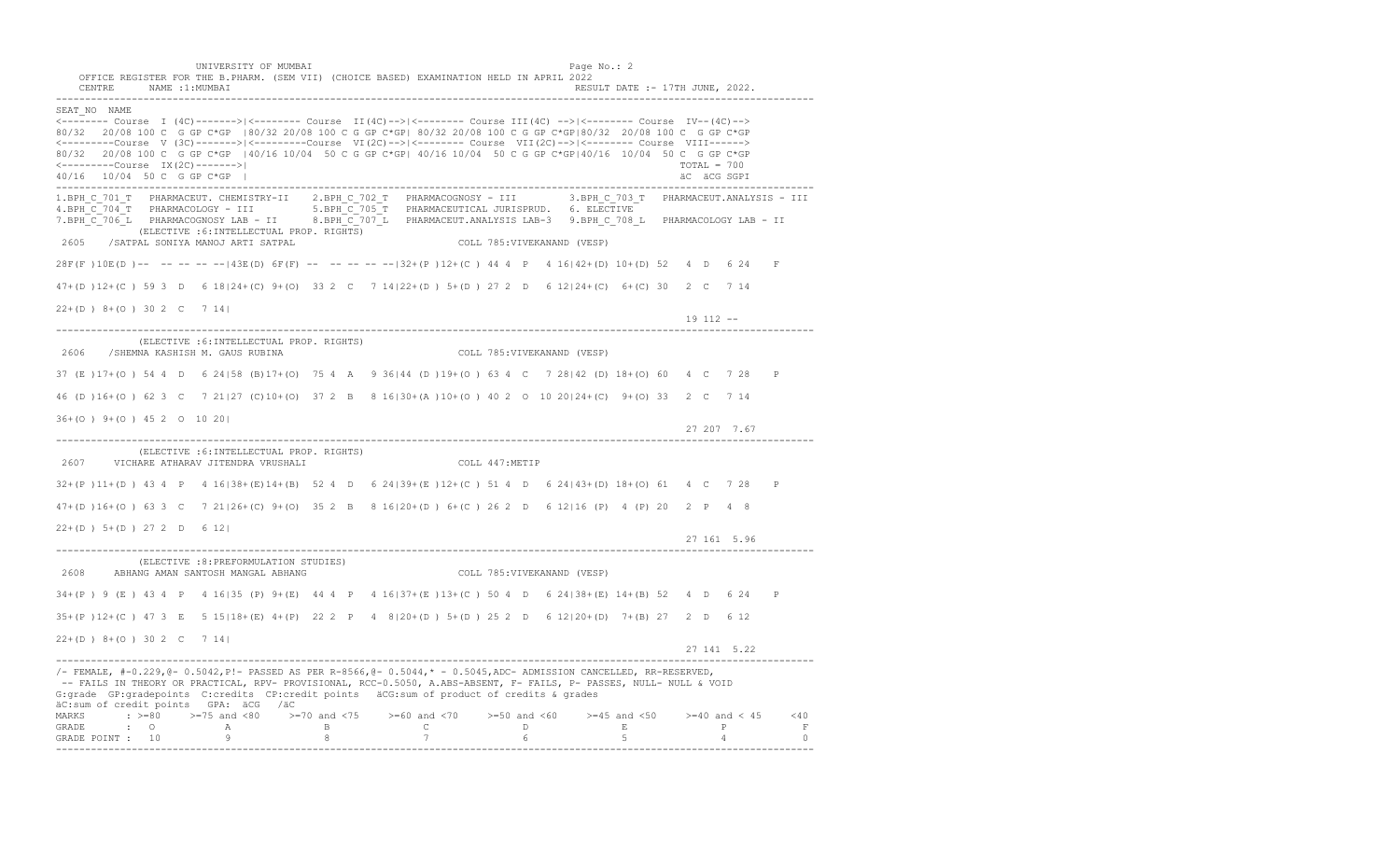|  | _____ |  | UNIVERSITY OF MUMBAI |  |
|--|-------|--|----------------------|--|
|--|-------|--|----------------------|--|

| UNIVERSITY OF MUMBAI<br>Page No.: 3<br>OFFICE REGISTER FOR THE B.PHARM. (SEM VII) (CHOICE BASED) EXAMINATION HELD IN APRIL 2022<br>RESULT DATE :- 17TH JUNE, 2022.<br><b>CENTRE</b><br>NAME :1:MUMBAI                                                                                                                                                                                                                                                                                                                                                                                                          |                 |
|----------------------------------------------------------------------------------------------------------------------------------------------------------------------------------------------------------------------------------------------------------------------------------------------------------------------------------------------------------------------------------------------------------------------------------------------------------------------------------------------------------------------------------------------------------------------------------------------------------------|-----------------|
| SEAT NO NAME<br><-------- Course I (4C)-------> <------- Course II(4C)--> <------- Course III(4C) --> <-------- Course IV--(4C)--><br>80/32 20/08 100 C G GP C*GP 180/32 20/08 100 C G GP C*GP1 80/32 20/08 100 C G GP C*GP180/32 20/08 100 C G GP C*GP<br><--------Course V (3C)-------> <--------Course VI(2C)--> <-------- Course VII(2C)--> <-------- Course VIII------><br>80/32 20/08 100 C G GP C*GP   40/16 10/04 50 C G GP C*GP  40/16 10/04 50 C G GP C*GP  40/16 10/04 50 C G GP C*GP<br>$\leftarrow$ --------Course IX(2C)-------><br>$TOTAI = 700$<br>40/16 10/04 50 C G GP C*GP I<br>äC äCG SGPI |                 |
| 1.BPH C 701 T PHARMACEUT. CHEMISTRY-II 2.BPH C 702 T PHARMACOGNOSY - III 3.BPH C 703 T<br>PHARMACEUT.ANALYSIS - III<br>4.BPH <sup>-C-704</sup> T PHARMACOLOGY - III 5.BPH <sup>-C-705</sup> T PHARMACEUTICAL JURISPRUD. 6. ELECTIVE<br>7.BPH <sup>-C-706</sup> L PHARMACOGNOSY LAB - II 8.BPH <sup>-C-707</sup> L PHARMACEUT.ANALYSIS LAB-3 9.BPH-C-708 L PHARMACOLOGY LAB - II<br>(ELECTIVE : 8: PREFORMULATION STUDIES)<br>2609 BHUSARA KALPESH SURESH MANGALA<br>COLL 447:METIP                                                                                                                             |                 |
| A (F)12+(C)-- -- -- -- -- -136+(E)14+(B) 50 4 D 6 24   36+(E)16+(0) 52 4 D 6 24   36+(E) 16+(0) 52 4 D 6 24 A ABS                                                                                                                                                                                                                                                                                                                                                                                                                                                                                              |                 |
| 37+(E)13+(C) 50 3 D 6 18 18+(E) 5+(D) 23 2 E 5 10 21+(D) 8+(O) 29 2 D 6 12 20+(D) 5+(D) 25 2 D 6 12                                                                                                                                                                                                                                                                                                                                                                                                                                                                                                            |                 |
| $19+(E)$ 6+(C) 25 2 D 6 12<br>$23136 - -$                                                                                                                                                                                                                                                                                                                                                                                                                                                                                                                                                                      |                 |
| 2610 GUPTA ALOK DEENA NATH ASHA GUPTA                                                                                                                                                                                                                                                                                                                                                                                                                                                                                                                                                                          |                 |
| 20F(F) 9+(E)-- -- -- -- -- 134E(P)11+(D) 45 4 E 5 201 9F(F)13+(C)-- -- -- -- -- 136+(E) 12+(C) 48 4 E 5 20                                                                                                                                                                                                                                                                                                                                                                                                                                                                                                     | $\mathbf{F}$    |
| 33+(P) 9+(E) 42 3 P 4 12116+(P) 5E(D) 21 2 P 4 8120+(D) 7+(B) 27 2 D 6 12120+(D) 6+(C) 26 2 D 6 12                                                                                                                                                                                                                                                                                                                                                                                                                                                                                                             |                 |
| $16+(P) 6+(C) 22 2 P 4 81$<br>$19 \t 92 \t -$                                                                                                                                                                                                                                                                                                                                                                                                                                                                                                                                                                  |                 |
| /- FEMALE, #-0.229, @- 0.5042, P!- PASSED AS PER R-8566, @- 0.5044,* - 0.5045, ADC- ADMISSION CANCELLED, RR-RESERVED,<br>-- FAILS IN THEORY OR PRACTICAL, RPV- PROVISIONAL, RCC-0.5050, A.ABS-ABSENT, F- FAILS, P- PASSES, NULL- NULL & VOID<br>G: grade GP: gradepoints C: credits CP: credit points äCG: sum of product of credits & grades<br>äC:sum of credit points GPA: äCG /äC                                                                                                                                                                                                                          |                 |
| MARKS : >=80 >=75 and <80 >=70 and <75 >=60 and <70 >=50 and <60 >=45 and <50 >=40 and <45 <40                                                                                                                                                                                                                                                                                                                                                                                                                                                                                                                 |                 |
| $\begin{array}{ccccccccc} & \text{ : } & \text{ & 0} & \text{ & A} & \text{ & B} \\ \text{POINT} & \text{ : } & \text{ 10} & \text{ & 9} & \text{ & 8} \\ \end{array}$<br>$E_{\rm{L}}$<br><b>GRADE</b><br>$\overline{c}$<br>$\Box$<br>$\mathsf{P}$<br>$7\overline{ }$<br>$6 \overline{6}$<br>5<br>GRADE POINT : 10<br>$\Delta$                                                                                                                                                                                                                                                                                 | $-$ F<br>$\cap$ |

----------------------------------------------------------------------------------------------------------------------------------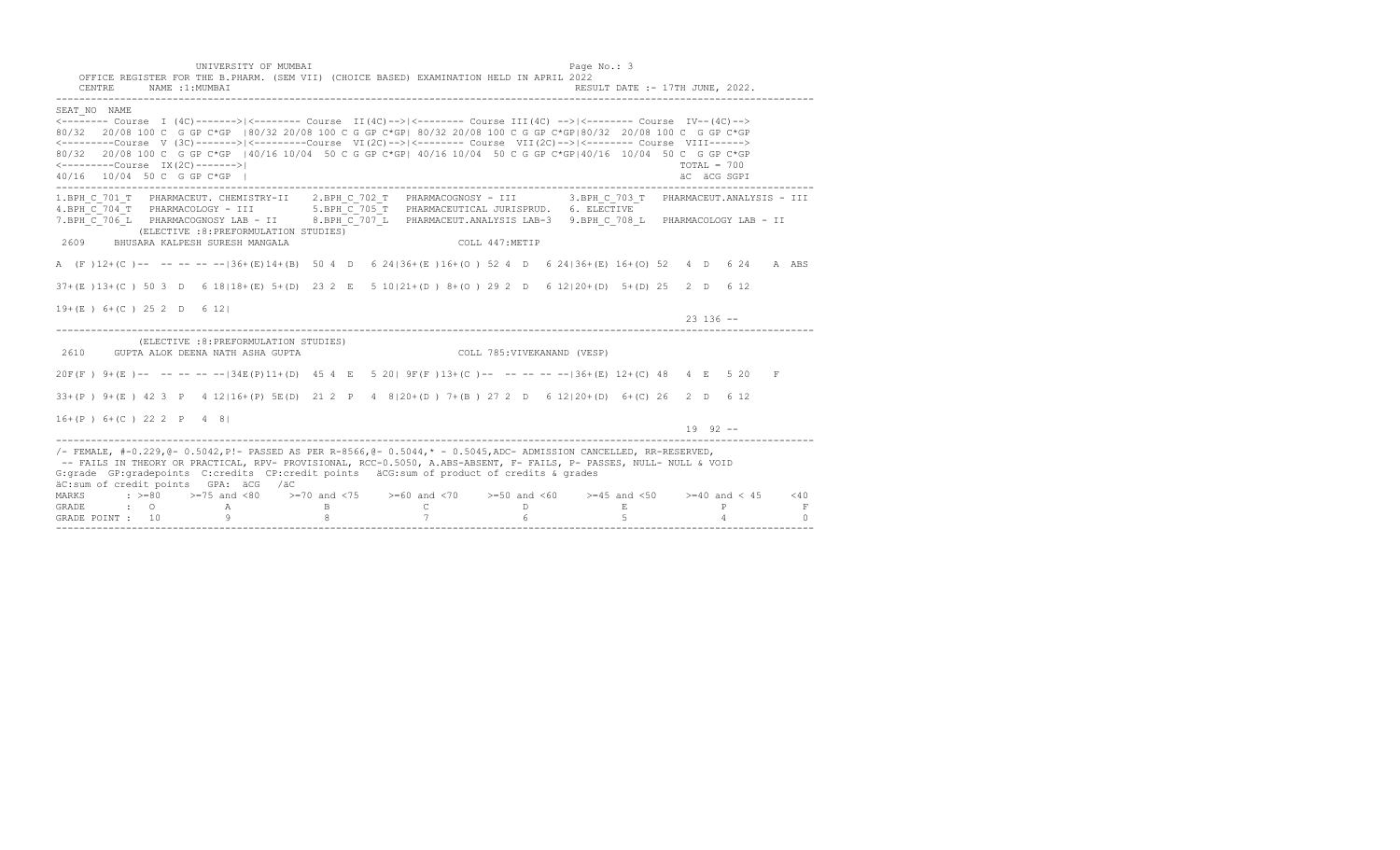UNIVERSITY OF MUMBAI PAGE OF A SALE PAGE OF A SALE PAGE OF A SALE PAGE OF A SALE PAGE OF A SALE PAGE OF A SALE OFFICE REGISTER FOR THE B.PHARM. (SEM VII) (CHOICE BASED) EXAMINATION HELD IN APRIL 2022 CENTRE NAME :2:THANE RESULT DATE :- 17TH JUNE, 2022. ---------------------------------------------------------------------------------------------------------------------------------- SEAT\_NO NAME <-------- Course I (4C)------->|<-------- Course II(4C)-->|<-------- Course III(4C) -->|<-------- Course IV--(4C)--> 80/32 20/08 100 C G GP C\*GP |80/32 20/08 100 C G GP C\*GP| 80/32 20/08 100 C G GP C\*GP|80/32 20/08 100 C G GP C\*GP <---------Course V (3C)------->|<---------Course VI(2C)-->|<-------- Course VII(2C)-->|<-------- Course VIII------> 80/32 20/08 100 C G GP C\*GP |40/16 10/04 50 C G GP C\*GP| 40/16 10/04 50 C G GP C\*GP|40/16 10/04 50 C G GP C\*GP <---------Course IX(2C)------->| TOTAL = 700 40/16 10/04 50 C G GP C\*GP | äC äCG SGPI ---------------------------------------------------------------------------------------------------------------------------------- 1.BPH\_C\_701\_T PHARMACEUT. CHEMISTRY-II 2.BPH\_C\_702\_T PHARMACOGNOSY - III 3.BPH\_C\_703\_T PHARMACEUT.ANALYSIS - III 4.BPH\_C\_704\_T PHARMACOLOGY - III 5.BPH\_C\_705\_T PHARMACEUTICAL JURISPRUD. 6. ELECTIVE 7.BPH\_C\_706\_L PHARMACOGNOSY LAB - II 8.BPH\_C\_707\_L PHARMACEUT.ANALYSIS LAB-3 9.BPH\_C\_708\_L PHARMACOLOGY LAB - II (ELECTIVE :6:INTELLECTUAL PROP. RIGHTS) 2611 BHIMANWAR OMKAR PARMESHWAR ARUNA COLL 400:SVBCP- DOMBIVALI 13F(F )13+(C )-- -- -- -- --|41+(D) 8E(P) 49 4 E 5 20|35+(P )10+(D ) 45 4 E 5 20|32+(P) 17+(O) 49 4 E 5 20 F 42+(D )12+(C ) 54 3 D 6 18|17+(P) 7+(B) 24 2 E 5 10|20+(D ) 7+(B ) 27 2 D 6 12|24+(C) 7E(B) 31 2 C 7 14 24+(C ) 8+(O ) 32 2 C 7 14| 23 128 -- ---------------------------------------------------------------------------------------------------------------------------------- (ELECTIVE :6:INTELLECTUAL PROP. RIGHTS) 2612 /TELAVANE ANUJA SANTOSH ARCHANA COLL 400:SVBCP- DOMBIVALI 20F(F )18+(O )-- -- -- -- --|44+(D)15+(A) 59 4 D 6 24|44+(D )11+(D ) 55 4 D 6 24|52+(C) 18+(O) 70 4 B 8 32 F 47+(D )18+(O ) 65 3 C 7 21|26+(C)10+(O) 36 2 B 8 16|28+(B ) 7+(B ) 35 2 B 8 16|30+(A) 9+(O) 39 2 A 9 18 28+(B )10+(O ) 38 2 A 9 18| 23 169 -- ---------------------------------------------------------------------------------------------------------------------------------- (ELECTIVE :8:PREFORMULATION STUDIES) 2613 /BHUJBAL PRANITA PRASHANT SMITA COLL 696:HNCP 32+(P )11+(D ) 43 4 P 4 16|35+(P)13+(C) 48 4 E 5 20|32+(P )13+(C ) 45 4 E 5 20|16F(F) 12+(C) -- -- -- -- -- F 32+(P )13+(C ) 45 3 E 5 15|10F(F) 7+(B) -- -- -- -- --|16E(P ) 6+(C ) 22 2 P 4 8|17+(P) 6+(C) 23 2 E 5 10 20+(D ) 7+(B ) 27 2 D 6 12| 21 101 -- ---------------------------------------------------------------------------------------------------------------------------------- (ELECTIVE :8:PREFORMULATION STUDIES) 2614 CHAVAN SAURABH KRISHNAT RADHA COLL 696:HNCP 32+(P ) 9+(E ) 41 4 P 4 16|32+(P)17+(O) 49 4 E 5 20|33+(P )14+(B ) 47 4 E 5 20|49+(C) 12+(C) 61 4 C 7 28 F 46+(D )16+(O ) 62 3 C 7 21|12F(F) 8+(O) -- -- -- -- --|20+(D )10+(O ) 30 2 C 7 14|16+(P) 6+(C) 22 2 P 4 8 32+(O ) 8+(O ) 40 2 O 10 20| 25 147 -- ---------------------------------------------------------------------------------------------------------------------------------- /- FEMALE, #-0.229,@- 0.5042,P!- PASSED AS PER R-8566,@- 0.5044,\* - 0.5045,ADC- ADMISSION CANCELLED, RR-RESERVED, -- FAILS IN THEORY OR PRACTICAL, RPV- PROVISIONAL, RCC-0.5050, A.ABS-ABSENT, F- FAILS, P- PASSES, NULL- NULL & VOID G:grade GP:gradepoints C:credits CP:credit points äCG:sum of product of credits & grades äC:sum of credit points GPA: äCG /äC MARKS : >=80 >=75 and <80 >=70 and <75 >=60 and <70 >=50 and <60 >=45 and <50 >=40 and < 45 <40 GRADE : O A B C D E P F<br>GRADE POINT : 10 9 8 7 6 5 4 0 ----------------------------------------------------------------------------------------------------------------------------------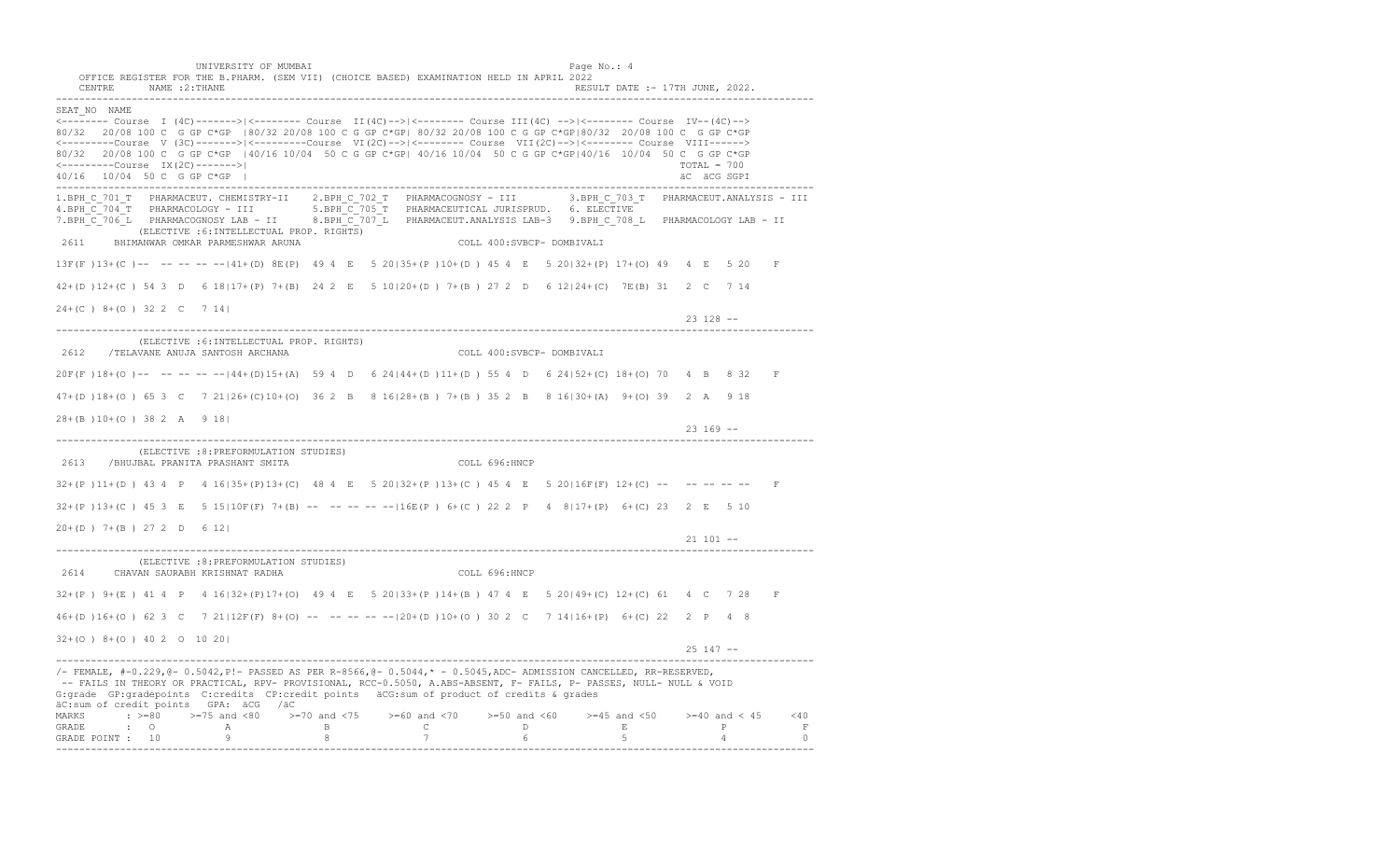UNIVERSITY OF MUMBAI PAGE OF A SALE PAGE OF A SALE PAGE OF A SALE PAGE OF A SALE PAGE OF A SALE PAGE OF A SALE OFFICE REGISTER FOR THE B.PHARM. (SEM VII) (CHOICE BASED) EXAMINATION HELD IN APRIL 2022 CENTRE NAME :2:THANE RESULT DATE :- 17TH JUNE, 2022. ---------------------------------------------------------------------------------------------------------------------------------- SEAT\_NO NAME <-------- Course I (4C)------->|<-------- Course II(4C)-->|<-------- Course III(4C) -->|<-------- Course IV--(4C)--> 80/32 20/08 100 C G GP C\*GP |80/32 20/08 100 C G GP C\*GP| 80/32 20/08 100 C G GP C\*GP|80/32 20/08 100 C G GP C\*GP <---------Course V (3C)------->|<---------Course VI(2C)-->|<-------- Course VII(2C)-->|<-------- Course VIII------> 80/32 20/08 100 C G GP C\*GP |40/16 10/04 50 C G GP C\*GP| 40/16 10/04 50 C G GP C\*GP|40/16 10/04 50 C G GP C\*GP <---------Course IX(2C)------->| TOTAL = 700 40/16 10/04 50 C G GP C\*GP | äC äCG SGPI ---------------------------------------------------------------------------------------------------------------------------------- 1.BPH\_C\_701\_T PHARMACEUT. CHEMISTRY-II 2.BPH\_C\_702\_T PHARMACOGNOSY - III 3.BPH\_C\_703\_T PHARMACEUT.ANALYSIS - III 4.BPH\_C\_704\_T PHARMACOLOGY - III 5.BPH\_C\_705\_T PHARMACEUTICAL JURISPRUD. 6. ELECTIVE 7.BPH\_C\_706\_L PHARMACOGNOSY LAB - II 8.BPH\_C\_707\_L PHARMACEUT.ANALYSIS LAB-3 9.BPH\_C\_708\_L PHARMACOLOGY LAB - II (ELECTIVE :8:PREFORMULATION STUDIES) 2615 CHOUDHARY LALIT ASHARAM PUSHPA COLL 696:HNCP 32+(P )11+(D ) 43 4 P 4 16|36+(E)15+(A) 51 4 D 6 24|32+(P )12+(C ) 44 4 P 4 16|33 (P) 12+(C) 45 4 E 5 20 P 42 (D )15+(A ) 57 3 D 6 18|21+(D) 6+(C) 27 2 D 6 12|16+(P ) 9+(O ) 25 2 D 6 12|19+(E) 6+(C) 25 2 D 6 12 24+(C ) 8+(O ) 32 2 C 7 14| 27 144 5.33 ---------------------------------------------------------------------------------------------------------------------------------- (ELECTIVE :8:PREFORMULATION STUDIES) 2616 DUBEY MURALIMANOHAR PRAHLAD PRAMILA COLL 696:HNCP 32+(P )13+(C ) 45 4 E 5 20|40+(D)16+(O) 56 4 D 6 24|32+(P ) 8+(P ) 40 4 P 4 16|39+(E) 12+(C) 51 4 D 6 24 P 32+(P )10+(D ) 42 3 P 4 12|16 (P) 7+(B) 23 2 E 5 10|16+(P )10+(O ) 26 2 D 6 12|18+(E) 5+(D) 23 2 E 5 10 24+(C ) 8+(O ) 32 2 C 7 14| 27 142 5.26 ---------------------------------------------------------------------------------------------------------------------------------- (ELECTIVE :8:PREFORMULATION STUDIES) 2617 GUPTA ROSHAN MOTILAL HOSHILA COLL 696:HNCP 22F(F ) 8+(P )-- -- -- -- --|43+(D)13+(C) 56 4 D 6 24|32+(P )11+(D ) 43 4 P 4 16|46+(D) 11+(D) 57 4 D 6 24 F 55+(C )17+(O ) 72 3 B 8 24|20+(D) 8+(O) 28 2 D 6 12|16+(P )10+(O ) 26 2 D 6 12|18+(E) 6+(C) 24 2 E 5 10 28+(B ) 8+(O ) 36 2 B 8 16| 23 138 -- ---------------------------------------------------------------------------------------------------------------------------------- (ELECTIVE :8:PREFORMULATION STUDIES) 2618 /JADHAV NIKITA NANASAHEB DAIVSHALA COLL 696:HNCP 26F(F )13E(C )-- -- -- -- --|43+(D) 8+(P) 51 4 D 6 24|32+(P ) 8+(P ) 40 4 P 4 16|32+(P) 8+(P) 40 4 P 4 16 F 42+(D ) 9+(E ) 51 3 D 6 18|24+(C) 4+(P) 28 2 D 6 12|18+(E ) 5+(D ) 23 2 E 5 10|17+(P) 7+(B) 24 2 E 5 10 24+(C ) 5+(D ) 29 2 D 6 12| 23 118 -- ---------------------------------------------------------------------------------------------------------------------------------- /- FEMALE, #-0.229,@- 0.5042,P!- PASSED AS PER R-8566,@- 0.5044,\* - 0.5045,ADC- ADMISSION CANCELLED, RR-RESERVED, -- FAILS IN THEORY OR PRACTICAL, RPV- PROVISIONAL, RCC-0.5050, A.ABS-ABSENT, F- FAILS, P- PASSES, NULL- NULL & VOID G:grade GP:gradepoints C:credits CP:credit points äCG:sum of product of credits & grades äC:sum of credit points GPA: äCG /äC MARKS : >=80 >=75 and <80 >=70 and <75 >=60 and <70 >=50 and <60 >=45 and <50 >=40 and < 45 <40 GRADE : O A B C D E P F<br>GRADE POINT : 10 9 8 7 6 5 4 0 ----------------------------------------------------------------------------------------------------------------------------------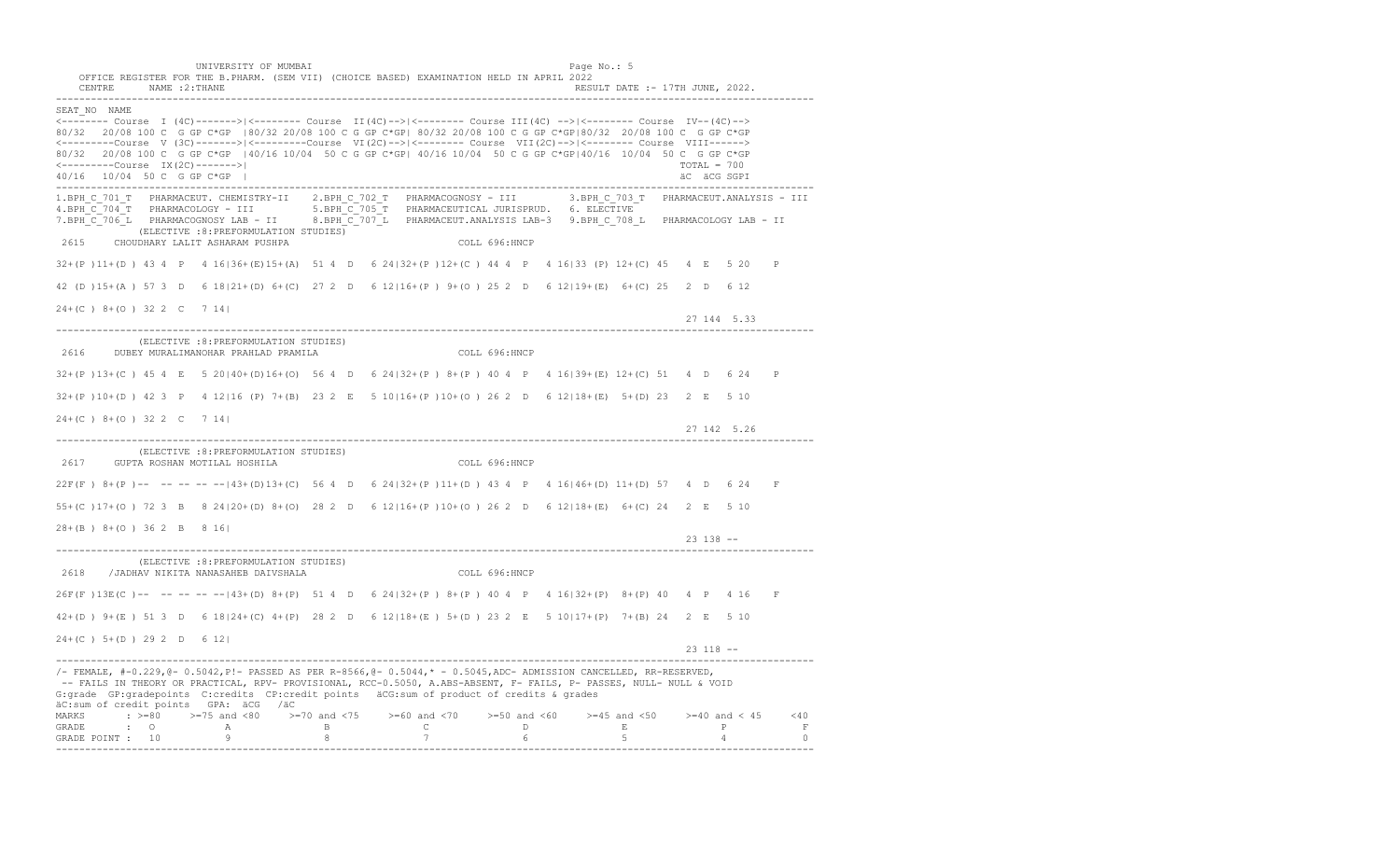UNIVERSITY OF MUMBAI PAGE OF A SALE PAGE OF A SALE PAGE OF A SALE PAGE OF A SALE PAGE OF A SALE PAGE OF A SALE OFFICE REGISTER FOR THE B.PHARM. (SEM VII) (CHOICE BASED) EXAMINATION HELD IN APRIL 2022 CENTRE NAME :2:THANE RESULT DATE :- 17TH JUNE, 2022. ---------------------------------------------------------------------------------------------------------------------------------- SEAT\_NO NAME <-------- Course I (4C)------->|<-------- Course II(4C)-->|<-------- Course III(4C) -->|<-------- Course IV--(4C)--> 80/32 20/08 100 C G GP C\*GP |80/32 20/08 100 C G GP C\*GP| 80/32 20/08 100 C G GP C\*GP|80/32 20/08 100 C G GP C\*GP <---------Course V (3C)------->|<---------Course VI(2C)-->|<-------- Course VII(2C)-->|<-------- Course VIII------> 80/32 20/08 100 C G GP C\*GP |40/16 10/04 50 C G GP C\*GP| 40/16 10/04 50 C G GP C\*GP|40/16 10/04 50 C G GP C\*GP <---------Course IX(2C)------->| TOTAL = 700 40/16 10/04 50 C G GP C\*GP | äC äCG SGPI ---------------------------------------------------------------------------------------------------------------------------------- 1.BPH\_C\_701\_T PHARMACEUT. CHEMISTRY-II 2.BPH\_C\_702\_T PHARMACOGNOSY - III 3.BPH\_C\_703\_T PHARMACEUT.ANALYSIS - III 4.BPH\_C\_704\_T PHARMACOLOGY - III 5.BPH\_C\_705\_T PHARMACEUTICAL JURISPRUD. 6. ELECTIVE 7.BPH\_C\_706\_L PHARMACOGNOSY LAB - II 8.BPH\_C\_707\_L PHARMACEUT.ANALYSIS LAB-3 9.BPH\_C\_708\_L PHARMACOLOGY LAB - II (ELECTIVE :8:PREFORMULATION STUDIES) 2619 JAHAGIRDAR AMEY MILIND MANSI COLL 696:HNCP 34 (P )10+(D ) 44 4 P 4 16|35 (P)19+(O) 54 4 D 6 24|48+(C )11+(D ) 59 4 D 6 24|46+(D) 11+(D) 57 4 D 6 24 P 39+(E )18+(O ) 57 3 D 6 18|19+(E) 7+(B) 26 2 D 6 12|28+(B )10+(O ) 38 2 A 9 18|21+(D) 6+(C) 27 2 D 6 12 36+(O ) 8+(O ) 44 2 O 10 20| 27 168 6.22 ---------------------------------------------------------------------------------------------------------------------------------- (ELECTIVE :8:PREFORMULATION STUDIES) 2620 /KARNE SHREYA VIKAS HEMANGI COLL 696:HNCP 32+(P )10E(D ) 42 4 P 4 16|32+(P)14+(B) 46 4 E 5 20|17F(F ) 8+(P )-- -- -- -- --|33+(P) 11+(D) 44 4 P 4 16 F 33+(P )18E(O ) 51 3 D 6 18|30+(A) 8+(O) 38 2 A 9 18|20+(D ) 6+(C ) 26 2 D 6 12|20+(D) 5+(D) 25 2 D 6 12 32+(O ) 8+(O ) 40 2 O 10 20| 23 132 -- ---------------------------------------------------------------------------------------------------------------------------------- (ELECTIVE :8:PREFORMULATION STUDIES) 2621 /KHAN ALKAMA SALIM SANJIDA COLL 787:IDEAL COLLEGE - BHAL 32+(P ) 8+(P ) 40 4 P 4 16|A (F) 8+(P) -- -- -- -- --|33+(P )12+(C ) 45 4 E 5 20|41+(D) 12+(C) 53 4 D 6 24 A ABS 32+(P )11+(D ) 43 3 P 4 12|A (F) 6+(C) -- -- -- -- --|17+(P ) 8+(O ) 25 2 D 6 12|21+(D) 8+(O) 29 2 D 6 12 24+(C ) 8+(O ) 32 2 C 7 14| 21 110 -- ---------------------------------------------------------------------------------------------------------------------------------- (ELECTIVE :8:PREFORMULATION STUDIES) 2622 KHEMCHANDANI DEEPAK SATISH AARTI COLL 696:HNCP 32+(P ) 9+(E ) 41 4 P 4 16|32+(P)16+(O) 48 4 E 5 20|32+(P )10+(D ) 42 4 P 4 16|32+(P) 7 (P) 39 4 P 4 16 P @1 @1 39+(E )14+(B ) 53 3 D 6 18|22+(D) 5+(D) 27 2 D 6 12|20 (D ) 8+(O ) 28 2 D 6 12|19+(E) 6+(C) 25 2 D 6 12 20+(D ) 7+(B ) 27 2 D 6 12| 27 134 4.96 ---------------------------------------------------------------------------------------------------------------------------------- /- FEMALE, #-0.229,@- 0.5042,P!- PASSED AS PER R-8566,@- 0.5044,\* - 0.5045,ADC- ADMISSION CANCELLED, RR-RESERVED, -- FAILS IN THEORY OR PRACTICAL, RPV- PROVISIONAL, RCC-0.5050, A.ABS-ABSENT, F- FAILS, P- PASSES, NULL- NULL & VOID G:grade GP:gradepoints C:credits CP:credit points äCG:sum of product of credits & grades äC:sum of credit points GPA: äCG /äC MARKS : >=80 >=75 and <80 >=70 and <75 >=60 and <70 >=50 and <60 >=45 and <50 >=40 and < 45 <40 GRADE : O A B C D E P F<br>GRADE POINT : 10 9 8 7 6 5 4 0 ----------------------------------------------------------------------------------------------------------------------------------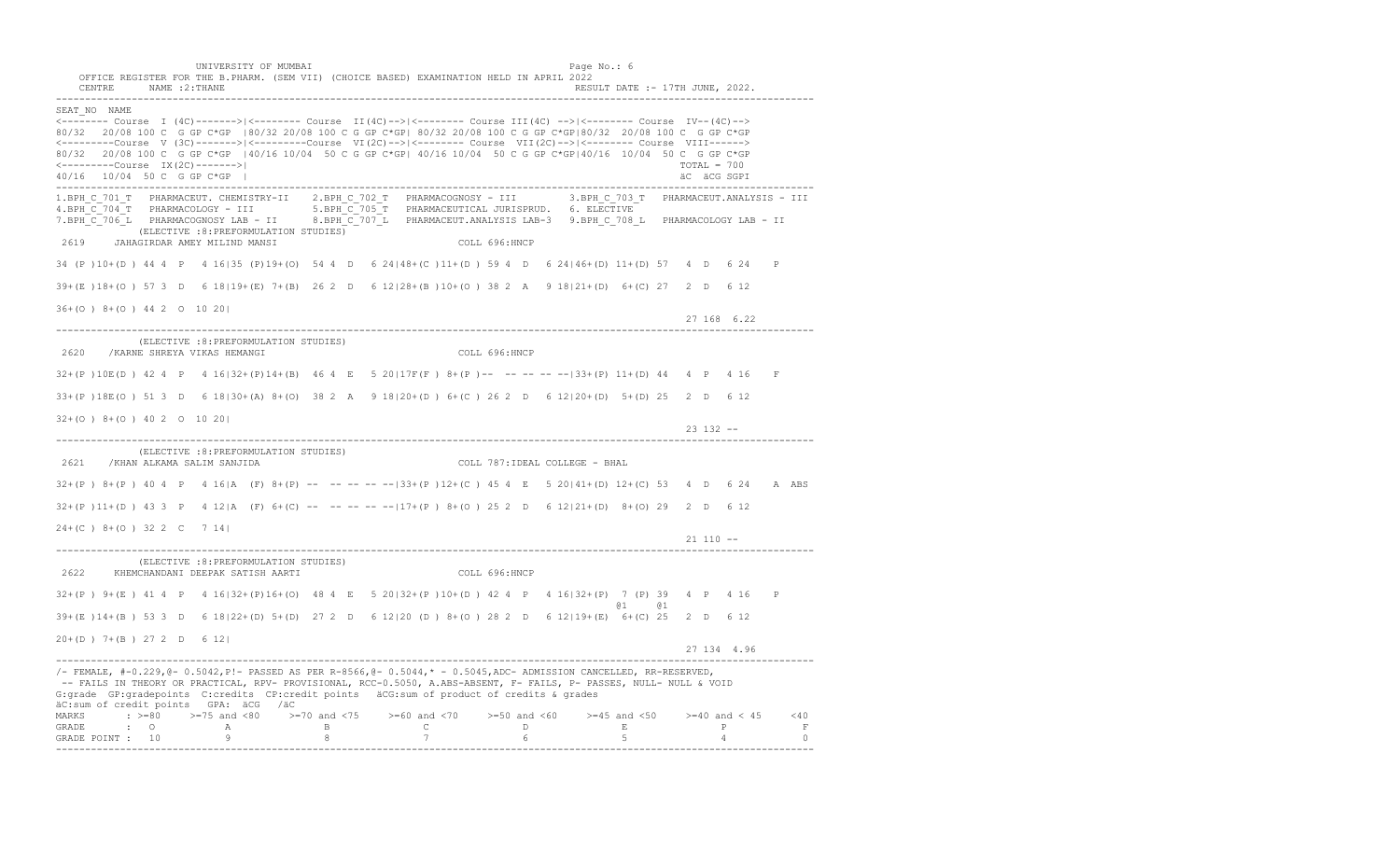UNIVERSITY OF MUMBAI PAGE OF A SALE PAGE OF A SALE PAGE OF A SALE PAGE OF A SALE PAGE OF A SALE PAGE OF A SALE OFFICE REGISTER FOR THE B.PHARM. (SEM VII) (CHOICE BASED) EXAMINATION HELD IN APRIL 2022 CENTRE NAME :2:THANE RESULT DATE :- 17TH JUNE, 2022. ---------------------------------------------------------------------------------------------------------------------------------- SEAT\_NO NAME <-------- Course I (4C)------->|<-------- Course II(4C)-->|<-------- Course III(4C) -->|<-------- Course IV--(4C)--> 80/32 20/08 100 C G GP C\*GP |80/32 20/08 100 C G GP C\*GP| 80/32 20/08 100 C G GP C\*GP|80/32 20/08 100 C G GP C\*GP <---------Course V (3C)------->|<---------Course VI(2C)-->|<-------- Course VII(2C)-->|<-------- Course VIII------> 80/32 20/08 100 C G GP C\*GP |40/16 10/04 50 C G GP C\*GP| 40/16 10/04 50 C G GP C\*GP|40/16 10/04 50 C G GP C\*GP <---------Course IX(2C)------->| TOTAL = 700 40/16 10/04 50 C G GP C\*GP | äC äCG SGPI ---------------------------------------------------------------------------------------------------------------------------------- 1.BPH\_C\_701\_T PHARMACEUT. CHEMISTRY-II 2.BPH\_C\_702\_T PHARMACOGNOSY - III 3.BPH\_C\_703\_T PHARMACEUT.ANALYSIS - III 4.BPH\_C\_704\_T PHARMACOLOGY - III 5.BPH\_C\_705\_T PHARMACEUTICAL JURISPRUD. 6. ELECTIVE 7.BPH\_C\_706\_L PHARMACOGNOSY LAB - II 8.BPH\_C\_707\_L PHARMACEUT.ANALYSIS LAB-3 9.BPH\_C\_708\_L PHARMACOLOGY LAB - II (ELECTIVE :8:PREFORMULATION STUDIES) 2623 MAURYA PRABHAT VIJAYKUMAR PINKY COLL 696:HNCP 35+(P )11+(D ) 46 4 E 5 20|40+(D)11+(D) 51 4 D 6 24|32+(P )10+(D ) 42 4 P 4 16|32+(P) 10+(D) 42 4 P 4 16 P 40+(D )11+(D ) 51 3 D 6 18|21+(D) 7+(B) 28 2 D 6 12|20 (D ) 8+(O ) 28 2 D 6 12|19+(E) 6+(C) 25 2 D 6 12 24+(C ) 6+(C ) 30 2 C 7 14| 27 144 5.33 ---------------------------------------------------------------------------------------------------------------------------------- (ELECTIVE :8:PREFORMULATION STUDIES) 2624 RANE CHIRAG LAXMIKANT JYOTSNA COLL 787:IDEAL COLLEGE - BHAL 32+(P )12+(C ) 44 4 P 4 16|32+(P)14+(B) 46 4 E 5 20|42+(D ) 9+(E ) 51 4 D 6 24|39+(E) 12+(C) 51 4 D 6 24 A ABS A (F )14+(B )-- -- -- -- --|21+(D) 7+(B) 28 2 D 6 12|22+(D ) 8+(O ) 30 2 C 7 14|23+(D) 8+(O) 31 2 C 7 14 30+(A ) 7+(B ) 37 2 B 8 16|  $24 \, 140$  ------------------------------------------------------------------------------------------------------------------------------------ (ELECTIVE :8:PREFORMULATION STUDIES) 2625 THAKUR AKASH SAINATH SHUBHANGI COLL 696:HNCP 32+(P )13 (C ) 45 4 E 5 20|40+(D)12+(C) 52 4 D 6 24|34+(P )11 (D ) 45 4 E 5 20|41+(D) 10 (D) 51 4 D 6 24 P 55+(C )11+(D ) 66 3 C 7 21|19+(E) 8+(O) 27 2 D 6 12|16+(P ) 7+(B ) 23 2 E 5 10|25+(C) 7+(B) 32 2 C 7 14 36+(O ) 8+(O ) 44 2 O 10 20| 27 165 6.11 ---------------------------------------------------------------------------------------------------------------------------------- (ELECTIVE :8:PREFORMULATION STUDIES) 2626 YADAV ABHISHEK RAMSHANKAR VIDYADEVI COLL 787:IDEAL COLLEGE - BHAL 32+(P ) 8+(P ) 40 4 P 4 16|A (F) 8+(P) -- -- -- -- --|A (F )13+(C )-- -- -- -- --|38+(E) 12+(C) 50 4 D 6 24 A ABS A (F )10+(D )-- -- -- -- --|16+(P) 6+(C) 22 2 P 4 8|18+(E ) 8+(O ) 26 2 D 6 12|20+(D) 9+(O) 29 2 D 6 12 24+(C ) 9+(O ) 33 2 C 7 14|  $16 \t 86$  ------------------------------------------------------------------------------------------------------------------------------------ /- FEMALE, #-0.229,@- 0.5042,P!- PASSED AS PER R-8566,@- 0.5044,\* - 0.5045,ADC- ADMISSION CANCELLED, RR-RESERVED, -- FAILS IN THEORY OR PRACTICAL, RPV- PROVISIONAL, RCC-0.5050, A.ABS-ABSENT, F- FAILS, P- PASSES, NULL- NULL & VOID G:grade GP:gradepoints C:credits CP:credit points äCG:sum of product of credits & grades äC:sum of credit points GPA: äCG /äC MARKS : >=80 >=75 and <80 >=70 and <75 >=60 and <70 >=50 and <60 >=45 and <50 >=40 and < 45 <40 GRADE : O A B C D E P F<br>GRADE POINT : 10 9 8 7 6 5 4 0 ----------------------------------------------------------------------------------------------------------------------------------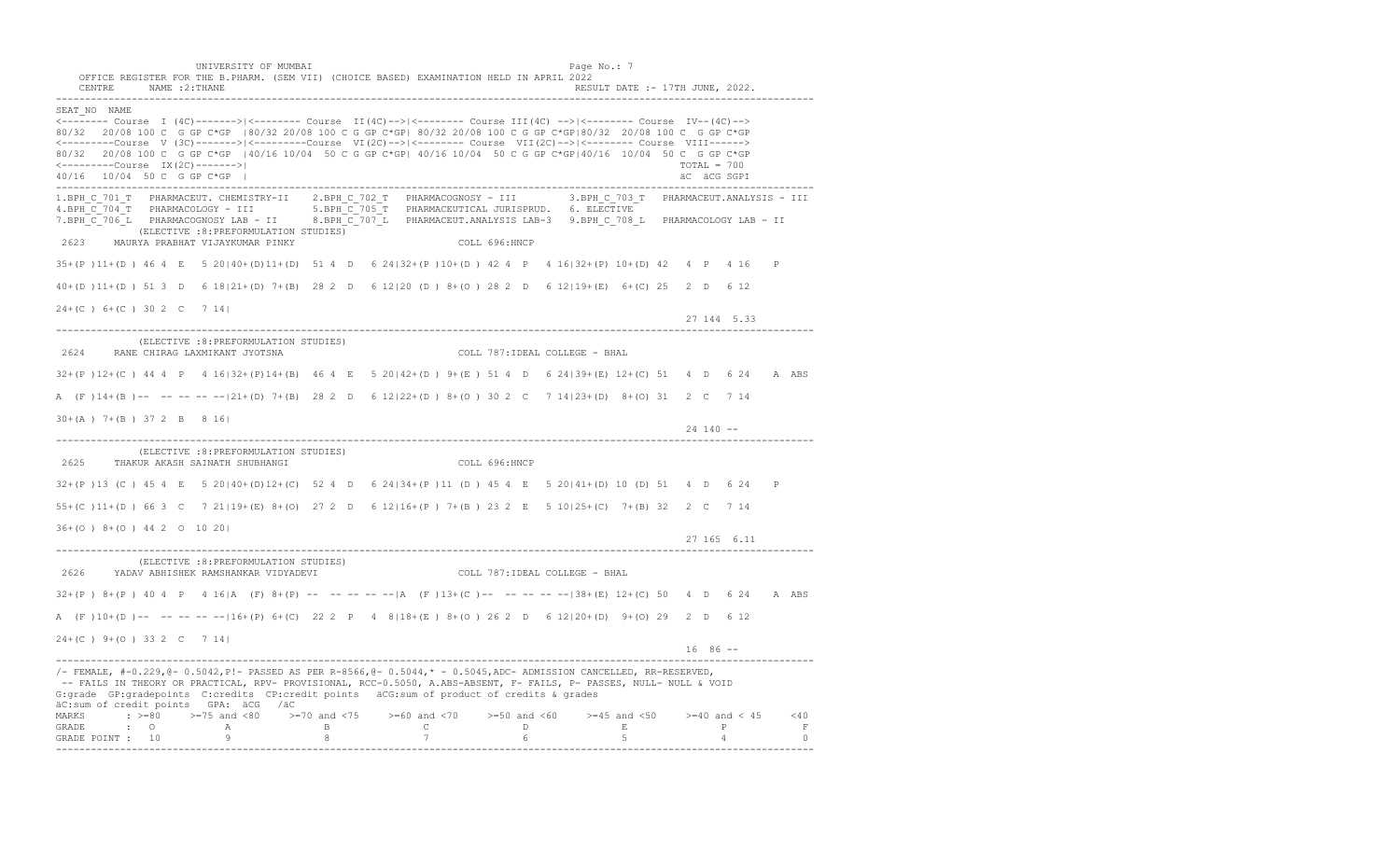| UNIVERSITY OF MUMBAI<br>the contract of the contract of the contract of the contract of the contract of<br>$\sim$ $\sim$ |
|--------------------------------------------------------------------------------------------------------------------------|
|--------------------------------------------------------------------------------------------------------------------------|

|                                                                                          | UNIVERSITY OF MUMBAI                                                                                                                                                                                                                                                                                                                                                                                                                                                       |                           |            | Page No.: 8                  |                                 |        |
|------------------------------------------------------------------------------------------|----------------------------------------------------------------------------------------------------------------------------------------------------------------------------------------------------------------------------------------------------------------------------------------------------------------------------------------------------------------------------------------------------------------------------------------------------------------------------|---------------------------|------------|------------------------------|---------------------------------|--------|
|                                                                                          | OFFICE REGISTER FOR THE B.PHARM. (SEM VII) (CHOICE BASED) EXAMINATION HELD IN APRIL 2022                                                                                                                                                                                                                                                                                                                                                                                   |                           |            |                              |                                 |        |
| CENTRE NAME : 2: THANE                                                                   |                                                                                                                                                                                                                                                                                                                                                                                                                                                                            |                           |            |                              | RESULT DATE :- 17TH JUNE, 2022. |        |
| SEAT NO NAME<br>$\leftarrow$ --------Course IX(2C)-------><br>40/16 10/04 50 C G GP C*GP | <-------- Course I (4C)-------> <------- Course II(4C)--> <------- Course III(4C) --> <------- Course IV--(4C)--><br>80/32 20/08 100 C G GP C*GP 180/32 20/08 100 C G GP C*GP1 80/32 20/08 100 C G GP C*GP180/32 20/08 100 C G GP C*GP<br><--------Course V (3C)------->><-------Course VI(2C)-->><------- Course VII(2C)-->><------- Course VIII------><br>80/32 20/08 100 C G GP C*GP 140/16 10/04 50 C G GP C*GPI 40/16 10/04 50 C G GP C*GPI40/16 10/04 50 C G GP C*GP |                           |            |                              | $TOTAI = 700$<br>äC äCG SGPI    |        |
| 2627 / YADAV PRIYANKA RAMDAYAL SEETA                                                     | 1.BPH C 701 T PHARMACEUT. CHEMISTRY-II 2.BPH C 702 T PHARMACOGNOSY - III 3.BPH C 703 T<br>4.BPH C 704 T PHARMACOLOGY - III 5.BPH C 705 T PHARMACEUTICAL JURISPRUD. 6. ELECTIVE<br>7.BPH <sup>-C-706</sup> L PHARMACOGNOSY LAB - II 8.BPH <sup>-C-707</sup> L PHARMACEUT.ANALYSIS LAB-3 9.BPH C 708 L PHARMACOLOGY LAB - II<br>(ELECTIVE : 8: PREFORMULATION STUDIES)                                                                                                       | COLL 400:SVBCP- DOMBIVALI |            |                              | PHARMACEUT.ANALYSIS - III       |        |
|                                                                                          | $32+(P)$ 9+(E) 41 4 P 4 16(A (F) 8+(P) -- -- -- -- -- (33+(P) 8E(P) 41 4 P 4 16(43+(D) 7F(F) -- -- -- -- --                                                                                                                                                                                                                                                                                                                                                                |                           |            |                              |                                 |        |
|                                                                                          | 41+(D)12+(C) 53 3 D 6 18 18+(E) 5+(D) 23 2 E 5 10 20E(D) 5+(D) 25 2 D 6 12 16E(P) 4+(P) 20 2 P 4 8                                                                                                                                                                                                                                                                                                                                                                         |                           |            |                              |                                 |        |
| $21+(D)$ 4+(P) 25 2 D 6 12                                                               |                                                                                                                                                                                                                                                                                                                                                                                                                                                                            |                           |            |                              | $19 \t 92 \t -$                 |        |
| äC:sum of credit points GPA: äCG /äC                                                     | /- FEMALE, #-0.229,0-0.5042, P!- PASSED AS PER R-8566,0-0.5044,* -0.5045, ADC-ADMISSION CANCELLED, RR-RESERVED,<br>-- FAILS IN THEORY OR PRACTICAL, RPV- PROVISIONAL, RCC-0.5050, A.ABS-ABSENT, F- FAILS, P- PASSES, NULL- NULL & VOID<br>G:grade GP:gradepoints C:credits CP:credit points äCG:sum of product of credits & grades                                                                                                                                         |                           |            |                              |                                 |        |
|                                                                                          | MARKS : $> = 80$ $> = 75$ and <80 $> = 70$ and <75 $> = 60$ and <70 $> = 50$ and <60 $> = 45$ and <50 $> = 40$ and < 45                                                                                                                                                                                                                                                                                                                                                    |                           |            |                              |                                 | $<$ 40 |
|                                                                                          | GRADE : O A B                                                                                                                                                                                                                                                                                                                                                                                                                                                              | $\mathbb{C}$              | $D \sim 1$ | <b>Experience Experience</b> | $\mathbb P$                     | $-$ F  |
|                                                                                          | GRADE POINT : $10$ 9 8 8 7 7                                                                                                                                                                                                                                                                                                                                                                                                                                               |                           | 6          | $5 - 5$                      | $4 \quad$                       | $\cap$ |
|                                                                                          |                                                                                                                                                                                                                                                                                                                                                                                                                                                                            |                           |            |                              |                                 |        |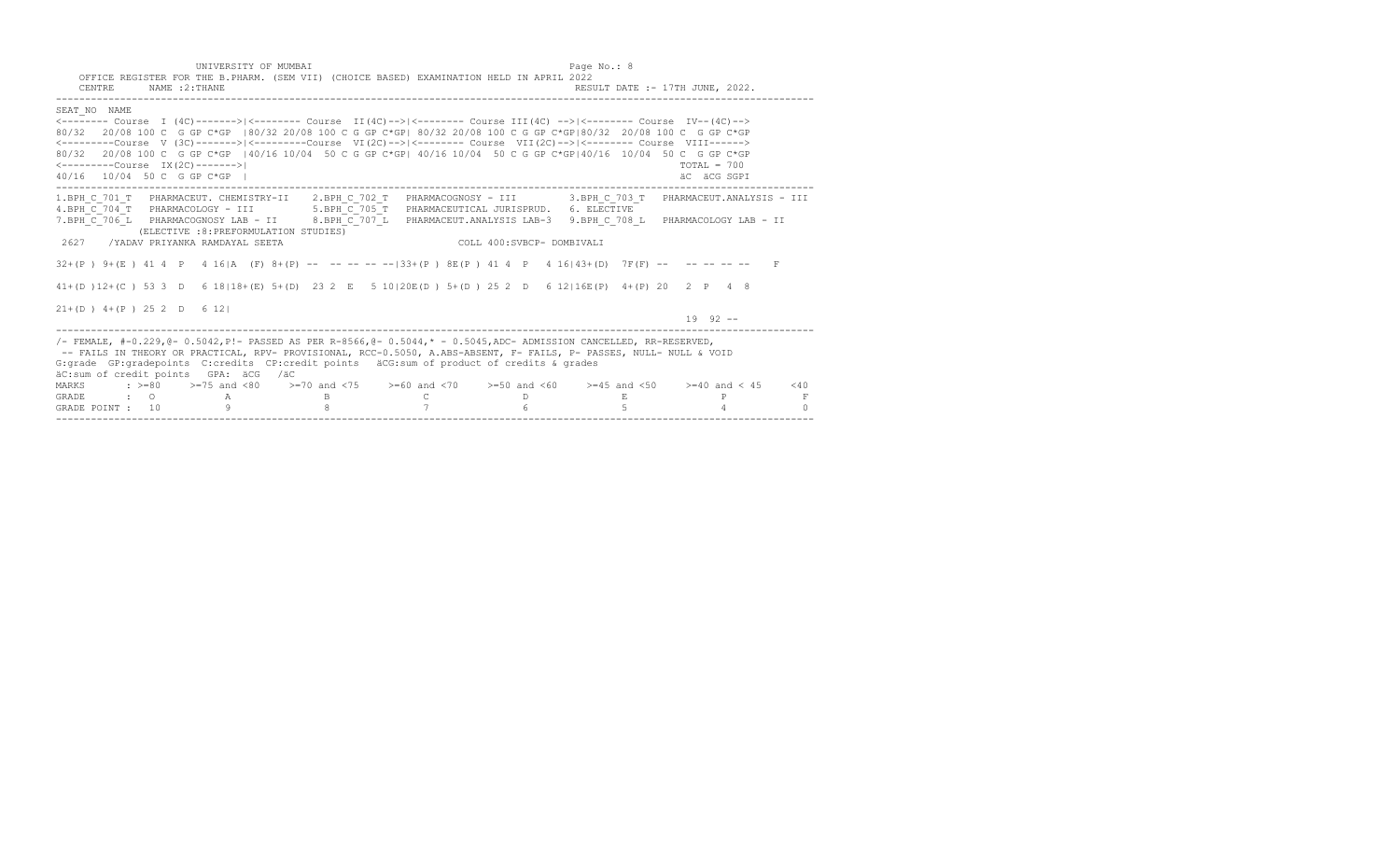UNIVERSITY OF MUMBAI PAGE OF A SALE PAGE OF A SALE PAGE OF A SALE PAGE OF A SALE PAGE OF A SALE PAGE OF A SALE OFFICE REGISTER FOR THE B.PHARM. (SEM VII) (CHOICE BASED) EXAMINATION HELD IN APRIL 2022 CENTRE NAME :3:VASHI RESULT DATE :- 17TH JUNE, 2022. ---------------------------------------------------------------------------------------------------------------------------------- SEAT\_NO NAME <-------- Course I (4C)------->|<-------- Course II(4C)-->|<-------- Course III(4C) -->|<-------- Course IV--(4C)--> 80/32 20/08 100 C G GP C\*GP |80/32 20/08 100 C G GP C\*GP| 80/32 20/08 100 C G GP C\*GP|80/32 20/08 100 C G GP C\*GP <---------Course V (3C)------->|<---------Course VI(2C)-->|<-------- Course VII(2C)-->|<-------- Course VIII------> 80/32 20/08 100 C G GP C\*GP |40/16 10/04 50 C G GP C\*GP| 40/16 10/04 50 C G GP C\*GP|40/16 10/04 50 C G GP C\*GP <---------Course IX(2C)------->| TOTAL = 700 40/16 10/04 50 C G GP C\*GP | äC äCG SGPI ---------------------------------------------------------------------------------------------------------------------------------- 1.BPH\_C\_701\_T PHARMACEUT. CHEMISTRY-II 2.BPH\_C\_702\_T PHARMACOGNOSY - III 3.BPH\_C\_703\_T PHARMACEUT.ANALYSIS - III 4.BPH\_C\_704\_T PHARMACOLOGY - III 5.BPH\_C\_705\_T PHARMACEUTICAL JURISPRUD. 6. ELECTIVE 7.BPH\_C\_706\_L PHARMACOGNOSY LAB - II 8.BPH\_C\_707\_L PHARMACEUT.ANALYSIS LAB-3 9.BPH\_C\_708\_L PHARMACOLOGY LAB - II (ELECTIVE :6:INTELLECTUAL PROP. RIGHTS) 2628 /BAMBERE KOMAL NIVRUTTI SAKHUBAI COLL 1044:GAHLOT (GIP) 20F(F )19+(O )-- -- -- -- --|47+(D)19+(O) 66 4 C 7 28|44+(D )19+(O ) 63 4 C 7 28|52+(C) 18+(O) 70 4 B 8 32 F 54+(C )18+(O ) 72 3 B 8 24|28+(B) 9+(O) 37 2 B 8 16|18+(E )10+(O ) 28 2 D 6 12|18+(E) 9+(O) 27 2 D 6 12 29+(B )10+(O ) 39 2 A 9 18| 23 170 -- ---------------------------------------------------------------------------------------------------------------------------------- (ELECTIVE :6:INTELLECTUAL PROP. RIGHTS) 2629 /BANSODE PRACHI MAHADEO ULKA COLL 904:D.D.VISPUTE COLLEGE 12F(F )10+(D )-- -- -- -- --|32+(P)12+(C) 44 4 P 4 16|32E(P )12+(C ) 44 4 P 4 16|35+(P) 11+(D) 46 4 E 5 20 F 38+(E )11+(D ) 49 3 E 5 15|16+(P) 6+(C) 22 2 P 4 8|27+(C ) 9+(O ) 36 2 B 8 16|30+(A) 7+(B) 37 2 B 8 16 27+(C ) 6+(C ) 33 2 C 7 14| 23 121 -- ---------------------------------------------------------------------------------------------------------------------------------- (ELECTIVE :6:INTELLECTUAL PROP. RIGHTS) 2630 /BULBULE PALLAVI SANJAY MONITA COLL 904:D.D.VISPUTE COLLEGE 17F(F )14+(B )-- -- -- -- --|32+(P)12+(C) 44 4 P 4 16|32+(P )15+(A ) 47 4 E 5 20|43+(D) 14+(B) 57 4 D 6 24 F 34+(P )16+(O ) 50 3 D 6 18|16+(P) 5+(D) 21 2 P 4 8|29+(B ) 9+(O ) 38 2 A 9 18|25+(C) 8+(O) 33 2 C 7 14 30+(A ) 9+(O ) 39 2 A 9 18| 23 136 -- ---------------------------------------------------------------------------------------------------------------------------------- (ELECTIVE :6:INTELLECTUAL PROP. RIGHTS) 2631 /DEBTA MANTISHA AMARNATH SUSMITA COLL 377:BVCP 36+(E )10+(D ) 46 4 E 5 20|24F(F)14+(B) -- -- -- -- --|37+(E )14+(B ) 51 4 D 6 24|41+(D) 17+(O) 58 4 D 6 24 F 35+(P )11+(D ) 46 3 E 5 15|25+(C) 8+(O) 33 2 C 7 14|19+(E ) 7+(B ) 26 2 D 6 12|16+(P) 9+(O) 25 2 D 6 12 25+(C ) 8+(O ) 33 2 C 7 14| 23 135 -- ---------------------------------------------------------------------------------------------------------------------------------- /- FEMALE, #-0.229,@- 0.5042,P!- PASSED AS PER R-8566,@- 0.5044,\* - 0.5045,ADC- ADMISSION CANCELLED, RR-RESERVED, -- FAILS IN THEORY OR PRACTICAL, RPV- PROVISIONAL, RCC-0.5050, A.ABS-ABSENT, F- FAILS, P- PASSES, NULL- NULL & VOID G:grade GP:gradepoints C:credits CP:credit points äCG:sum of product of credits & grades äC:sum of credit points GPA: äCG /äC MARKS : >=80 >=75 and <80 >=70 and <75 >=60 and <70 >=50 and <60 >=45 and <50 >=40 and < 45 <40 GRADE : O A B C D E P F GRADE POINT : 10 9 8 7 6 5 4 0 ----------------------------------------------------------------------------------------------------------------------------------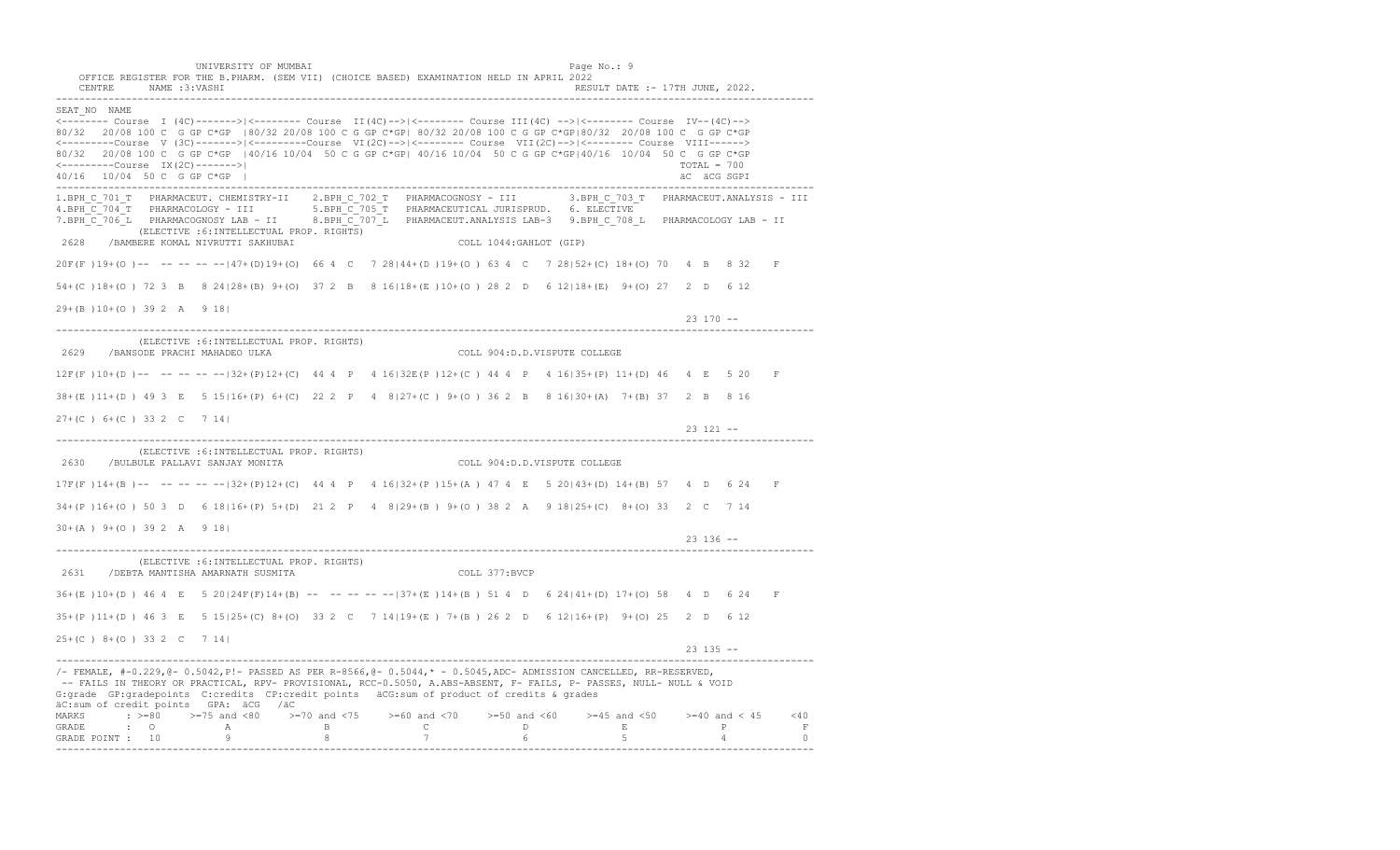UNIVERSITY OF MUMBAI **Example 2018** Page No.: 10 OFFICE REGISTER FOR THE B.PHARM. (SEM VII) (CHOICE BASED) EXAMINATION HELD IN APRIL 2022 CENTRE NAME :3:VASHI RESULT DATE :- 17TH JUNE, 2022. ---------------------------------------------------------------------------------------------------------------------------------- SEAT\_NO NAME <-------- Course I (4C)------->|<-------- Course II(4C)-->|<-------- Course III(4C) -->|<-------- Course IV--(4C)--> 80/32 20/08 100 C G GP C\*GP |80/32 20/08 100 C G GP C\*GP| 80/32 20/08 100 C G GP C\*GP|80/32 20/08 100 C G GP C\*GP <---------Course V (3C)------->|<---------Course VI(2C)-->|<-------- Course VII(2C)-->|<-------- Course VIII------> 80/32 20/08 100 C G GP C\*GP |40/16 10/04 50 C G GP C\*GP| 40/16 10/04 50 C G GP C\*GP|40/16 10/04 50 C G GP C\*GP <---------Course IX(2C)------->| TOTAL = 700 40/16 10/04 50 C G GP C\*GP | äC äCG SGPI ---------------------------------------------------------------------------------------------------------------------------------- 1.BPH\_C\_701\_T PHARMACEUT. CHEMISTRY-II 2.BPH\_C\_702\_T PHARMACOGNOSY - III 3.BPH\_C\_703\_T PHARMACEUT.ANALYSIS - III 4.BPH\_C\_704\_T PHARMACOLOGY - III 5.BPH\_C\_705\_T PHARMACEUTICAL JURISPRUD. 6. ELECTIVE 7.BPH\_C\_706\_L PHARMACOGNOSY LAB - II 8.BPH\_C\_707\_L PHARMACEUT.ANALYSIS LAB-3 9.BPH\_C\_708\_L PHARMACOLOGY LAB - II (ELECTIVE :6:INTELLECTUAL PROP. RIGHTS) 2632 /GODE SRUSHTI SHANKAR SHRADDHA COLL 904:D.D.VISPUTE COLLEGE 21F(F )15+(A )-- -- -- -- --|38+(E)16+(O) 54 4 D 6 24|33+(P )15+(A ) 48 4 E 5 20|32+(P) 16+(O) 48 4 E 5 20 F 39+(E )15+(A ) 54 3 D 6 18|16+(P) 6+(C) 22 2 P 4 8|30+(A )10+(O ) 40 2 O 10 20|29+(B) 9+(O) 38 2 A 9 18 29+(B )10+(O ) 39 2 A 9 18| 23 146 -- ---------------------------------------------------------------------------------------------------------------------------------- (ELECTIVE :6:INTELLECTUAL PROP. RIGHTS) 2633 /GUPTA NEHA VIRENDRA RITA COLL 904:D.D.VISPUTE COLLEGE 21F(F )17+(O )-- -- -- -- --|51+(C)16+(O) 67 4 C 7 28|46+(D )13+(C ) 59 4 D 6 24|37+(E) 16+(O) 53 4 D 6 24 F 58+(B )16+(O ) 74 3 B 8 24|17+(P) 6+(C) 23 2 E 5 10|28+(B ) 9+(O ) 37 2 B 8 16|29+(B) 8+(O) 37 2 B 8 16 27+(C ) 8+(O ) 35 2 B 8 16| 23 158 -- ---------------------------------------------------------------------------------------------------------------------------------- (ELECTIVE :6:INTELLECTUAL PROP. RIGHTS) 2634 /KAKADE SANJANA NITESH ANITA COLL 904:D.D.VISPUTE COLLEGE 38+(E )12+(C ) 50 4 D 6 24|53+(C)14+(B) 67 4 C 7 28|10F(F ) 8+(P )-- -- -- -- --|42+(D) 11+(D) 53 4 D 6 24 F 38+(E )15+(A ) 53 3 D 6 18|16+(P) 5+(D) 21 2 P 4 8|29+(B ) 9+(O ) 38 2 A 9 18|25+(C) 7+(B) 32 2 C 7 14 27+(C ) 8+(O ) 35 2 B 8 16| 23 150 -- ---------------------------------------------------------------------------------------------------------------------------------- (ELECTIVE :6:INTELLECTUAL PROP. RIGHTS) 2635 KARBAT ABHISHEK HARESH JAYWANTI COLL 904:D.D.VISPUTE COLLEGE 17F(F )13+(C )-- -- -- -- --|33+(P)12+(C) 45 4 E 5 20|32+(P )12+(C ) 44 4 P 4 16|32+(P) 10+(D) 42 4 P 4 16 F 30F(F )13+(C )-- -- -- -- --|20E(D) 4+(P) 24 2 E 5 10|24+(C )10+(O ) 34 2 C 7 14|25+(C) 7+(B) 32 2 C 7 14 27+(C ) 7+(B ) 34 2 C 7 14| 20 104 -- ---------------------------------------------------------------------------------------------------------------------------------- /- FEMALE, #-0.229,@- 0.5042,P!- PASSED AS PER R-8566,@- 0.5044,\* - 0.5045,ADC- ADMISSION CANCELLED, RR-RESERVED, -- FAILS IN THEORY OR PRACTICAL, RPV- PROVISIONAL, RCC-0.5050, A.ABS-ABSENT, F- FAILS, P- PASSES, NULL- NULL & VOID G:grade GP:gradepoints C:credits CP:credit points äCG:sum of product of credits & grades äC:sum of credit points GPA: äCG /äC MARKS : >=80 >=75 and <80 >=70 and <75 >=60 and <70 >=50 and <60 >=45 and <50 >=40 and < 45 <40 GRADE : O A B C D E P F<br>GRADE POINT : 10 9 8 7 6 5 4 0 ----------------------------------------------------------------------------------------------------------------------------------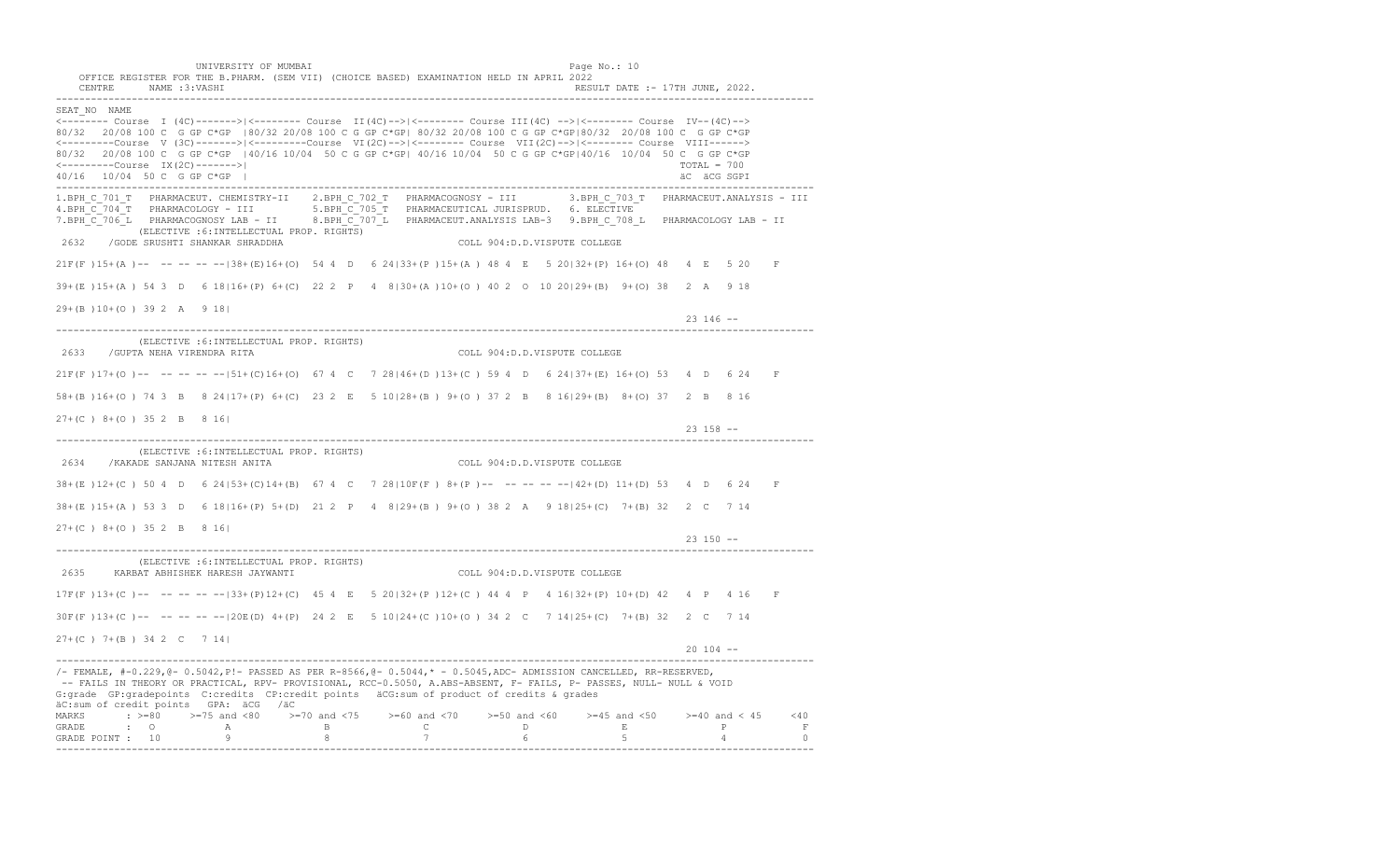UNIVERSITY OF MUMBAI **Example 2018** Page No.: 11 OFFICE REGISTER FOR THE B.PHARM. (SEM VII) (CHOICE BASED) EXAMINATION HELD IN APRIL 2022 CENTRE NAME :3:VASHI RESULT DATE :- 17TH JUNE, 2022. ---------------------------------------------------------------------------------------------------------------------------------- SEAT\_NO NAME <-------- Course I (4C)------->|<-------- Course II(4C)-->|<-------- Course III(4C) -->|<-------- Course IV--(4C)--> 80/32 20/08 100 C G GP C\*GP |80/32 20/08 100 C G GP C\*GP| 80/32 20/08 100 C G GP C\*GP|80/32 20/08 100 C G GP C\*GP <---------Course V (3C)------->|<---------Course VI(2C)-->|<-------- Course VII(2C)-->|<-------- Course VIII------> 80/32 20/08 100 C G GP C\*GP |40/16 10/04 50 C G GP C\*GP| 40/16 10/04 50 C G GP C\*GP|40/16 10/04 50 C G GP C\*GP <---------Course IX(2C)------->| TOTAL = 700 40/16 10/04 50 C G GP C\*GP | äC äCG SGPI ---------------------------------------------------------------------------------------------------------------------------------- 1.BPH\_C\_701\_T PHARMACEUT. CHEMISTRY-II 2.BPH\_C\_702\_T PHARMACOGNOSY - III 3.BPH\_C\_703\_T PHARMACEUT.ANALYSIS - III 4.BPH\_C\_704\_T PHARMACOLOGY - III 5.BPH\_C\_705\_T PHARMACEUTICAL JURISPRUD. 6. ELECTIVE 7.BPH\_C\_706\_L PHARMACOGNOSY LAB - II 8.BPH\_C\_707\_L PHARMACEUT.ANALYSIS LAB-3 9.BPH\_C\_708\_L PHARMACOLOGY LAB - II (ELECTIVE :6:INTELLECTUAL PROP. RIGHTS) 2636 KATHARE RAHUL BABASAHEB SUNITA COLL 904:D.D.VISPUTE COLLEGE 10F(F )14+(B )-- -- -- -- --|33+(P)14+(B) 47 4 E 5 20|42+(D )11+(D ) 53 4 D 6 24|39+(E) 17+(O) 56 4 D 6 24 F 34+(P )14+(B ) 48 3 E 5 15|16+(P) 5+(D) 21 2 P 4 8|27+(C ) 9+(O ) 36 2 B 8 16|27+(C) 8+(O) 35 2 B 8 16 27+(C ) 6+(C ) 33 2 C 7 14| 23 137 -- ---------------------------------------------------------------------------------------------------------------------------------- (ELECTIVE :6:INTELLECTUAL PROP. RIGHTS) 2637 /MASMAR NITA BABU GITA COLL 904:D.D.VISPUTE COLLEGE 20F(F ) 9+(E )-- -- -- -- --|16F(F)13+(C) -- -- -- -- --| 6F(F )11+(D )-- -- -- -- --|35+(P) 12+(C) 47 4 E 5 20 F 32+(P )11+(D ) 43 3 P 4 12|19+(E) 5+(D) 24 2 E 5 10|27+(C ) 9+(O ) 36 2 B 8 16|26+(C) 7+(B) 33 2 C 7 14 27+(C ) 9+(O ) 36 2 B 8 16| 15 88 -- ---------------------------------------------------------------------------------------------------------------------------------- (ELECTIVE :6:INTELLECTUAL PROP. RIGHTS)<br>2638 MHATRE MRUGESH DINESH PADAMAJA 2638 MHATRE MRUGESH DINESH PADAMAJA COLL 904:D.D.VISPUTE COLLEGE A (F )19+(O )-- -- -- -- --|61+(A)17+(O) 78 4 A 9 36|37+(E )16+(O ) 53 4 D 6 24|48+(C) 16+(O) 64 4 C 7 28 A ABS 53+(C )14+(B ) 67 3 C 7 21|21+(D) 5+(D) 26 2 D 6 12|30+(A ) 9+(O ) 39 2 A 9 18|25+(C) 7+(B) 32 2 C 7 14 29+(B ) 8+(O ) 37 2 B 8 16| 23 169 -- ---------------------------------------------------------------------------------------------------------------------------------- (ELECTIVE :6:INTELLECTUAL PROP. RIGHTS) 2639 /MOHITE AISHWARYA RAMESH RASHMI COLL 1044:GAHLOT (GIP) 24F(F )19+(O )-- -- -- -- --|54+(C)16+(O) 70 4 B 8 32|50+(C )16+(O ) 66 4 C 7 28|62+(A) 17+(O) 79 4 A 9 36 F 61+(A )18+(O ) 79 3 A 9 27|28+(B) 9+(O) 37 2 B 8 16|20+(D )10+(O ) 30 2 C 7 14|21+(D) 9+(O) 30 2 C 7 14 21+(D ) 9+(O ) 30 2 C 7 14| 23 181 -- ---------------------------------------------------------------------------------------------------------------------------------- /- FEMALE, #-0.229,@- 0.5042,P!- PASSED AS PER R-8566,@- 0.5044,\* - 0.5045,ADC- ADMISSION CANCELLED, RR-RESERVED, -- FAILS IN THEORY OR PRACTICAL, RPV- PROVISIONAL, RCC-0.5050, A.ABS-ABSENT, F- FAILS, P- PASSES, NULL- NULL & VOID G:grade GP:gradepoints C:credits CP:credit points äCG:sum of product of credits & grades äC:sum of credit points GPA: äCG /äC MARKS : >=80 >=75 and <80 >=70 and <75 >=60 and <70 >=50 and <60 >=45 and <50 >=40 and < 45 <40 GRADE : O A B C D E P F<br>GRADE POINT : 10 9 8 7 6 5 4 0 ----------------------------------------------------------------------------------------------------------------------------------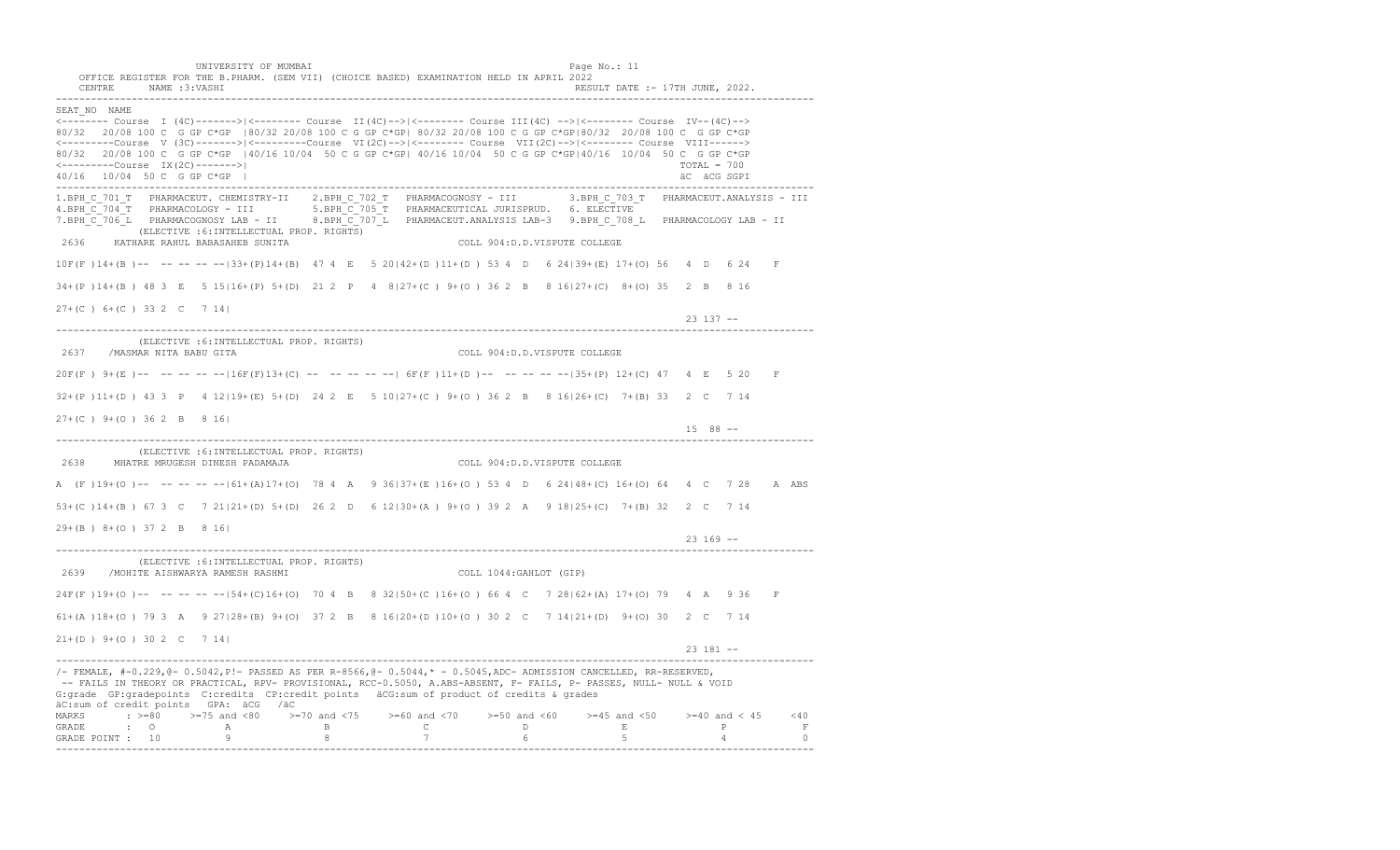UNIVERSITY OF MUMBAI **Example 2018** Page No.: 12 OFFICE REGISTER FOR THE B.PHARM. (SEM VII) (CHOICE BASED) EXAMINATION HELD IN APRIL 2022 CENTRE NAME :3:VASHI RESULT DATE :- 17TH JUNE, 2022. ---------------------------------------------------------------------------------------------------------------------------------- SEAT\_NO NAME <-------- Course I (4C)------->|<-------- Course II(4C)-->|<-------- Course III(4C) -->|<-------- Course IV--(4C)--> 80/32 20/08 100 C G GP C\*GP |80/32 20/08 100 C G GP C\*GP| 80/32 20/08 100 C G GP C\*GP|80/32 20/08 100 C G GP C\*GP <---------Course V (3C)------->|<---------Course VI(2C)-->|<-------- Course VII(2C)-->|<-------- Course VIII------> 80/32 20/08 100 C G GP C\*GP |40/16 10/04 50 C G GP C\*GP| 40/16 10/04 50 C G GP C\*GP|40/16 10/04 50 C G GP C\*GP <---------Course IX(2C)------->| TOTAL = 700 40/16 10/04 50 C G GP C\*GP | äC äCG SGPI ---------------------------------------------------------------------------------------------------------------------------------- 1.BPH\_C\_701\_T PHARMACEUT. CHEMISTRY-II 2.BPH\_C\_702\_T PHARMACOGNOSY - III 3.BPH\_C\_703\_T PHARMACEUT.ANALYSIS - III 4.BPH\_C\_704\_T PHARMACOLOGY - III 5.BPH\_C\_705\_T PHARMACEUTICAL JURISPRUD. 6. ELECTIVE 7.BPH\_C\_706\_L PHARMACOGNOSY LAB - II 8.BPH\_C\_707\_L PHARMACEUT.ANALYSIS LAB-3 9.BPH\_C\_708\_L PHARMACOLOGY LAB - II (ELECTIVE :6:INTELLECTUAL PROP. RIGHTS) 2640 /MORE RUTUJA ANANDRAO JAYASHREE COLL 904:D.D.VISPUTE COLLEGE 22F(F )19+(O )-- -- -- -- --|47+(D)15+(A) 62 4 C 7 28|32+(P )15+(A ) 47 4 E 5 20|32+(P) 15+(A) 47 4 E 5 20 F 35+(P )16+(O ) 51 3 D 6 18|18+(E) 6+(C) 24 2 E 5 10|27+(C ) 8+(O ) 35 2 B 8 16|28+(B) 8+(O) 36 2 B 8 16 27+(C ) 8+(O ) 35 2 B 8 16| 23 144 -- ---------------------------------------------------------------------------------------------------------------------------------- (ELECTIVE :6:INTELLECTUAL PROP. RIGHTS) 2641 /MORE RUTUJA BALASAHEB SANGITA COLL 904:D.D.VISPUTE COLLEGE 19F(F )18+(O )-- -- -- -- --|34+(P)12+(C) 46 4 E 5 20|32+(P )16+(O ) 48 4 E 5 20|47+(D) 16+(O) 63 4 C 7 28 F 43+(D )16+(O ) 59 3 D 6 18|16+(P) 6+(C) 22 2 P 4 8|27+(C ) 9+(O ) 36 2 B 8 16|28+(B) 6+(C) 34 2 C 7 14 29+(B ) 9+(O ) 38 2 A 9 18| 23 142 -- ---------------------------------------------------------------------------------------------------------------------------------- (ELECTIVE :6:INTELLECTUAL PROP. RIGHTS)<br>2642 PATIL ANIKET GANESH RESHMA 2642 PATIL ANIKET GANESH RESHMA COLL 1044:GAHLOT (GIP) 23F(F )19+(O )-- -- -- -- --|39+(E)18+(O) 57 4 D 6 24|38+(E )17+(O ) 55 4 D 6 24|A (F) 19+(O) -- -- -- -- -- F 41+(D )17+(O ) 58 3 D 6 18|25+(C)10+(O) 35 2 B 8 16|20+(D )10+(O ) 30 2 C 7 14|22+(D) 9+(O) 31 2 C 7 14 31+(A ) 9+(O ) 40 2 O 10 20| 19 130 -- ---------------------------------------------------------------------------------------------------------------------------------- (ELECTIVE :6:INTELLECTUAL PROP. RIGHTS) 2643 PATIL PARESH DHANANJAY SHOBHA COLL 1044:GAHLOT (GIP) 8F(F )18+(O )-- -- -- -- --|37+(E)16+(O) 53 4 D 6 24|40+(D )17+(O ) 57 4 D 6 24|45+(D) 16+(O) 61 4 C 7 28 F 49+(C )15+(A ) 64 3 C 7 21|25+(C)10+(O) 35 2 B 8 16|20+(D )10+(O ) 30 2 C 7 14|26+(C) 9+(O) 35 2 B 8 16 23+(D ) 9+(O ) 32 2 C 7 14| 23 157 -- ---------------------------------------------------------------------------------------------------------------------------------- /- FEMALE, #-0.229,@- 0.5042,P!- PASSED AS PER R-8566,@- 0.5044,\* - 0.5045,ADC- ADMISSION CANCELLED, RR-RESERVED, -- FAILS IN THEORY OR PRACTICAL, RPV- PROVISIONAL, RCC-0.5050, A.ABS-ABSENT, F- FAILS, P- PASSES, NULL- NULL & VOID G:grade GP:gradepoints C:credits CP:credit points äCG:sum of product of credits & grades äC:sum of credit points GPA: äCG /äC MARKS : >=80 >=75 and <80 >=70 and <75 >=60 and <70 >=50 and <60 >=45 and <50 >=40 and < 45 <40 GRADE : O A B C D E P F GRADE POINT : 10 9 8 7 6 5 4 0 ----------------------------------------------------------------------------------------------------------------------------------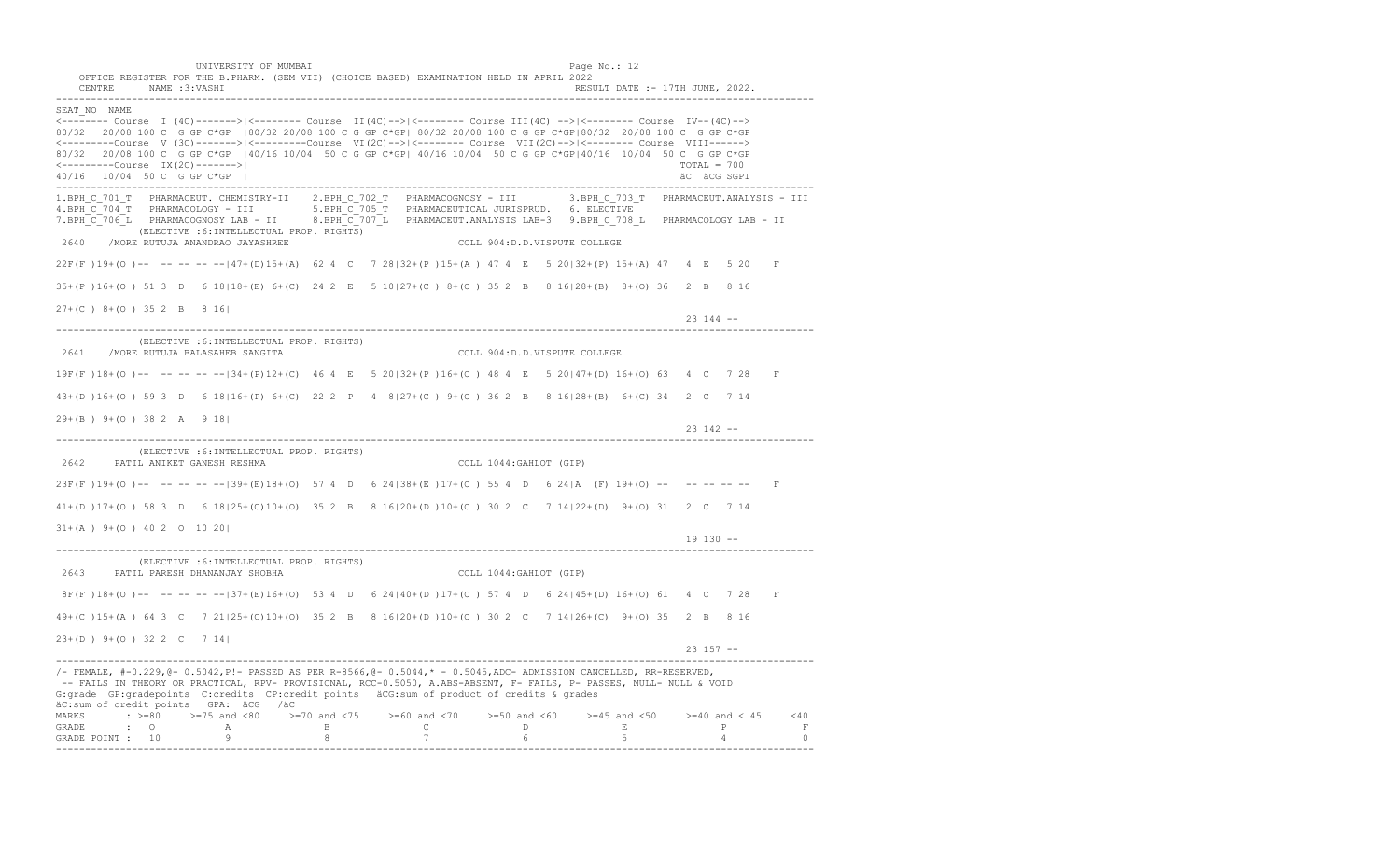UNIVERSITY OF MUMBAI **Example 2018** Page No.: 13 OFFICE REGISTER FOR THE B.PHARM. (SEM VII) (CHOICE BASED) EXAMINATION HELD IN APRIL 2022 CENTRE NAME :3:VASHI RESULT DATE :- 17TH JUNE, 2022. ---------------------------------------------------------------------------------------------------------------------------------- SEAT\_NO NAME <-------- Course I (4C)------->|<-------- Course II(4C)-->|<-------- Course III(4C) -->|<-------- Course IV--(4C)--> 80/32 20/08 100 C G GP C\*GP |80/32 20/08 100 C G GP C\*GP| 80/32 20/08 100 C G GP C\*GP|80/32 20/08 100 C G GP C\*GP <---------Course V (3C)------->|<---------Course VI(2C)-->|<-------- Course VII(2C)-->|<-------- Course VIII------> 80/32 20/08 100 C G GP C\*GP |40/16 10/04 50 C G GP C\*GP| 40/16 10/04 50 C G GP C\*GP|40/16 10/04 50 C G GP C\*GP <---------Course IX(2C)------->| TOTAL = 700 40/16 10/04 50 C G GP C\*GP | äC äCG SGPI ---------------------------------------------------------------------------------------------------------------------------------- 1.BPH\_C\_701\_T PHARMACEUT. CHEMISTRY-II 2.BPH\_C\_702\_T PHARMACOGNOSY - III 3.BPH\_C\_703\_T PHARMACEUT.ANALYSIS - III 4.BPH\_C\_704\_T PHARMACOLOGY - III 5.BPH\_C\_705\_T PHARMACEUTICAL JURISPRUD. 6. ELECTIVE 7.BPH\_C\_706\_L PHARMACOGNOSY LAB - II 8.BPH\_C\_707\_L PHARMACEUT.ANALYSIS LAB-3 9.BPH\_C\_708\_L PHARMACOLOGY LAB - II (ELECTIVE :6:INTELLECTUAL PROP. RIGHTS) 2644 /POL SUPRIYA SUNIL SUNITA COLL 377:BVCP 38+(E )14+(B ) 52 4 D 6 24|34+(P)16+(O) 50 4 D 6 24|51+(C )11+(D ) 62 4 C 7 28|39+(E) 18+(O) 57 4 D 6 24 P 43 (D )11+(D ) 54 3 D 6 18|23+(D) 9+(O) 32 2 C 7 14|16+(P ) 8+(O ) 24 2 E 5 10|16+(P) 9+(O) 25 2 D 6 12 16+(P ) 9+(O ) 25 2 D 6 12| 27 166 6.15 ---------------------------------------------------------------------------------------------------------------------------------- (ELECTIVE :6:INTELLECTUAL PROP. RIGHTS) 2645 /SAWANT GAYATRI VIJAY SHIVANI COLL 904:D.D.VISPUTE COLLEGE 34+(P )16+(O ) 50 4 D 6 24|A (F)14+(B) -- -- -- -- --|32+(P )14+(B ) 46 4 E 5 20|33+(P) 14+(B) 47 4 E 5 20 A ABS 32+(P )13+(C ) 45 3 E 5 15|A (F) 6+(C) -- -- -- -- --|24+(C ) 9+(O ) 33 2 C 7 14|26+(C) 8+(O) 34 2 C 7 14 28+(B ) 8+(O ) 36 2 B 8 16| 21 123 -- ---------------------------------------------------------------------------------------------------------------------------------- (ELECTIVE :6:INTELLECTUAL PROP. RIGHTS) 2646 /SHETE ASMITA SUBHASH SUNITA COLL 904:D.D.VISPUTE COLLEGE 11F(F )14+(B )-- -- -- -- --|33+(P)11+(D) 44 4 P 4 16| 7F(F ) 9+(E )-- -- -- -- --|41+(D) 12+(C) 53 4 D 6 24 F 37+(E )14+(B ) 51 3 D 6 18|16+(P) 5+(D) 21 2 P 4 8|27+(C )10+(O ) 37 2 B 8 16|25+(C) 8+(O) 33 2 C 7 14 27+(C ) 8+(O ) 35 2 B 8 16| 19 112 -- ---------------------------------------------------------------------------------------------------------------------------------- (ELECTIVE :6:INTELLECTUAL PROP. RIGHTS) 2647 /SINGH NIDHI RAMESH URMILA COLL 904:D.D.VISPUTE COLLEGE 32+(P )16+(O ) 48 4 E 5 20|38+(E)12+(C) 50 4 D 6 24|34+(P )13+(C ) 47 4 E 5 20|36+(E) 14+(B) 50 4 D 6 24 A ABS 32+(P )16+(O ) 48 3 E 5 15|A (F) 5+(D) -- -- -- -- --|25+(C ) 9+(O ) 34 2 C 7 14|25+(C) 8+(O) 33 2 C 7 14 32+(O ) 8+(O ) 40 2 O 10 20| 25 151 -- ---------------------------------------------------------------------------------------------------------------------------------- /- FEMALE, #-0.229,@- 0.5042,P!- PASSED AS PER R-8566,@- 0.5044,\* - 0.5045,ADC- ADMISSION CANCELLED, RR-RESERVED, -- FAILS IN THEORY OR PRACTICAL, RPV- PROVISIONAL, RCC-0.5050, A.ABS-ABSENT, F- FAILS, P- PASSES, NULL- NULL & VOID G:grade GP:gradepoints C:credits CP:credit points äCG:sum of product of credits & grades äC:sum of credit points GPA: äCG /äC MARKS : >=80 >=75 and <80 >=70 and <75 >=60 and <70 >=50 and <60 >=45 and <50 >=40 and < 45 <40 GRADE : O A B C D E P F<br>GRADE POINT : 10 9 8 7 6 5 4 0 ----------------------------------------------------------------------------------------------------------------------------------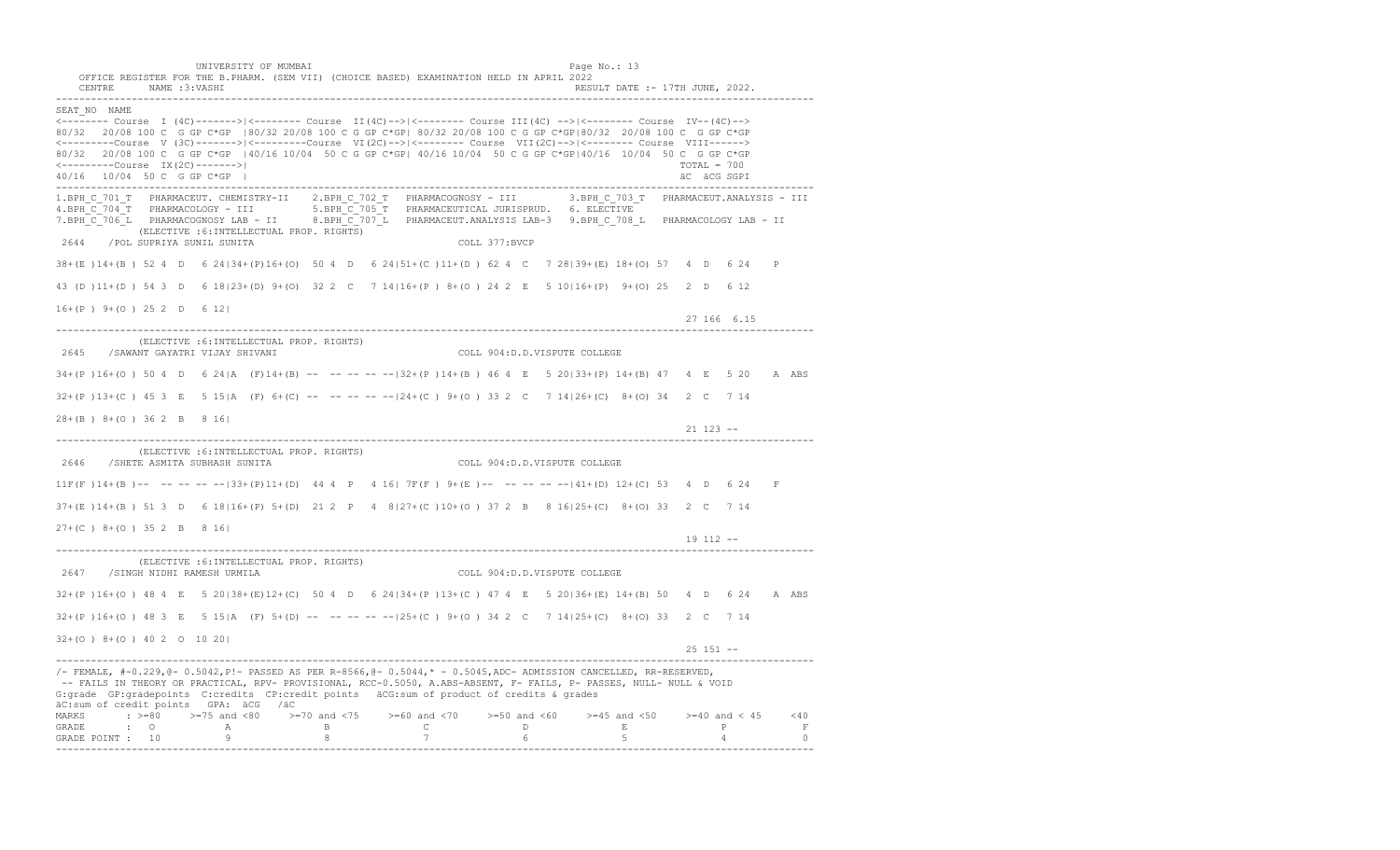| UNIVERSITY OF MUMBAI |  |  |
|----------------------|--|--|
|----------------------|--|--|

| UNIVERSITY OF MUMBAI                                                                                                                                                                                                                                                                                                                                                                                                                                                                                                                                                        |             |                                |                                                                                              | Page No.: 14 |                                 |             |
|-----------------------------------------------------------------------------------------------------------------------------------------------------------------------------------------------------------------------------------------------------------------------------------------------------------------------------------------------------------------------------------------------------------------------------------------------------------------------------------------------------------------------------------------------------------------------------|-------------|--------------------------------|----------------------------------------------------------------------------------------------|--------------|---------------------------------|-------------|
| OFFICE REGISTER FOR THE B.PHARM. (SEM VII) (CHOICE BASED) EXAMINATION HELD IN APRIL 2022<br>CENTRE NAME: 3: VASHI                                                                                                                                                                                                                                                                                                                                                                                                                                                           |             |                                |                                                                                              |              | RESULT DATE :- 17TH JUNE, 2022. |             |
| SEAT NO NAME<br><-------- Course I (4C)------->><------- Course II(4C)-->><------- Course III(4C) -->><------- Course IV--(4C)--><br>80/32 20/08 100 C G GP C*GP 180/32 20/08 100 C G GP C*GPI 80/32 20/08 100 C G GP C*GPI80/32 20/08 100 C G GP C*GP<br><--------Course V (3C)-------> <--------Course VI(2C)--> <-------- Course VII(2C)--> <-------- Course VIII------><br>80/32 20/08 100 C G GP C*GP 140/16 10/04 50 C G GP C*GPI 40/16 10/04 50 C G GP C*GPI40/16 10/04 50 C G GP C*GP<br>$\leftarrow$ --------Course IX(2C)-------><br>40/16 10/04 50 C G GP C*GP I |             |                                |                                                                                              |              | $TOTAI = 700$<br>äC äCG SGPI    |             |
| 1.BPH C 701 T PHARMACEUT. CHEMISTRY-II 2.BPH C 702 T<br>4.BPH C 704 T PHARMACOLOGY - III 5.BPH C 705 T PHARMACEUTICAL JURISPRUD. 6. ELECTIVE<br>7.BPH-C-706L PHARMACOGNOSY LAB - II 8.BPH-C-707L PHARMACEUT.ANALYSIS LAB-3 9.BPH C 708 L PHARMACOLOGY LAB - II<br>(ELECTIVE : 6: INTELLECTUAL PROP, RIGHTS)<br>2648 / ZUGE SNEHA RAVINDRA BABY                                                                                                                                                                                                                              |             |                                | PHARMACOGNOSY - III 3.BPH C 703 T PHARMACEUT. ANALYSIS - III<br>COLL 904:D.D.VISPUTE COLLEGE |              |                                 |             |
| $32+(P)$ 13+(C) 45 4 E 5 20132+(P) 12+(C) 44 4 P 4 161 7F(F) 9+(E) -- -- -- -- -- -135+(P) 15+(A) 50 4 D 6 24                                                                                                                                                                                                                                                                                                                                                                                                                                                               |             |                                |                                                                                              |              | F                               |             |
| 34+(P)13+(C) 47 3 E 5 15116+(P) 5+(D) 21 2 P 4 8126+(C)10+(O) 36 2 B 8 16126+(C) 6+(C) 32 2 C 7 14                                                                                                                                                                                                                                                                                                                                                                                                                                                                          |             |                                |                                                                                              |              |                                 |             |
| 26+(C) 7+(B) 33 2 C 7 14                                                                                                                                                                                                                                                                                                                                                                                                                                                                                                                                                    |             |                                |                                                                                              |              | $23127 - -$                     |             |
| /- FEMALE, #-0.229, @- 0.5042, P!- PASSED AS PER R-8566, @- 0.5044,* - 0.5045, ADC- ADMISSION CANCELLED, RR-RESERVED,<br>-- FAILS IN THEORY OR PRACTICAL, RPV- PROVISIONAL, RCC-0.5050, A.ABS-ABSENT, F- FAILS, P- PASSES, NULL- NULL & VOID<br>G:grade GP:gradepoints C:credits CP:credit points äCG:sum of product of credits & grades<br>äC: sum of credit points GPA: äCG /äC<br>MARKS : $>=80$ $>=75$ and <80 $>=70$ and <75 $>=60$ and <70 $>=50$ and <60 $>=45$ and <50 $>=40$ and <45<br>GRADE : O<br>GRADE POINT : 10 9                                            | $\mathbb B$ | $\mathbb{C}$<br>$\overline{7}$ | D.<br>- 6                                                                                    | E            | $\mathbb{P}$                    | $<$ 40<br>F |

----------------------------------------------------------------------------------------------------------------------------------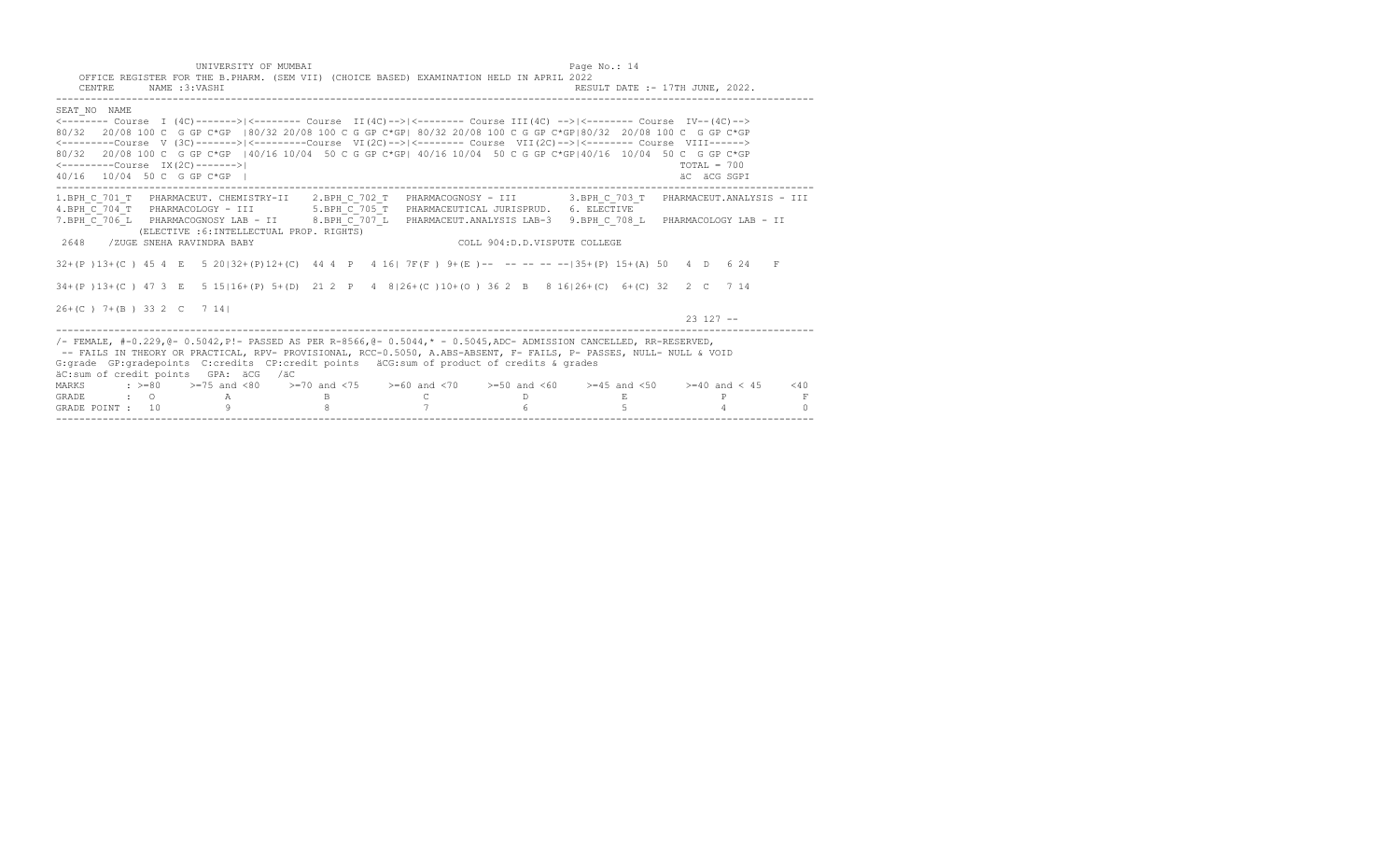UNIVERSITY OF MUMBAI **Example 2018** Page No.: 15 OFFICE REGISTER FOR THE B.PHARM. (SEM VII) (CHOICE BASED) EXAMINATION HELD IN APRIL 2022 CENTRE NAME :4:SAWARDE RESULT DATE :- 17TH JUNE, 2022. ---------------------------------------------------------------------------------------------------------------------------------- SEAT\_NO NAME <-------- Course I (4C)------->|<-------- Course II(4C)-->|<-------- Course III(4C) -->|<-------- Course IV--(4C)--> 80/32 20/08 100 C G GP C\*GP |80/32 20/08 100 C G GP C\*GP| 80/32 20/08 100 C G GP C\*GP|80/32 20/08 100 C G GP C\*GP <---------Course V (3C)------->|<---------Course VI(2C)-->|<-------- Course VII(2C)-->|<-------- Course VIII------> 80/32 20/08 100 C G GP C\*GP |40/16 10/04 50 C G GP C\*GP| 40/16 10/04 50 C G GP C\*GP|40/16 10/04 50 C G GP C\*GP <---------Course IX(2C)------->| TOTAL = 700 40/16 10/04 50 C G GP C\*GP | äC äCG SGPI ---------------------------------------------------------------------------------------------------------------------------------- 1.BPH\_C\_701\_T PHARMACEUT. CHEMISTRY-II 2.BPH\_C\_702\_T PHARMACOGNOSY - III 3.BPH\_C\_703\_T PHARMACEUT.ANALYSIS - III 4.BPH\_C\_704\_T PHARMACOLOGY - III 5.BPH\_C\_705\_T PHARMACEUTICAL JURISPRUD. 6. ELECTIVE 7.BPH\_C\_706\_L PHARMACOGNOSY LAB - II 8.BPH\_C\_707\_L PHARMACEUT.ANALYSIS LAB-3 9.BPH\_C\_708\_L PHARMACOLOGY LAB - II (ELECTIVE :6:INTELLECTUAL PROP. RIGHTS) 2649 HAMARE RIDDESH ANIL JYOTI COLL 1050:SAHYADRI SAWARDE 14F(F ) 9+(E )-- -- -- -- --|43+(D)14+(B) 57 4 D 6 24|32+(P )17+(O ) 49 4 E 5 20|46+(D) 17+(O) 63 4 C 7 28 F 33+(P )16+(O ) 49 3 E 5 15|17+(P) 7+(B) 24 2 E 5 10|24+(C ) 9+(O ) 33 2 C 7 14|24+(C) 9+(O) 33 2 C 7 14 26+(C ) 7+(B ) 33 2 C 7 14| 23 139 -- ---------------------------------------------------------------------------------------------------------------------------------- (ELECTIVE :8:PREFORMULATION STUDIES) 2650 /BHADWALKAR SAYALI PRAMOD PRANALI COLL 1050:SAHYADRI SAWARDE 21F(F )18+(O )-- -- -- -- --|43+(D)17+(O) 60 4 C 7 28|46+(D )18+(O ) 64 4 C 7 28|44+(D) 13+(C) 57 4 D 6 24 F 45+(D )17+(O ) 62 3 C 7 21|30+(A) 9+(O) 39 2 A 9 18|26+(C ) 8+(O ) 34 2 C 7 14|26+(C) 8+(O) 34 2 C 7 14 26+(C ) 9+(O ) 35 2 B 8 16| 23 163 -- ---------------------------------------------------------------------------------------------------------------------------------- (ELECTIVE :8:PREFORMULATION STUDIES) 2651 /CHAVAN NILAMBARI RAJESH RUTUJA COLL 1050:SAHYADRI SAWARDE A (F )13+(C )-- -- -- -- --|37+(E)14+(B) 51 4 D 6 24|51+(C )19+(O ) 70 4 B 8 32|56+(B) 17+(O) 73 4 B 8 32 A ABS 47+(D )13+(C ) 60 3 C 7 21|25+(C)10+(O) 35 2 B 8 16|26+(C ) 8+(O ) 34 2 C 7 14|26+(C) 8+(O) 34 2 C 7 14 30+(A ) 8+(O ) 38 2 A 9 18| 23 171 -- ---------------------------------------------------------------------------------------------------------------------------------- (ELECTIVE :8:PREFORMULATION STUDIES) 2652 CHIPLUNKAR PRATHAMESH SHATRUGHNA MANISHA COLL 1050:SAHYADRI SAWARDE A (F )11+(D )-- -- -- -- --|39+(E)16+(O) 55 4 D 6 24|54+(C )12+(C ) 66 4 C 7 28|51+(C) 18+(O) 69 4 C 7 28 A ABS 47+(D )14+(B ) 61 3 C 7 21|25+(C) 9+(O) 34 2 C 7 14|26+(C ) 8+(O ) 34 2 C 7 14|22+(D) 9+(O) 31 2 C 7 14 32+(O ) 8+(O ) 40 2 O 10 20| 23 163 -- ---------------------------------------------------------------------------------------------------------------------------------- /- FEMALE, #-0.229,@- 0.5042,P!- PASSED AS PER R-8566,@- 0.5044,\* - 0.5045,ADC- ADMISSION CANCELLED, RR-RESERVED, -- FAILS IN THEORY OR PRACTICAL, RPV- PROVISIONAL, RCC-0.5050, A.ABS-ABSENT, F- FAILS, P- PASSES, NULL- NULL & VOID G:grade GP:gradepoints C:credits CP:credit points äCG:sum of product of credits & grades äC:sum of credit points GPA: äCG /äC MARKS : >=80 >=75 and <80 >=70 and <75 >=60 and <70 >=50 and <60 >=45 and <50 >=40 and < 45 <40 GRADE : O A B C D E P F GRADE POINT : 10 9 8 7 6 5 4 0 ----------------------------------------------------------------------------------------------------------------------------------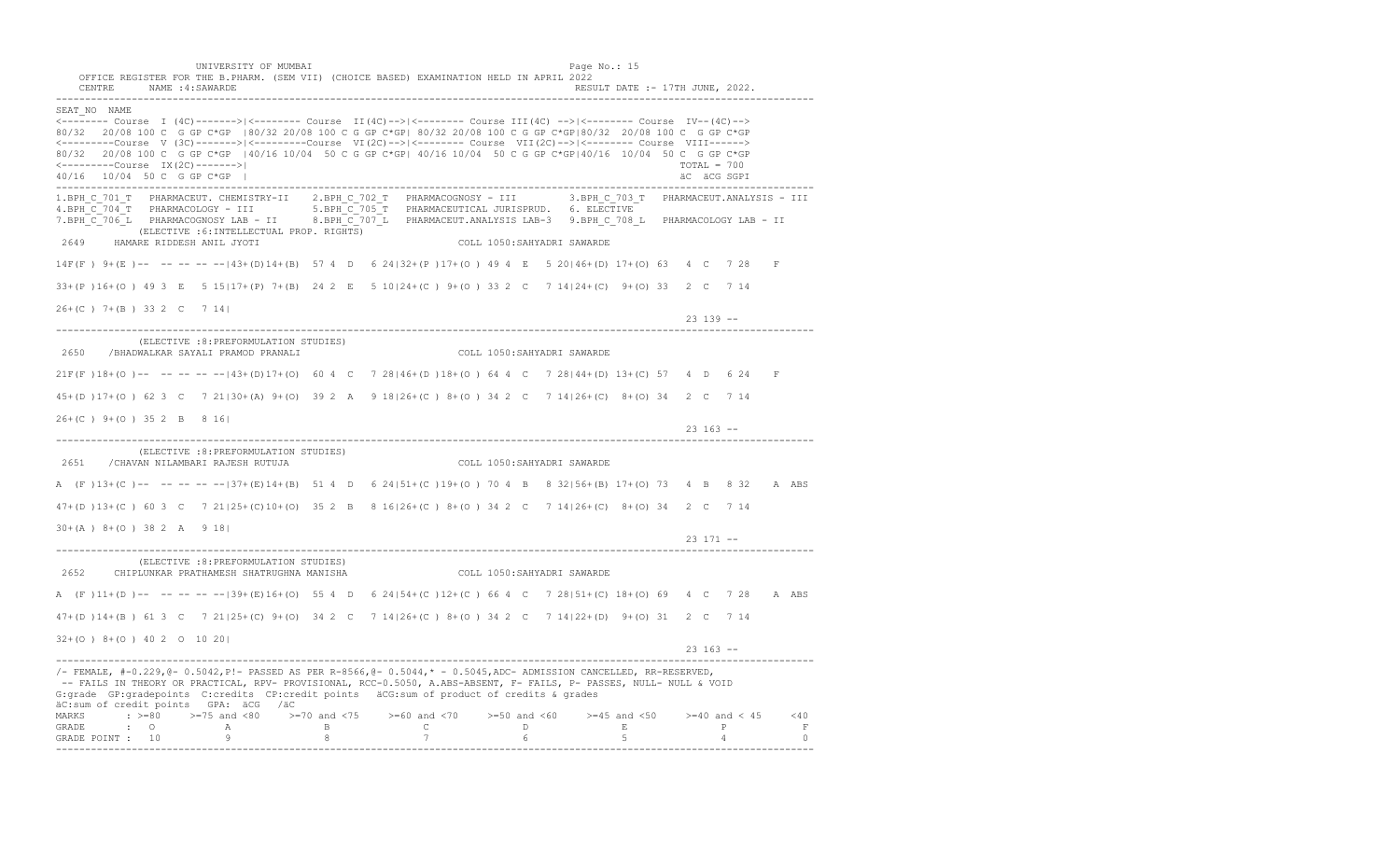UNIVERSITY OF MUMBAI **Example 2018** Page No.: 16 OFFICE REGISTER FOR THE B.PHARM. (SEM VII) (CHOICE BASED) EXAMINATION HELD IN APRIL 2022 CENTRE NAME :4:SAWARDE RESULT DATE :- 17TH JUNE, 2022. ---------------------------------------------------------------------------------------------------------------------------------- SEAT\_NO NAME <-------- Course I (4C)------->|<-------- Course II(4C)-->|<-------- Course III(4C) -->|<-------- Course IV--(4C)--> 80/32 20/08 100 C G GP C\*GP |80/32 20/08 100 C G GP C\*GP| 80/32 20/08 100 C G GP C\*GP|80/32 20/08 100 C G GP C\*GP <---------Course V (3C)------->|<---------Course VI(2C)-->|<-------- Course VII(2C)-->|<-------- Course VIII------> 80/32 20/08 100 C G GP C\*GP |40/16 10/04 50 C G GP C\*GP| 40/16 10/04 50 C G GP C\*GP|40/16 10/04 50 C G GP C\*GP <---------Course IX(2C)------->| TOTAL = 700 40/16 10/04 50 C G GP C\*GP | äC äCG SGPI ---------------------------------------------------------------------------------------------------------------------------------- 1.BPH\_C\_701\_T PHARMACEUT. CHEMISTRY-II 2.BPH\_C\_702\_T PHARMACOGNOSY - III 3.BPH\_C\_703\_T PHARMACEUT.ANALYSIS - III 4.BPH\_C\_704\_T PHARMACOLOGY - III 5.BPH\_C\_705\_T PHARMACEUTICAL JURISPRUD. 6. ELECTIVE 7.BPH\_C\_706\_L PHARMACOGNOSY LAB - II 8.BPH\_C\_707\_L PHARMACEUT.ANALYSIS LAB-3 9.BPH\_C\_708\_L PHARMACOLOGY LAB - II (ELECTIVE :8:PREFORMULATION STUDIES) 2653 /DESAI ANISHA BALKRISHN SANGITA COLL 1050:SAHYADRI SAWARDE A (F )16+(O )-- -- -- -- --|52+(C)16+(O) 68 4 C 7 28|48+(C )17+(O ) 65 4 C 7 28|35+(P) 19+(O) 54 4 D 6 24 A ABS 38+(E )16+(O ) 54 3 D 6 18|30+(A)10+(O) 40 2 O 10 20|27+(C ) 8+(O ) 35 2 B 8 16|22+(D) 8+(O) 30 2 C 7 14 30+(A ) 7+(B ) 37 2 B 8 16| 23 164 -- ---------------------------------------------------------------------------------------------------------------------------------- (ELECTIVE :8:PREFORMULATION STUDIES) 2654 /DESHMUKH SONAM RAMESH RANJANA COLL 1050:SAHYADRI SAWARDE 15F(F )12+(C )-- -- -- -- --|59+(B)15+(A) 74 4 B 8 32|44+(D )14+(B ) 58 4 D 6 24|38+(E) 17+(O) 55 4 D 6 24 F 37+(E )13+(C ) 50 3 D 6 18|17+(P) 8+(O) 25 2 D 6 12|27+(C ) 7+(B ) 34 2 C 7 14|22+(D) 7+(B) 29 2 D 6 12 24+(C ) 7+(B ) 31 2 C 7 14| 23 150 -- ---------------------------------------------------------------------------------------------------------------------------------- (ELECTIVE :8:PREFORMULATION STUDIES) 2655 /DHAINJE SHIVANI TANAJI ARCHANA COLL 1050:SAHYADRI SAWARDE 15F(F )12+(C )-- -- -- -- --|44+(D)15+(A) 59 4 D 6 24|32+(P )12+(C ) 44 4 P 4 16|32+(P) 16+(O) 48 4 E 5 20 F 35+(P )13+(C ) 48 3 E 5 15|16+(P) 6+(C) 22 2 P 4 8|28+(B ) 7+(B ) 35 2 B 8 16|26+(C) 8+(O) 34 2 C 7 14 26+(C ) 9+(O ) 35 2 B 8 16| 23 129 -- ---------------------------------------------------------------------------------------------------------------------------------- (ELECTIVE :8:PREFORMULATION STUDIES) 2656 GAIKWAD OMKAR APPASO LATA COLL 1050:SAHYADRI SAWARDE 40 (D ) 8+(P ) 48 4 E 5 20|48+(C)14+(B) 62 4 C 7 28|34+(P )13+(C ) 47 4 E 5 20|39+(E) 16+(O) 55 4 D 6 24 P 38+(E )16+(O ) 54 3 D 6 18|20+(D) 9+(O) 29 2 D 6 12|28+(B ) 7+(B ) 35 2 B 8 16|20+(D) 7+(B) 27 2 D 6 12 28+(B ) 6+(C ) 34 2 C 7 14| 27 164 6.07 ---------------------------------------------------------------------------------------------------------------------------------- /- FEMALE, #-0.229,@- 0.5042,P!- PASSED AS PER R-8566,@- 0.5044,\* - 0.5045,ADC- ADMISSION CANCELLED, RR-RESERVED, -- FAILS IN THEORY OR PRACTICAL, RPV- PROVISIONAL, RCC-0.5050, A.ABS-ABSENT, F- FAILS, P- PASSES, NULL- NULL & VOID G:grade GP:gradepoints C:credits CP:credit points äCG:sum of product of credits & grades äC:sum of credit points GPA: äCG /äC MARKS : >=80 >=75 and <80 >=70 and <75 >=60 and <70 >=50 and <60 >=45 and <50 >=40 and < 45 <40 GRADE : O A B C D E P F GRADE POINT : 10 9 8 7 6 5 4 0 ----------------------------------------------------------------------------------------------------------------------------------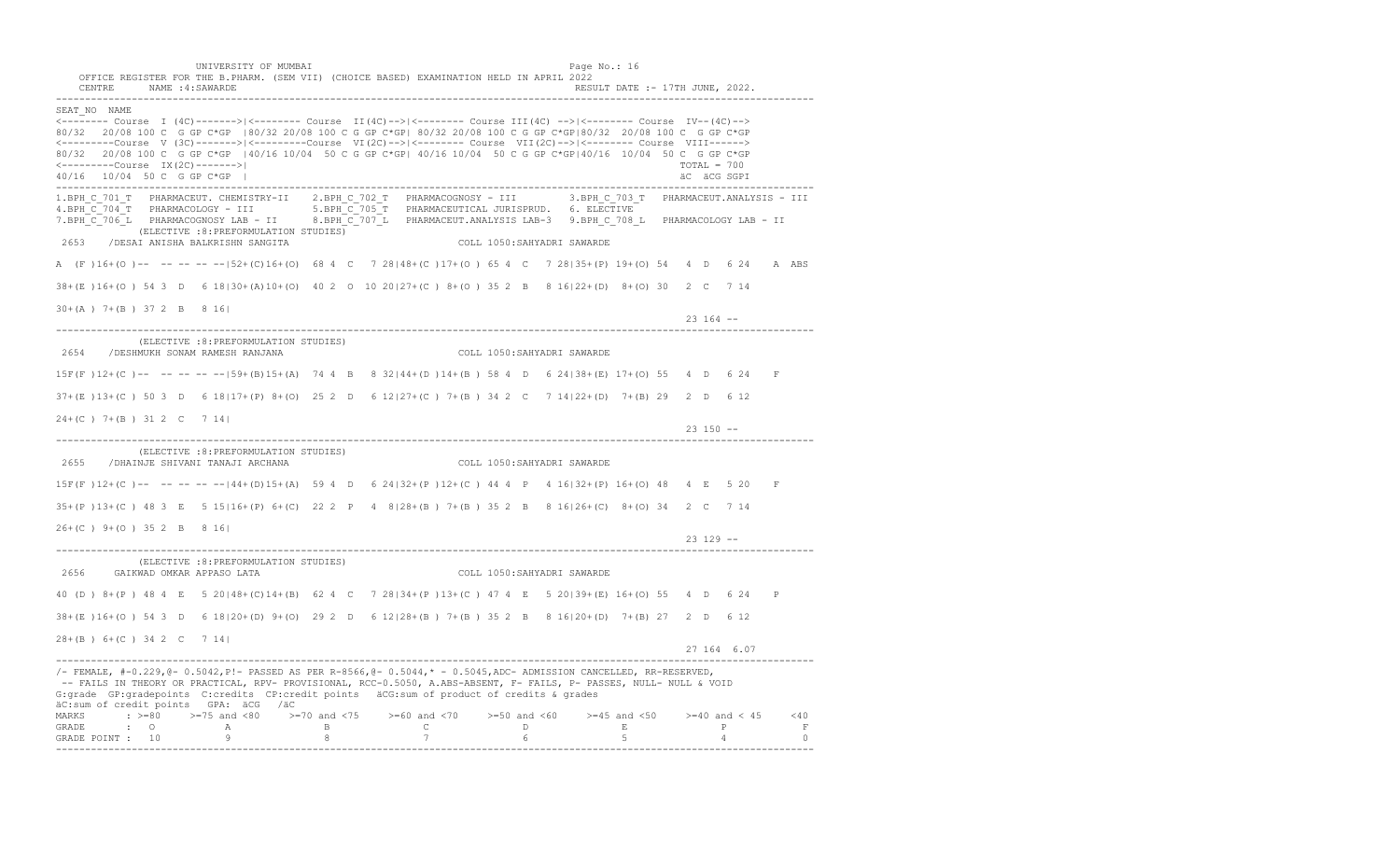UNIVERSITY OF MUMBAI **Example 2018** Page No.: 17 OFFICE REGISTER FOR THE B.PHARM. (SEM VII) (CHOICE BASED) EXAMINATION HELD IN APRIL 2022 CENTRE NAME :4:SAWARDE RESULT DATE :- 17TH JUNE, 2022. ---------------------------------------------------------------------------------------------------------------------------------- SEAT\_NO NAME <-------- Course I (4C)------->|<-------- Course II(4C)-->|<-------- Course III(4C) -->|<-------- Course IV--(4C)--> 80/32 20/08 100 C G GP C\*GP |80/32 20/08 100 C G GP C\*GP| 80/32 20/08 100 C G GP C\*GP|80/32 20/08 100 C G GP C\*GP <---------Course V (3C)------->|<---------Course VI(2C)-->|<-------- Course VII(2C)-->|<-------- Course VIII------> 80/32 20/08 100 C G GP C\*GP |40/16 10/04 50 C G GP C\*GP| 40/16 10/04 50 C G GP C\*GP|40/16 10/04 50 C G GP C\*GP <---------Course IX(2C)------->| TOTAL = 700 40/16 10/04 50 C G GP C\*GP | äC äCG SGPI ---------------------------------------------------------------------------------------------------------------------------------- 1.BPH\_C\_701\_T PHARMACEUT. CHEMISTRY-II 2.BPH\_C\_702\_T PHARMACOGNOSY - III 3.BPH\_C\_703\_T PHARMACEUT.ANALYSIS - III 4.BPH\_C\_704\_T PHARMACOLOGY - III 5.BPH\_C\_705\_T PHARMACEUTICAL JURISPRUD. 6. ELECTIVE 7.BPH\_C\_706\_L PHARMACOGNOSY LAB - II 8.BPH\_C\_707\_L PHARMACEUT.ANALYSIS LAB-3 9.BPH\_C\_708\_L PHARMACOLOGY LAB - II (ELECTIVE :8:PREFORMULATION STUDIES) 2657 /HALDANKAR SWARANGI SHIVPRASAD PRIYA COLL 1050:SAHYADRI SAWARDE 34 (P ) 8+(P ) 42 4 P 4 16|44+(D)15+(A) 59 4 D 6 24|37+(E )15+(A ) 52 4 D 6 24|43+(D) 17+(O) 60 4 C 7 28 P 34+(P )13+(C ) 47 3 E 5 15|19+(E) 9+(O) 28 2 D 6 12|30+(A ) 8+(O ) 38 2 A 9 18|20+(D) 8+(O) 28 2 D 6 12 24+(C ) 8+(O ) 32 2 C 7 14| 27 163 6.04 ---------------------------------------------------------------------------------------------------------------------------------- (ELECTIVE :8:PREFORMULATION STUDIES) 2658 /KADAM AISHWARYA SANJAY SAYALI COLL 1050:SAHYADRI SAWARDE 16F(F )17+(O )-- -- -- -- --|43+(D)14+(B) 57 4 D 6 24|32+(P )14+(B ) 46 4 E 5 20|57+(B) 14+(B) 71 4 B 8 32 F 46+(D )16+(O ) 62 3 C 7 21|24+(C) 9+(O) 33 2 C 7 14|26+(C ) 8+(O ) 34 2 C 7 14|26+(C) 8+(O) 34 2 C 7 14 26+(C ) 8+(O ) 34 2 C 7 14| 23 153 -- ---------------------------------------------------------------------------------------------------------------------------------- (ELECTIVE :8:PREFORMULATION STUDIES) 2659 KHANDEKAR AVANISH ABHAY MANASI COLL 1050:SAHYADRI SAWARDE 33 (P )12+(C ) 45 4 E 5 20|48+(C)15+(A) 63 4 C 7 28|35+(P )14+(B ) 49 4 E 5 20|32+(P) 17+(O) 49 4 E 5 20 P 39+(E )15+(A ) 54 3 D 6 18|21+(D) 9+(O) 30 2 C 7 14|24+(C ) 7+(B ) 31 2 C 7 14|26+(C) 9+(O) 35 2 B 8 16 36+(O ) 7+(B ) 43 2 O 10 20| 27 170 6.30 ---------------------------------------------------------------------------------------------------------------------------------- (ELECTIVE :8:PREFORMULATION STUDIES) 2660 KOKAMKAR ABHISHEK RAVINDRA MADHAVI COLL 1050:SAHYADRI SAWARDE 20F(F )10+(D )-- -- -- -- --|43+(D)16+(O) 59 4 D 6 24|46+(D )14+(B ) 60 4 C 7 28|51+(C) 15+(A) 66 4 C 7 28 F 35+(P )15+(A ) 50 3 D 6 18|19+(E) 8+(O) 27 2 D 6 12|26+(C ) 7+(B ) 33 2 C 7 14|20+(D) 8+(O) 28 2 D 6 12 28+(B ) 8+(O ) 36 2 B 8 16| 23 152 -- ---------------------------------------------------------------------------------------------------------------------------------- /- FEMALE, #-0.229,@- 0.5042,P!- PASSED AS PER R-8566,@- 0.5044,\* - 0.5045,ADC- ADMISSION CANCELLED, RR-RESERVED, -- FAILS IN THEORY OR PRACTICAL, RPV- PROVISIONAL, RCC-0.5050, A.ABS-ABSENT, F- FAILS, P- PASSES, NULL- NULL & VOID G:grade GP:gradepoints C:credits CP:credit points äCG:sum of product of credits & grades äC:sum of credit points GPA: äCG /äC MARKS : >=80 >=75 and <80 >=70 and <75 >=60 and <70 >=50 and <60 >=45 and <50 >=40 and < 45 <40 GRADE : O A B C D E P F GRADE POINT : 10 9 8 7 6 5 4 0 ----------------------------------------------------------------------------------------------------------------------------------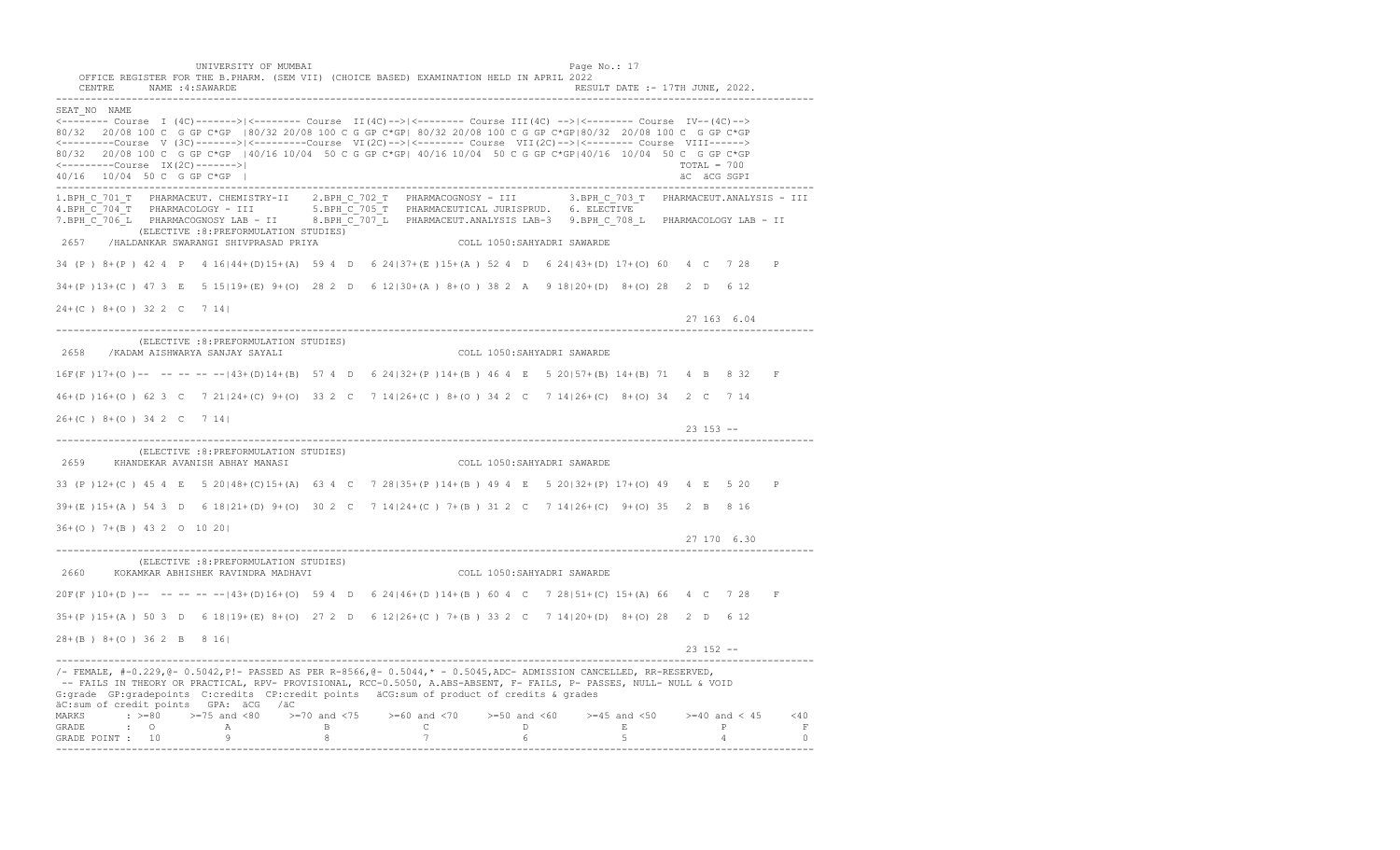UNIVERSITY OF MUMBAI **Example 2018** Page No.: 18 OFFICE REGISTER FOR THE B.PHARM. (SEM VII) (CHOICE BASED) EXAMINATION HELD IN APRIL 2022 CENTRE NAME :4:SAWARDE RESULT DATE :- 17TH JUNE, 2022. ---------------------------------------------------------------------------------------------------------------------------------- SEAT\_NO NAME <-------- Course I (4C)------->|<-------- Course II(4C)-->|<-------- Course III(4C) -->|<-------- Course IV--(4C)--> 80/32 20/08 100 C G GP C\*GP |80/32 20/08 100 C G GP C\*GP| 80/32 20/08 100 C G GP C\*GP|80/32 20/08 100 C G GP C\*GP <---------Course V (3C)------->|<---------Course VI(2C)-->|<-------- Course VII(2C)-->|<-------- Course VIII------> 80/32 20/08 100 C G GP C\*GP |40/16 10/04 50 C G GP C\*GP| 40/16 10/04 50 C G GP C\*GP|40/16 10/04 50 C G GP C\*GP <---------Course IX(2C)------->| TOTAL = 700 40/16 10/04 50 C G GP C\*GP | äC äCG SGPI ---------------------------------------------------------------------------------------------------------------------------------- 1.BPH\_C\_701\_T PHARMACEUT. CHEMISTRY-II 2.BPH\_C\_702\_T PHARMACOGNOSY - III 3.BPH\_C\_703\_T PHARMACEUT.ANALYSIS - III 4.BPH\_C\_704\_T PHARMACOLOGY - III 5.BPH\_C\_705\_T PHARMACEUTICAL JURISPRUD. 6. ELECTIVE 7.BPH\_C\_706\_L PHARMACOGNOSY LAB - II 8.BPH\_C\_707\_L PHARMACEUT.ANALYSIS LAB-3 9.BPH\_C\_708\_L PHARMACOLOGY LAB - II (ELECTIVE :8:PREFORMULATION STUDIES) 2661 LONE ANKUSH BHAGWAN DAIVSHILA COLL 1050:SAHYADRI SAWARDE A (F )14+(B )-- -- -- -- --|50+(C)14+(B) 64 4 C 7 28|32+(P )11+(D ) 43 4 P 4 16|40+(D) 14+(B) 54 4 D 6 24 A ABS 45+(D )16+(O ) 61 3 C 7 21|17+(P) 7+(B) 24 2 E 5 10|28+(B ) 7+(B ) 35 2 B 8 16|20+(D) 8+(O) 28 2 D 6 12 24+(C ) 8+(O ) 32 2 C 7 14| 23 141 -- ---------------------------------------------------------------------------------------------------------------------------------- (ELECTIVE :8:PREFORMULATION STUDIES) 2662 /PATIL VRUSHALI VISHWAS KAMAL COLL 1050:SAHYADRI SAWARDE 47 (D )13+(C ) 60 4 C 7 28|36+(E)14+(B) 50 4 D 6 24|40+(D )12+(C ) 52 4 D 6 24|52 (C) 17+(O) 69 4 C 7 28 P 43+(D )18+(O ) 61 3 C 7 21|24+(C) 7+(B) 31 2 C 7 14|28+(B ) 7+(B ) 35 2 B 8 16|28+(B) 9+(O) 37 2 B 8 16 30+(A ) 8+(O ) 38 2 A 9 18| 27 189 7.00 ---------------------------------------------------------------------------------------------------------------------------------- (ELECTIVE :8:PREFORMULATION STUDIES) 2663 REDIJ TANAY JAGDISH RADHIKA COLL 1050:SAHYADRI SAWARDE 23F(F )10+(D )-- -- -- -- --|48+(C)16+(O) 64 4 C 7 28|38+(E )12+(C ) 50 4 D 6 24|41+(D) 17+(O) 58 4 D 6 24 F 33+(P )14+(B ) 47 3 E 5 15|18+(E) 7+(B) 25 2 D 6 12|28+(B ) 8+(O ) 36 2 B 8 16|22+(D) 8+(O) 30 2 C 7 14 36+(O ) 8+(O ) 44 2 O 10 20| 23 153 -- ---------------------------------------------------------------------------------------------------------------------------------- (ELECTIVE :8:PREFORMULATION STUDIES) 2664 SAWANT SHUBHAM JAYSING JYOTI COLL 1050:SAHYADRI SAWARDE A (F )12+(C )-- -- -- -- --|45+(D)15+(A) 60 4 C 7 28|44+(D )15+(A ) 59 4 D 6 24|38+(E) 17+(O) 55 4 D 6 24 A ABS 42+(D )13+(C ) 55 3 D 6 18|17+(P) 8+(O) 25 2 D 6 12|28+(B ) 8+(O ) 36 2 B 8 16|20+(D) 8+(O) 28 2 D 6 12 28+(B ) 9+(O ) 37 2 B 8 16| 23 150 -- ---------------------------------------------------------------------------------------------------------------------------------- /- FEMALE, #-0.229,@- 0.5042,P!- PASSED AS PER R-8566,@- 0.5044,\* - 0.5045,ADC- ADMISSION CANCELLED, RR-RESERVED, -- FAILS IN THEORY OR PRACTICAL, RPV- PROVISIONAL, RCC-0.5050, A.ABS-ABSENT, F- FAILS, P- PASSES, NULL- NULL & VOID G:grade GP:gradepoints C:credits CP:credit points äCG:sum of product of credits & grades äC:sum of credit points GPA: äCG /äC MARKS : >=80 >=75 and <80 >=70 and <75 >=60 and <70 >=50 and <60 >=45 and <50 >=40 and < 45 <40 GRADE : O A B C D E P F<br>GRADE POINT : 10 9 8 7 6 5 4 0 ----------------------------------------------------------------------------------------------------------------------------------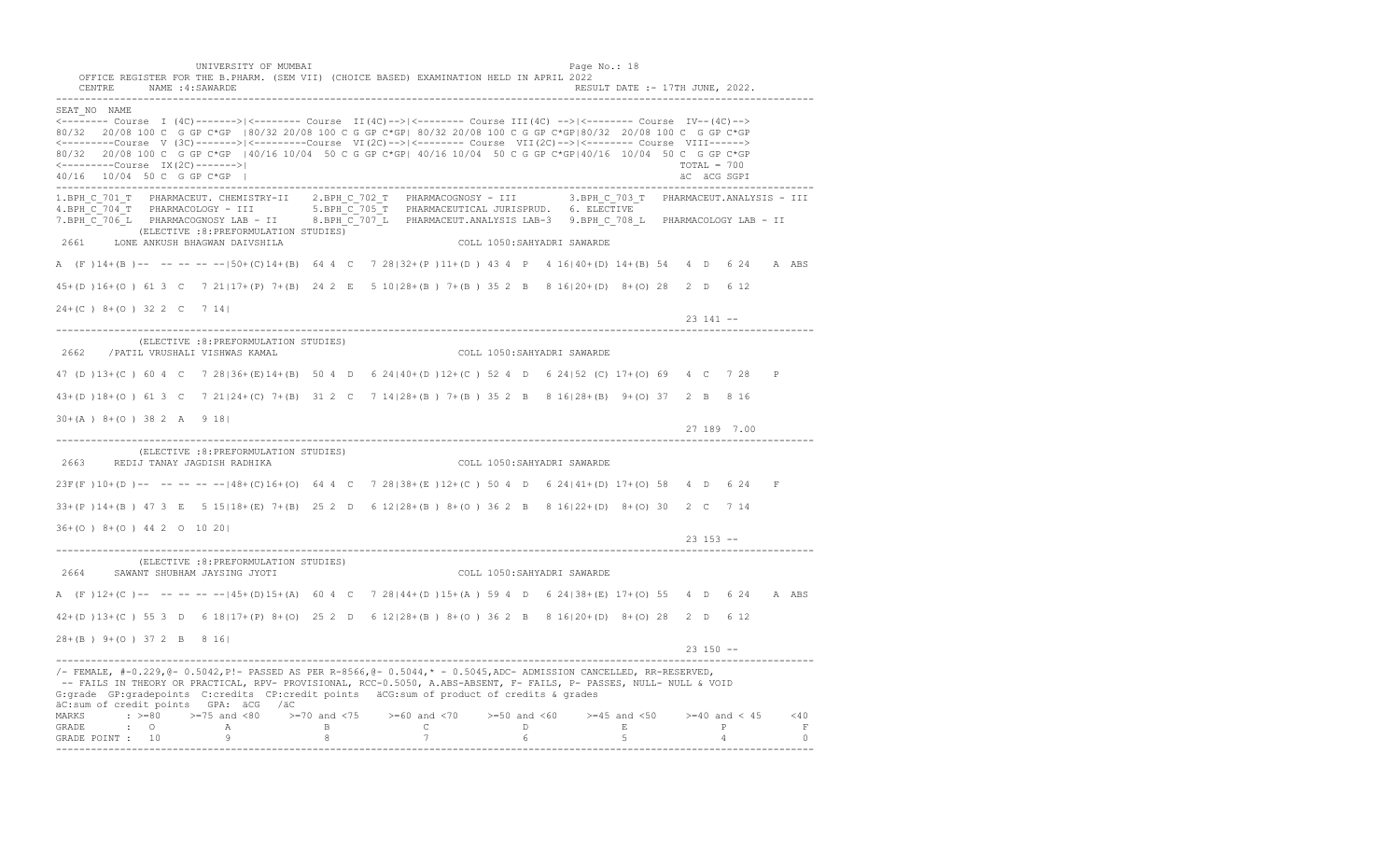UNIVERSITY OF MUMBAI Page No.: 19 OFFICE REGISTER FOR THE B.PHARM. (SEM VII) (CHOICE BASED) EXAMINATION HELD IN APRIL 2022 CENTRE NAME :4:SAWARDE RESULT DATE :- 17TH JUNE, 2022. ---------------------------------------------------------------------------------------------------------------------------------- SEAT\_NO NAME <-------- Course I (4C)------->|<-------- Course II(4C)-->|<-------- Course III(4C) -->|<-------- Course IV--(4C)--> 80/32 20/08 100 C G GP C\*GP |80/32 20/08 100 C G GP C\*GP| 80/32 20/08 100 C G GP C\*GP|80/32 20/08 100 C G GP C\*GP <---------Course V (3C)------->|<---------Course VI(2C)-->|<-------- Course VII(2C)-->|<-------- Course VIII------> 80/32 20/08 100 C G GP C\*GP |40/16 10/04 50 C G GP C\*GP| 40/16 10/04 50 C G GP C\*GP|40/16 10/04 50 C G GP C\*GP <---------Course IX(2C)------->| TOTAL = 700 40/16 10/04 50 C G GP C\*GP | äC äCG SGPI ---------------------------------------------------------------------------------------------------------------------------------- 1.BPH\_C\_701\_T PHARMACEUT. CHEMISTRY-II 2.BPH\_C\_702\_T PHARMACOGNOSY - III 3.BPH\_C\_703\_T PHARMACEUT.ANALYSIS - III 4.BPH\_C\_704\_T PHARMACOLOGY - III 5.BPH\_C\_705\_T PHARMACEUTICAL JURISPRUD. 6. ELECTIVE 7.BPH\_C\_706\_L PHARMACOGNOSY LAB - II 8.BPH\_C\_707\_L PHARMACEUT.ANALYSIS LAB-3 9.BPH\_C\_708\_L PHARMACOLOGY LAB - II (ELECTIVE :8:PREFORMULATION STUDIES) 2665 /SAWANT SITAM SHIVRAJ SHITAL COLL 1050:SAHYADRI SAWARDE 38 (E )12+(C ) 50 4 D 6 24|43+(D)16+(O) 59 4 D 6 24|39+(E )11+(D ) 50 4 D 6 24|34+(P) 16+(O) 50 4 D 6 24 P 43+(D )13+(C ) 56 3 D 6 18|17+(P) 8+(O) 25 2 D 6 12|26+(C ) 7+(B ) 33 2 C 7 14|26+(C) 8+(O) 34 2 C 7 14 28+(B ) 8+(O ) 36 2 B 8 16| 27 170 6.30 ---------------------------------------------------------------------------------------------------------------------------------- (ELECTIVE :8:PREFORMULATION STUDIES) 2666 SHIRSATH PRAVIN RAOSAHEB SHILA COLL 1050:SAHYADRI SAWARDE 14F(F)10+(D)-- -- -- -- -- |29F(F)15+(A) -- -- -- -- -- |32+(P)16+(O) 48 4 E 5 20|32+(P) 17+(O) 49 4 E 5 20 F 32+(P )17+(O ) 49 3 E 5 15|16+(P) 8+(O) 24 2 E 5 10|28+(B ) 8+(O ) 36 2 B 8 16|24+(C) 8+(O) 32 2 C 7 14 26+(C ) 8+(O ) 34 2 C 7 14|  $19$  109  $-$ ---------------------------------------------------------------------------------------------------------------------------------- (ELECTIVE :8:PREFORMULATION STUDIES) 2667 SONTAKALE SANGRAM NIVRUTTI SUVARNA COLL 1050:SAHYADRI SAWARDE 18F(F )12+(C )-- -- -- -- --|46+(D)12+(C) 58 4 D 6 24|40+(D )11+(D ) 51 4 D 6 24|33+(P) 15+(A) 48 4 E 5 20 F 37E(E )16+(O ) 53 3 D 6 18|17+(P) 8+(O) 25 2 D 6 12|28+(B ) 9+(O ) 37 2 B 8 16|28+(B) 9+(O) 37 2 B 8 16 30+(A ) 9+(O ) 39 2 A 9 18| 23 148 -- ---------------------------------------------------------------------------------------------------------------------------------- (ELECTIVE :8:PREFORMULATION STUDIES) 2668 /SUTAR RUCHIKA RAJESH SHUBHANGI COLL 1050:SAHYADRI SAWARDE 17F(F )11+(D )-- -- -- -- --|46+(D)16+(O) 62 4 C 7 28|42+(D )18+(O ) 60 4 C 7 28|41+(D) 18+(O) 59 4 D 6 24 F 40+(D )16+(O ) 56 3 D 6 18|27+(C)10+(O) 37 2 B 8 16|28+(B ) 7+(B ) 35 2 B 8 16|16+(P) 8+(O) 24 2 E 5 10 26+(C ) 8+(O ) 34 2 C 7 14| 23 154 -- ---------------------------------------------------------------------------------------------------------------------------------- /- FEMALE, #-0.229,@- 0.5042,P!- PASSED AS PER R-8566,@- 0.5044,\* - 0.5045,ADC- ADMISSION CANCELLED, RR-RESERVED, -- FAILS IN THEORY OR PRACTICAL, RPV- PROVISIONAL, RCC-0.5050, A.ABS-ABSENT, F- FAILS, P- PASSES, NULL- NULL & VOID G:grade GP:gradepoints C:credits CP:credit points äCG:sum of product of credits & grades äC:sum of credit points GPA: äCG /äC MARKS : >=80 >=75 and <80 >=70 and <75 >=60 and <70 >=50 and <60 >=45 and <50 >=40 and < 45 <40 GRADE : O A B C D E P F<br>GRADE POINT : 10 9 8 7 6 5 4 0 ----------------------------------------------------------------------------------------------------------------------------------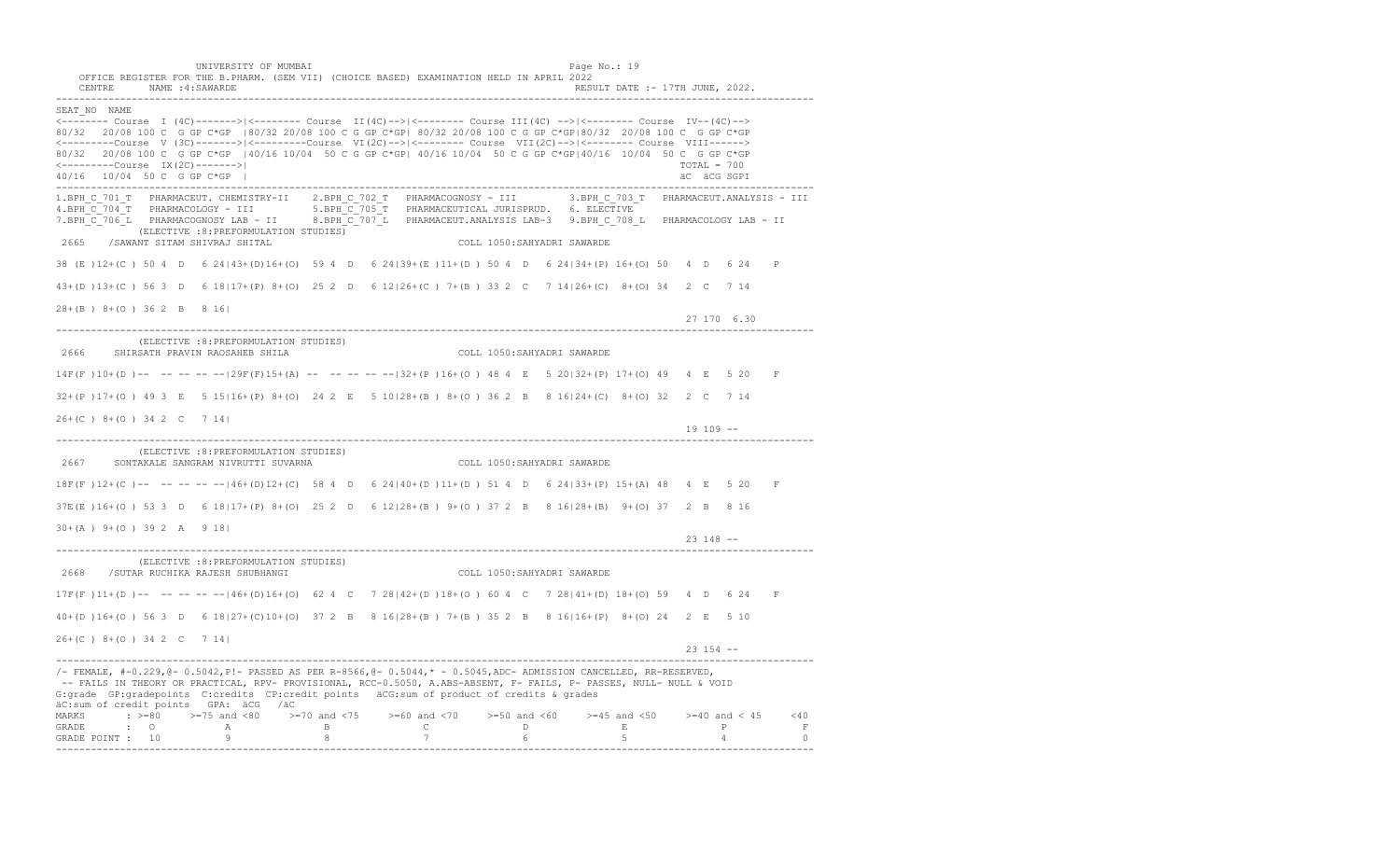|                                                                                          | UNIVERSITY OF MUMBAI | Page No.: 20 |
|------------------------------------------------------------------------------------------|----------------------|--------------|
| OFFICE REGISTER FOR THE B.PHARM. (SEM VII) (CHOICE BASED) EXAMINATION HELD IN APRIL 2022 |                      |              |

| CENTRE<br>NAME : 4: SAWARDE                                                                                                                                                                                                                                                                                                                                                                                                                                                                                                                                                                                                                |  | RESULT DATE :- 17TH JUNE, 2022. |                              |        |
|--------------------------------------------------------------------------------------------------------------------------------------------------------------------------------------------------------------------------------------------------------------------------------------------------------------------------------------------------------------------------------------------------------------------------------------------------------------------------------------------------------------------------------------------------------------------------------------------------------------------------------------------|--|---------------------------------|------------------------------|--------|
| SEAT NO NAME<br><-------- Course I (4C)-------> <------- Course II(4C)--> <------- Course III(4C) --> <------- Course IV--(4C)--><br>20/08 100 C G GP C*GP   80/32 20/08 100 C G GP C*GP  80/32 20/08 100 C G GP C*GP  80/32 20/08 100 C G GP C*GP<br>80/32<br><--------Course V (3C)-------> <--------Course VI(2C)--> <-------- Course VII(2C)--> <------- Course VIII------><br>20/08 100 C G GP C*GP   40/16 10/04 50 C G GP C*GP  40/16 10/04 50 C G GP C*GP  40/16 10/04 50 C G GP C*GP<br>80/32<br>$\leftarrow$ ---------Course IX(2C)-------><br>40/16 10/04 50 C G GP C*GP I                                                      |  |                                 | $TOTAL = 700$<br>äC äCG SGPI |        |
| 1.BPH C 701 T PHARMACEUT. CHEMISTRY-II 2.BPH C 702 T PHARMACOGNOSY - III 3.BPH C 703 T<br>4.BPH C 704 T PHARMACOLOGY - III 5.BPH C 705 T PHARMACEUTICAL JURISPRUD. 6. ELECTIVE<br>7.BPH C 706 L PHARMACOGNOSY LAB - II 8.BPH C 707 L PHARMACEUT.ANALYSIS LAB-3 9.BPH C 708 L PHARMACOLOGY LAB - II<br>/- FEMALE, #-0.229,0- 0.5042,P!- PASSED AS PER R-8566,0- 0.5044,* - 0.5045,ADC- ADMISSION CANCELLED, RR-RESERVED,<br>-- FAILS IN THEORY OR PRACTICAL, RPV- PROVISIONAL, RCC-0.5050, A.ABS-ABSENT, F- FAILS, P- PASSES, NULL- NULL & VOID<br>G:grade GP:gradepoints C:credits CP:credit points äCG:sum of product of credits & grades |  |                                 | PHARMACEUT.ANALYSIS - III    |        |
| äC:sum of credit points GPA: äCG /äC<br>MARKS : >=80 >=75 and <80 >=70 and <75 >=60 and <70 >=50 and <60 >=45 and <50 >=40 and <45<br>GRADE<br>$\cdot$ $\cdot$ 0<br>А<br>GRADE POINT : 10                                                                                                                                                                                                                                                                                                                                                                                                                                                  |  |                                 | P                            | $<$ 40 |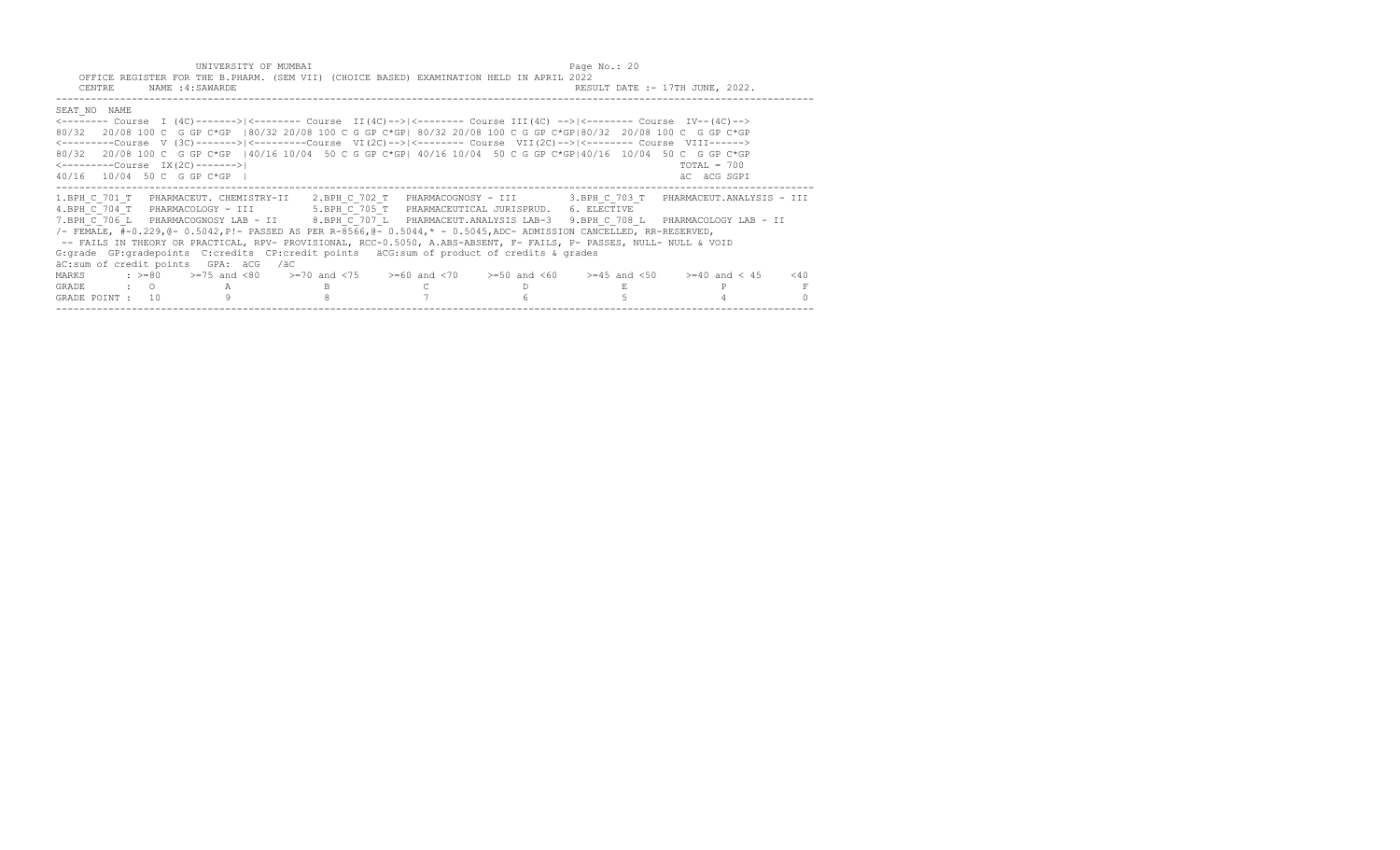UNIVERSITY OF MUMBAI **Example 21** and the contract of the contract  $P = 21$  OFFICE REGISTER FOR THE B.PHARM. (SEM VII) (CHOICE BASED) EXAMINATION HELD IN APRIL 2022 CENTRE NAME :5:KARJAT RESULT DATE :- 17TH JUNE, 2022. ---------------------------------------------------------------------------------------------------------------------------------- SEAT\_NO NAME <-------- Course I (4C)------->|<-------- Course II(4C)-->|<-------- Course III(4C) -->|<-------- Course IV--(4C)--> 80/32 20/08 100 C G GP C\*GP |80/32 20/08 100 C G GP C\*GP| 80/32 20/08 100 C G GP C\*GP|80/32 20/08 100 C G GP C\*GP <---------Course V (3C)------->|<---------Course VI(2C)-->|<-------- Course VII(2C)-->|<-------- Course VIII------> 80/32 20/08 100 C G GP C\*GP |40/16 10/04 50 C G GP C\*GP| 40/16 10/04 50 C G GP C\*GP|40/16 10/04 50 C G GP C\*GP <---------Course IX(2C)------->| TOTAL = 700 40/16 10/04 50 C G GP C\*GP | äC äCG SGPI ---------------------------------------------------------------------------------------------------------------------------------- 1.BPH\_C\_701\_T PHARMACEUT. CHEMISTRY-II 2.BPH\_C\_702\_T PHARMACOGNOSY - III 3.BPH\_C\_703\_T PHARMACEUT.ANALYSIS - III 4.BPH\_C\_704\_T PHARMACOLOGY - III 5.BPH\_C\_705\_T PHARMACEUTICAL JURISPRUD. 6. ELECTIVE 7.BPH\_C\_706\_L PHARMACOGNOSY LAB - II 8.BPH\_C\_707\_L PHARMACEUT.ANALYSIS LAB-3 9.BPH\_C\_708\_L PHARMACOLOGY LAB - II (ELECTIVE :8:PREFORMULATION STUDIES) 2669 /BHABAL SANJYOY SANJAY SANJANA COLL 1053:KGCE (DAHIVALI) KARJAT 41 (D ) 8+(P ) 49 4 E 5 20|35 (P)15+(A) 50 4 D 6 24|43 (D )10+(D ) 53 4 D 6 24|40+(D) 15+(A) 55 4 D 6 24 P 32+(P )12+(C ) 44 3 P 4 12|19+(E) 8+(O) 27 2 D 6 12|30+(A ) 6+(C ) 36 2 B 8 16|20+(D) 9+(O) 29 2 D 6 12 32+(O ) 8+(O ) 40 2 O 10 20| 27 164 6.07 ---------------------------------------------------------------------------------------------------------------------------------- (ELECTIVE :8:PREFORMULATION STUDIES) 2670 CHAUDHARY SHUBHAM HEMANTKUMAR MANISHA COLL 1013:YTIP  $32+(P)$  15+(A) 47 4 E 5 20123F(F)16+(O) -- -- -- -- -- 55+(C)16+(O) 71 4 B 8 32126F(F) 15+(A) -- -- -- -- -- F 69+(O )16+(O ) 85 3 O 10 30|28+(B) 8+(O) 36 2 B 8 16|32+(O ) 8+(O ) 40 2 O 10 20|32+(O) 8+(O) 40 2 O 10 20 32+(O ) 7+(B ) 39 2 A 9 18|  $19$  156  $-$ ---------------------------------------------------------------------------------------------------------------------------------- (ELECTIVE :8:PREFORMULATION STUDIES) 2671 /DAMSE UJWALA RAMESH SHAKUNTALA COLL 1053:KGCE (DAHIVALI) KARJAT 26F(F ) 8+(P )-- -- -- -- --|32+(P)13+(C) 45 4 E 5 20|32+(P )13+(C ) 45 4 E 5 20|51+(C) 15+(A) 66 4 C 7 28 F 40+(D )13+(C ) 53 3 D 6 18|21+(D) 8+(O) 29 2 D 6 12|20+(D ) 6+(C ) 26 2 D 6 12|26+(C) 9+(O) 35 2 B 8 16 30+(A ) 8+(O ) 38 2 A 9 18| 23 144 -- ---------------------------------------------------------------------------------------------------------------------------------- (ELECTIVE :8:PREFORMULATION STUDIES) 2672 JADHAV AKHILESH HEMKANT HARSHALI COLL 1053:KGCE (DAHIVALI) KARJAT A (F )11+(D )-- -- -- -- --|42+(D)16+(O) 58 4 D 6 24|40+(D )16+(O ) 56 4 D 6 24|47+(D) 15+(A) 62 4 C 7 28 A ABS 41+(D )11+(D ) 52 3 D 6 18|24+(C) 8+(O) 32 2 C 7 14|26+(C ) 7+(B ) 33 2 C 7 14|20+(D) 9+(O) 29 2 D 6 12 32+(O ) 7+(B ) 39 2 A 9 18| 23 152 -- ---------------------------------------------------------------------------------------------------------------------------------- /- FEMALE, #-0.229,@- 0.5042,P!- PASSED AS PER R-8566,@- 0.5044,\* - 0.5045,ADC- ADMISSION CANCELLED, RR-RESERVED, -- FAILS IN THEORY OR PRACTICAL, RPV- PROVISIONAL, RCC-0.5050, A.ABS-ABSENT, F- FAILS, P- PASSES, NULL- NULL & VOID G:grade GP:gradepoints C:credits CP:credit points äCG:sum of product of credits & grades äC:sum of credit points GPA: äCG /äC MARKS : >=80 >=75 and <80 >=70 and <75 >=60 and <70 >=50 and <60 >=45 and <50 >=40 and < 45 <40 GRADE : O A B C D E P F<br>GRADE POINT : 10 9 8 7 6 5 4 0 ----------------------------------------------------------------------------------------------------------------------------------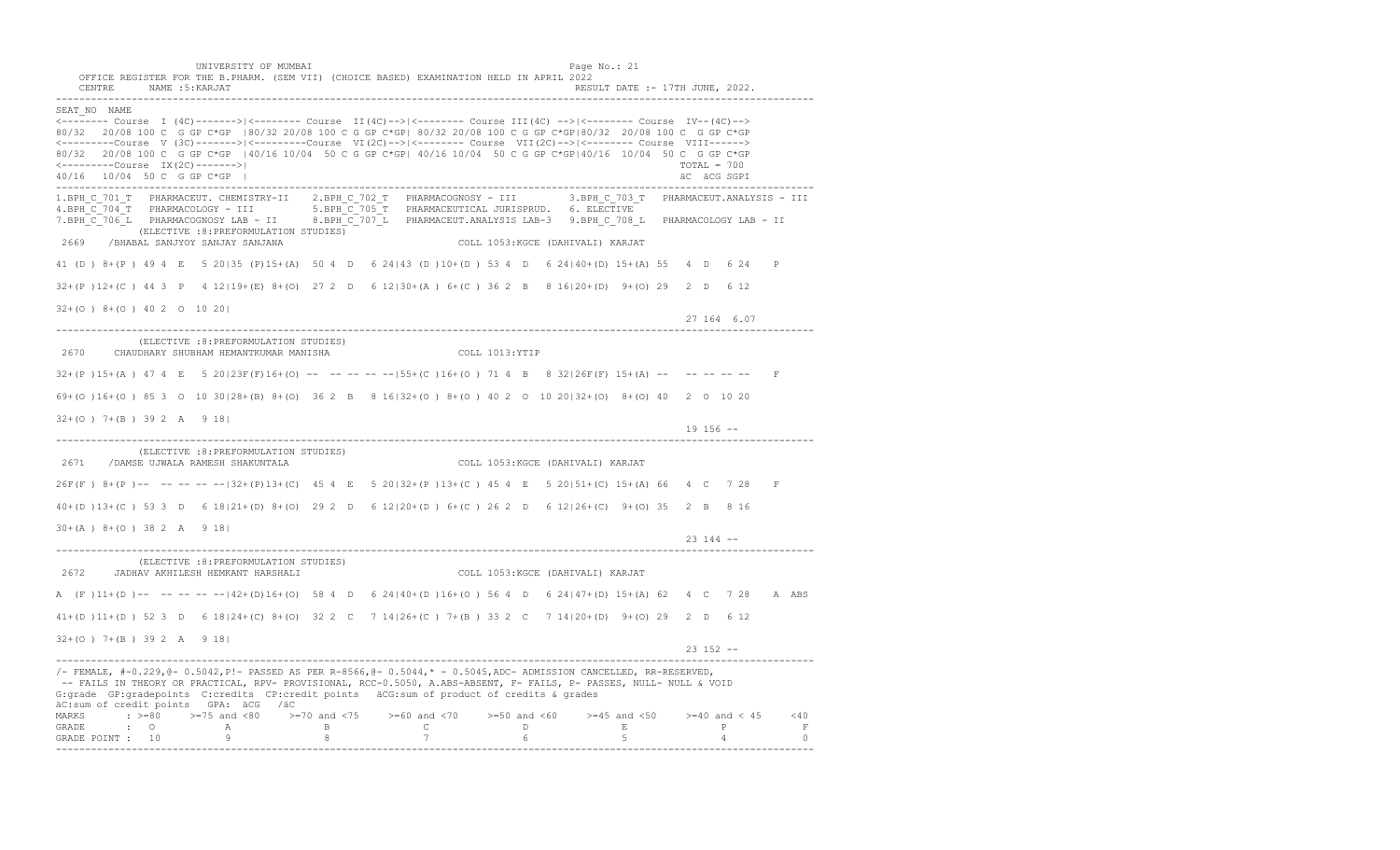UNIVERSITY OF MUMBAI **Page No.: 22**  OFFICE REGISTER FOR THE B.PHARM. (SEM VII) (CHOICE BASED) EXAMINATION HELD IN APRIL 2022 CENTRE NAME :5:KARJAT RESULT DATE :- 17TH JUNE, 2022. ---------------------------------------------------------------------------------------------------------------------------------- SEAT\_NO NAME <-------- Course I (4C)------->|<-------- Course II(4C)-->|<-------- Course III(4C) -->|<-------- Course IV--(4C)--> 80/32 20/08 100 C G GP C\*GP |80/32 20/08 100 C G GP C\*GP| 80/32 20/08 100 C G GP C\*GP|80/32 20/08 100 C G GP C\*GP <---------Course V (3C)------->|<---------Course VI(2C)-->|<-------- Course VII(2C)-->|<-------- Course VIII------> 80/32 20/08 100 C G GP C\*GP |40/16 10/04 50 C G GP C\*GP| 40/16 10/04 50 C G GP C\*GP|40/16 10/04 50 C G GP C\*GP <---------Course IX(2C)------->| TOTAL = 700 40/16 10/04 50 C G GP C\*GP | äC äCG SGPI ---------------------------------------------------------------------------------------------------------------------------------- 1.BPH\_C\_701\_T PHARMACEUT. CHEMISTRY-II 2.BPH\_C\_702\_T PHARMACOGNOSY - III 3.BPH\_C\_703\_T PHARMACEUT.ANALYSIS - III 4.BPH\_C\_704\_T PHARMACOLOGY - III 5.BPH\_C\_705\_T PHARMACEUTICAL JURISPRUD. 6. ELECTIVE 7.BPH\_C\_706\_L PHARMACOGNOSY LAB - II 8.BPH\_C\_707\_L PHARMACEUT.ANALYSIS LAB-3 9.BPH\_C\_708\_L PHARMACOLOGY LAB - II (ELECTIVE :8:PREFORMULATION STUDIES) 2673 /JADHAV ANUJA ASHOK SUNITA COLL 1053:KGCE (DAHIVALI) KARJAT A (F )10+(D )-- -- -- -- --|44+(D)15+(A) 59 4 D 6 24|42+(D )17+(O ) 59 4 D 6 24|46+(D) 15+(A) 61 4 C 7 28 A ABS 34+(P )16+(O ) 50 3 D 6 18|18+(E) 8+(O) 26 2 D 6 12|16+(P ) 7+(B ) 23 2 E 5 10|20+(D) 9+(O) 29 2 D 6 12 30+(A ) 8+(O ) 38 2 A 9 18| 23 146 -- ---------------------------------------------------------------------------------------------------------------------------------- (ELECTIVE :8:PREFORMULATION STUDIES) 2674 /JADHAV PRIYANKA RAGHUNATH SUJATA COLL 1053:KGCE (DAHIVALI) KARJAT A (F ) 8+(P )-- -- -- -- --|37+(E)15+(A) 52 4 D 6 24|44+(D )19+(O ) 63 4 C 7 28|37+(E) 18+(O) 55 4 D 6 24 A ABS 40+(D )17+(O ) 57 3 D 6 18|16+(P) 8+(O) 24 2 E 5 10|28+(B ) 6+(C ) 34 2 C 7 14|32+(O) 10+(O) 42 2 O 10 20 36+(O ) 9+(O ) 45 2 O 10 20| 23 158 -- ---------------------------------------------------------------------------------------------------------------------------------- (ELECTIVE :8:PREFORMULATION STUDIES) 2675 /JADHAV REVATHI VINOD PADMA COLL 1053:KGCE (DAHIVALI) KARJAT 24F(F )10+(D )-- -- -- -- --|51+(C)15+(A) 66 4 C 7 28|50+(C ) 8+(P ) 58 4 D 6 24|47+(D) 15+(A) 62 4 C 7 28 F 50+(C )16+(O ) 66 3 C 7 21|20+(D) 9+(O) 29 2 D 6 12|16+(P ) 6+(C ) 22 2 P 4 8|20+(D) 9+(O) 29 2 D 6 12 26+(C ) 8+(O ) 34 2 C 7 14| 23 147 -- ---------------------------------------------------------------------------------------------------------------------------------- (ELECTIVE :8:PREFORMULATION STUDIES) 2676 /KADAM SHARAYU ANAND SHILPA COLL 1053:KGCE (DAHIVALI) KARJAT 44 (D )13+(C ) 57 4 D 6 24|32+(P)18+(O) 50 4 D 6 24|39+(E )17+(O ) 56 4 D 6 24|40+(D) 17+(O) 57 4 D 6 24 P 37+(E )14+(B ) 51 3 D 6 18|20+(D) 8+(O) 28 2 D 6 12|24+(C ) 8+(O ) 32 2 C 7 14|26+(C) 10+(O) 36 2 B 8 16 32+(O ) 9+(O ) 41 2 O 10 20| 27 176 6.52 ---------------------------------------------------------------------------------------------------------------------------------- /- FEMALE, #-0.229,@- 0.5042,P!- PASSED AS PER R-8566,@- 0.5044,\* - 0.5045,ADC- ADMISSION CANCELLED, RR-RESERVED, -- FAILS IN THEORY OR PRACTICAL, RPV- PROVISIONAL, RCC-0.5050, A.ABS-ABSENT, F- FAILS, P- PASSES, NULL- NULL & VOID G:grade GP:gradepoints C:credits CP:credit points äCG:sum of product of credits & grades äC:sum of credit points GPA: äCG /äC MARKS : >=80 >=75 and <80 >=70 and <75 >=60 and <70 >=50 and <60 >=45 and <50 >=40 and < 45 <40 GRADE : O A B C D E P F<br>GRADE POINT : 10 9 8 7 6 5 4 0 ----------------------------------------------------------------------------------------------------------------------------------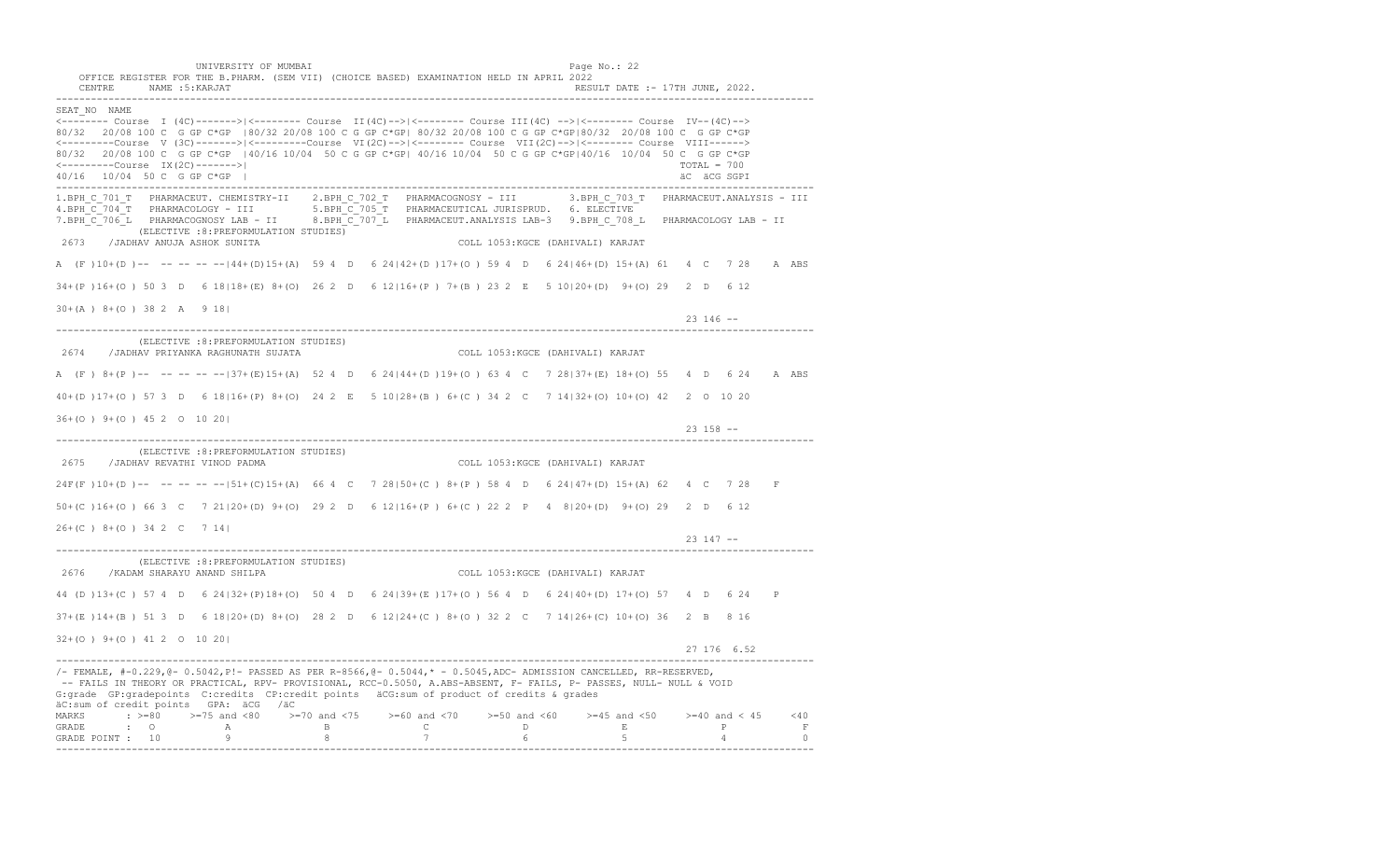UNIVERSITY OF MUMBAI **Example 23** and the contract of the contract of the contract of the contract of the contract of the contract of the contract of the contract of the contract of the contract of the contract of the cont OFFICE REGISTER FOR THE B.PHARM. (SEM VII) (CHOICE BASED) EXAMINATION HELD IN APRIL 2022 CENTRE NAME :5:KARJAT RESULT DATE :- 17TH JUNE, 2022. ---------------------------------------------------------------------------------------------------------------------------------- SEAT\_NO NAME <-------- Course I (4C)------->|<-------- Course II(4C)-->|<-------- Course III(4C) -->|<-------- Course IV--(4C)--> 80/32 20/08 100 C G GP C\*GP |80/32 20/08 100 C G GP C\*GP| 80/32 20/08 100 C G GP C\*GP|80/32 20/08 100 C G GP C\*GP <---------Course V (3C)------->|<---------Course VI(2C)-->|<-------- Course VII(2C)-->|<-------- Course VIII------> 80/32 20/08 100 C G GP C\*GP |40/16 10/04 50 C G GP C\*GP| 40/16 10/04 50 C G GP C\*GP|40/16 10/04 50 C G GP C\*GP <---------Course IX(2C)------->| TOTAL = 700 40/16 10/04 50 C G GP C\*GP | äC äCG SGPI ---------------------------------------------------------------------------------------------------------------------------------- 1.BPH\_C\_701\_T PHARMACEUT. CHEMISTRY-II 2.BPH\_C\_702\_T PHARMACOGNOSY - III 3.BPH\_C\_703\_T PHARMACEUT.ANALYSIS - III 4.BPH\_C\_704\_T PHARMACOLOGY - III 5.BPH\_C\_705\_T PHARMACEUTICAL JURISPRUD. 6. ELECTIVE 7.BPH\_C\_706\_L PHARMACOGNOSY LAB - II 8.BPH\_C\_707\_L PHARMACEUT.ANALYSIS LAB-3 9.BPH\_C\_708\_L PHARMACOLOGY LAB - II (ELECTIVE :8:PREFORMULATION STUDIES) 2677 KAMBLE CHETAN KAMALAKAR SUKUMAR COLL 1053:KGCE (DAHIVALI) KARJAT 33 (P )11+(D ) 44 4 P 4 16|42+(D)13+(C) 55 4 D 6 24|38+(E )15+(A ) 53 4 D 6 24|52+(C) 15+(A) 67 4 C 7 28 P 43+(D )15+(A ) 58 3 D 6 18|26+(C) 8+(O) 34 2 C 7 14|24+(C ) 5+(D ) 29 2 D 6 12|20+(D) 9+(O) 29 2 D 6 12 30+(A ) 8+(O ) 38 2 A 9 18| 27 166 6.15 ---------------------------------------------------------------------------------------------------------------------------------- (ELECTIVE :8:PREFORMULATION STUDIES) 2678 KHADE SUYOG RAJENDRA RATNAMALA COLL 1053:KGCE (DAHIVALI) KARJAT 48 (C )11+(D ) 59 4 D 6 24|37+(E)17+(O) 54 4 D 6 24|38+(E )18+(O ) 56 4 D 6 24|49+(C) 16+(O) 65 4 C 7 28 P 44+(D )17+(O ) 61 3 C 7 21|26+(C) 7+(B) 33 2 C 7 14|38+(O ) 8+(O ) 46 2 O 10 20|30+(A) 9+(O) 39 2 A 9 18 28+(B ) 8+(O ) 36 2 B 8 16| 27 189 7.00 ---------------------------------------------------------------------------------------------------------------------------------- (ELECTIVE :8:PREFORMULATION STUDIES) 2679 /MAYEKAR SHIVANI SANDESH SAMRUDDHI COLL 1053:KGCE (DAHIVALI) KARJAT A (F )14+(B )-- -- -- -- --|38+(E)14+(B) 52 4 D 6 24|36+(E )16+(O ) 52 4 D 6 24|43+(D) 17+(O) 60 4 C 7 28 A ABS 36+(E )15+(A ) 51 3 D 6 18|22+(D) 9+(O) 31 2 C 7 14|36+(O ) 6+(C ) 42 2 O 10 20|24+(C) 9+(O) 33 2 C 7 14 32+(O ) 6+(C ) 38 2 A 9 18| 23 160 -- ---------------------------------------------------------------------------------------------------------------------------------- (ELECTIVE :8:PREFORMULATION STUDIES) 2680 /PATIL SUPRIYA SURESH PRITI COLL 1053:KGCE (DAHIVALI) KARJAT A (F )11+(D )-- -- -- -- --|32+(P)12+(C) 44 4 P 4 16|37+(E )13+(C ) 50 4 D 6 24|44+(D) 15+(A) 59 4 D 6 24 A ABS 36+(E )14+(B ) 50 3 D 6 18|17+(P) 8+(O) 25 2 D 6 12|20+(D ) 5+(D ) 25 2 D 6 12|20+(D) 7+(B) 27 2 D 6 12 30+(A ) 8+(O ) 38 2 A 9 18| 23 136 -- ---------------------------------------------------------------------------------------------------------------------------------- /- FEMALE, #-0.229,@- 0.5042,P!- PASSED AS PER R-8566,@- 0.5044,\* - 0.5045,ADC- ADMISSION CANCELLED, RR-RESERVED, -- FAILS IN THEORY OR PRACTICAL, RPV- PROVISIONAL, RCC-0.5050, A.ABS-ABSENT, F- FAILS, P- PASSES, NULL- NULL & VOID G:grade GP:gradepoints C:credits CP:credit points äCG:sum of product of credits & grades äC:sum of credit points GPA: äCG /äC MARKS : >=80 >=75 and <80 >=70 and <75 >=60 and <70 >=50 and <60 >=45 and <50 >=40 and < 45 <40 GRADE : O A B C D E P F<br>GRADE POINT : 10 9 8 7 6 5 4 0 ----------------------------------------------------------------------------------------------------------------------------------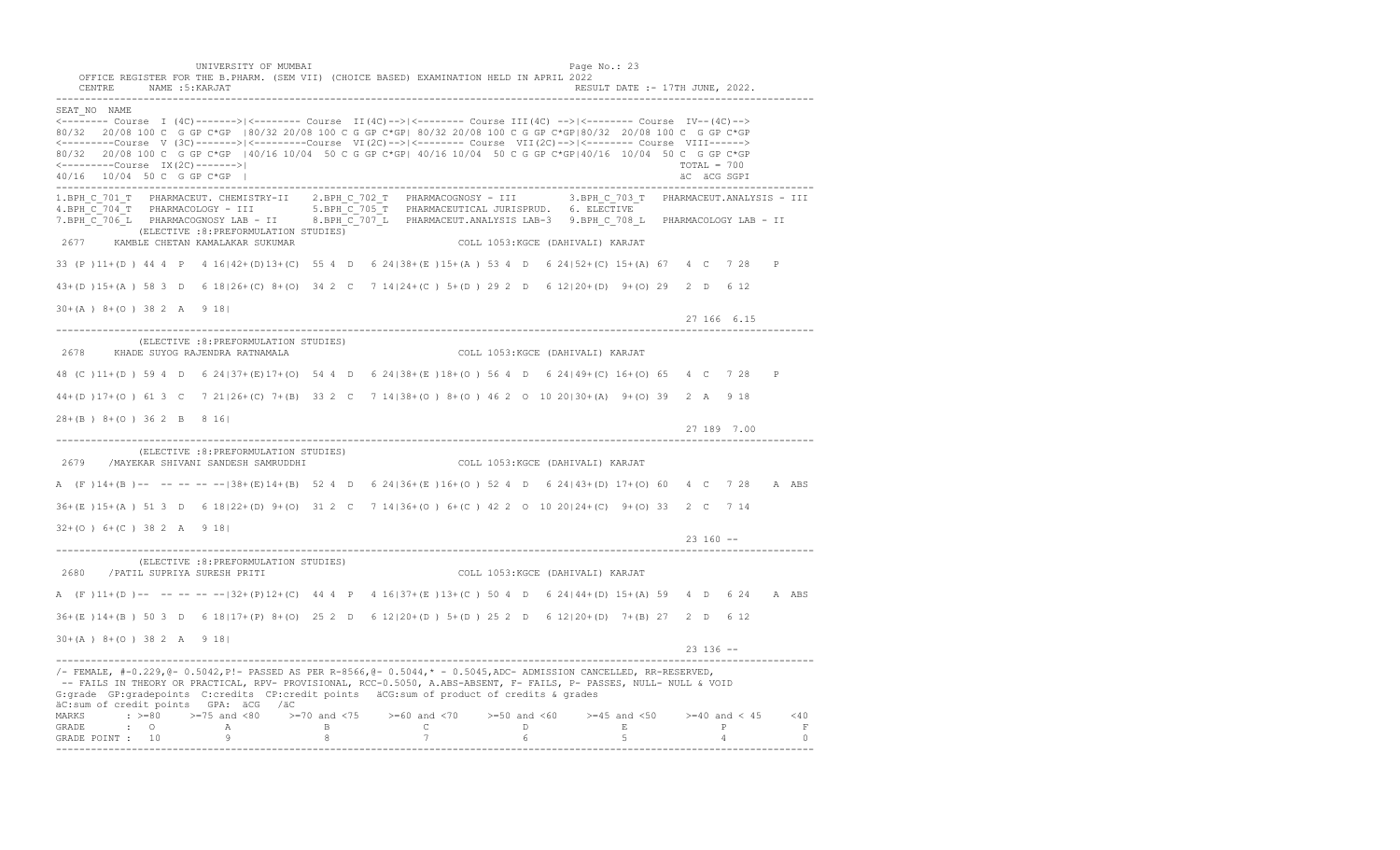UNIVERSITY OF MUMBAI **Example 24** and the contract of the contract of the contract of the contract of the contract of the contract of the contract of the contract of the contract of the contract of the contract of the cont OFFICE REGISTER FOR THE B.PHARM. (SEM VII) (CHOICE BASED) EXAMINATION HELD IN APRIL 2022 CENTRE NAME :5:KARJAT RESULT DATE :- 17TH JUNE, 2022. ---------------------------------------------------------------------------------------------------------------------------------- SEAT\_NO NAME <-------- Course I (4C)------->|<-------- Course II(4C)-->|<-------- Course III(4C) -->|<-------- Course IV--(4C)--> 80/32 20/08 100 C G GP C\*GP |80/32 20/08 100 C G GP C\*GP| 80/32 20/08 100 C G GP C\*GP|80/32 20/08 100 C G GP C\*GP <---------Course V (3C)------->|<---------Course VI(2C)-->|<-------- Course VII(2C)-->|<-------- Course VIII------> 80/32 20/08 100 C G GP C\*GP |40/16 10/04 50 C G GP C\*GP| 40/16 10/04 50 C G GP C\*GP|40/16 10/04 50 C G GP C\*GP <---------Course IX(2C)------->| TOTAL = 700 40/16 10/04 50 C G GP C\*GP | äC äCG SGPI ---------------------------------------------------------------------------------------------------------------------------------- 1.BPH\_C\_701\_T PHARMACEUT. CHEMISTRY-II 2.BPH\_C\_702\_T PHARMACOGNOSY - III 3.BPH\_C\_703\_T PHARMACEUT.ANALYSIS - III 4.BPH\_C\_704\_T PHARMACOLOGY - III 5.BPH\_C\_705\_T PHARMACEUTICAL JURISPRUD. 6. ELECTIVE 7.BPH\_C\_706\_L PHARMACOGNOSY LAB - II 8.BPH\_C\_707\_L PHARMACEUT.ANALYSIS LAB-3 9.BPH\_C\_708\_L PHARMACOLOGY LAB - II (ELECTIVE :8:PREFORMULATION STUDIES) 2681 SHIKALGAR ARBAJ SAMEER SHAMA COLL 1053:KGCE (DAHIVALI) KARJAT 21F(F )10+(D )-- -- -- -- --|38+(E)13+(C) 51 4 D 6 24|41+(D )17+(O ) 58 4 D 6 24|43+(D) 17+(O) 60 4 C 7 28 F 39+(E )14+(B ) 53 3 D 6 18|17+(P) 8+(O) 25 2 D 6 12|24+(C ) 6+(C ) 30 2 C 7 14|16+(P) 9+(O) 25 2 D 6 12 30+(A ) 9+(O ) 39 2 A 9 18| 23 150 -- ---------------------------------------------------------------------------------------------------------------------------------- (ELECTIVE :8:PREFORMULATION STUDIES) 2682 TADVI SHAKIL KHATIN SHARIFA COLL 1053:KGCE (DAHIVALI) KARJAT 15F(F )11+(D )-- -- -- -- --|36+(E)13+(C) 49 4 E 5 20|39E(E )16+(O ) 55 4 D 6 24|39+(E) 15+(A) 54 4 D 6 24 F 33+(P )12+(C ) 45 3 E 5 15|25+(C) 9+(O) 34 2 C 7 14|26+(C ) 6+(C ) 32 2 C 7 14|20+(D) 8+(O) 28 2 D 6 12 32+(O ) 8+(O ) 40 2 O 10 20| 23 143 -- ---------------------------------------------------------------------------------------------------------------------------------- (ELECTIVE :8:PREFORMULATION STUDIES) 2683 /THAKUR TANVI CHANDRAKANT ARATI COLL 1053:KGCE (DAHIVALI) KARJAT 16F(F )14+(B )-- -- -- -- --|32+(P)15+(A) 47 4 E 5 20|32+(P )17+(O ) 49 4 E 5 20|44+(D) 17+(O) 61 4 C 7 28 F 34+(P )15+(A ) 49 3 E 5 15|21+(D) 9+(O) 30 2 C 7 14|32+(O ) 6+(C ) 38 2 A 9 18|26+(C) 10+(O) 36 2 B 8 16 34+(O ) 7+(B ) 41 2 O 10 20| 23 151 -- ---------------------------------------------------------------------------------------------------------------------------------- /- FEMALE, #-0.229,@- 0.5042,P!- PASSED AS PER R-8566,@- 0.5044,\* - 0.5045,ADC- ADMISSION CANCELLED, RR-RESERVED, -- FAILS IN THEORY OR PRACTICAL, RPV- PROVISIONAL, RCC-0.5050, A.ABS-ABSENT, F- FAILS, P- PASSES, NULL- NULL & VOID G:grade GP:gradepoints C:credits CP:credit points äCG:sum of product of credits & grades äC:sum of credit points GPA: äCG /äC MARKS : >=80 >=75 and <80 >=70 and <75 >=60 and <70 >=50 and <60 >=45 and <50 >=40 and < 45 <40

GRADE : O A B C D E P F<br>GRADE POINT : 10 9 8 7 6 5 4 0 ----------------------------------------------------------------------------------------------------------------------------------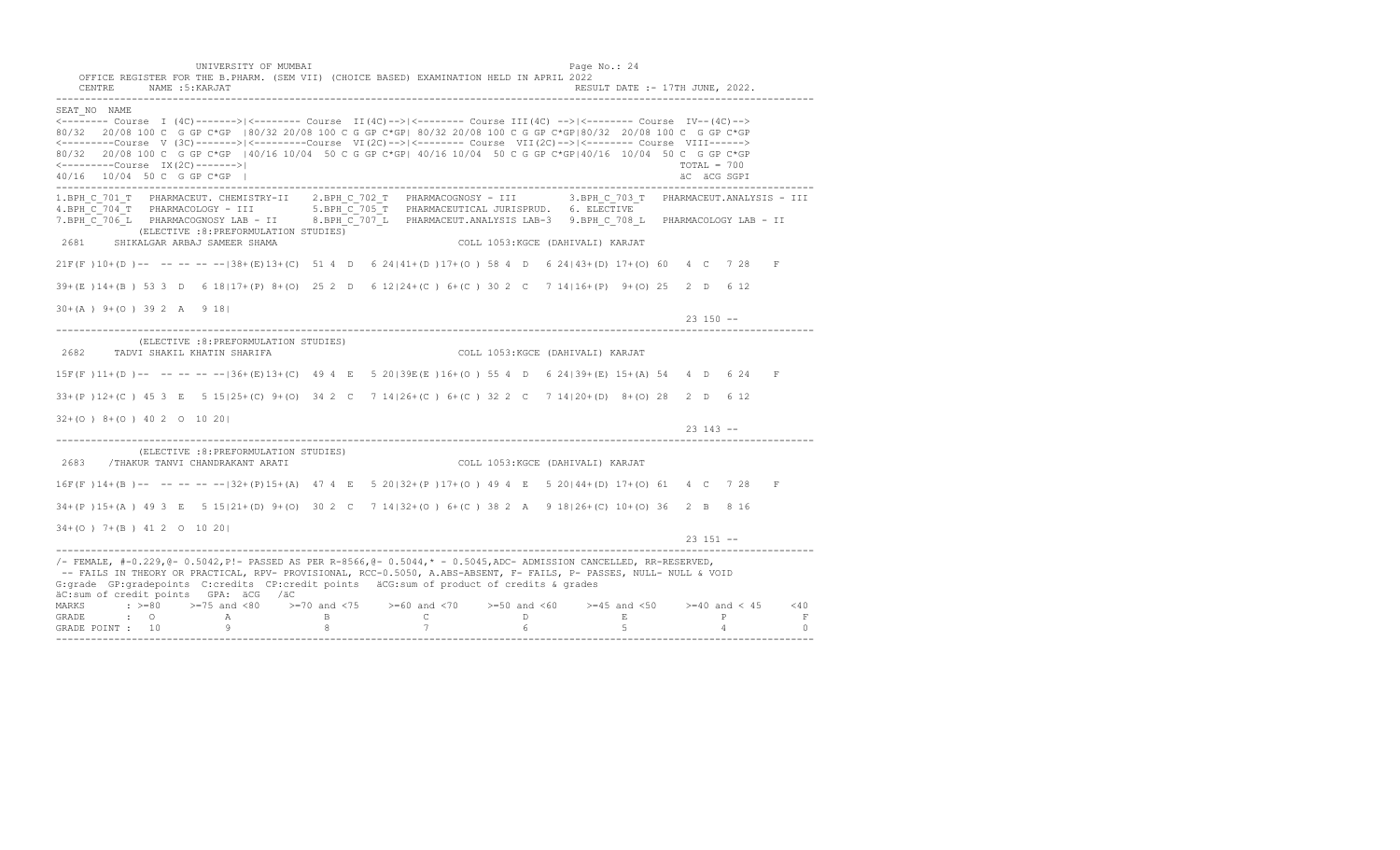UNIVERSITY OF MUMBAI PAGE AND THE PAGE OF STRING PAGE AS A PAGE OF PAGE AND THE PAGE OF PAGE AND THE PAGE OF P OFFICE REGISTER FOR THE B.PHARM. (SEM VII) (CHOICE BASED) EXAMINATION HELD IN APRIL 2022 CENTRE NAME :6:PALGHAR RESULT DATE :- 17TH JUNE, 2022. ---------------------------------------------------------------------------------------------------------------------------------- SEAT\_NO NAME <-------- Course I (4C)------->|<-------- Course II(4C)-->|<-------- Course III(4C) -->|<-------- Course IV--(4C)--> 80/32 20/08 100 C G GP C\*GP |80/32 20/08 100 C G GP C\*GP| 80/32 20/08 100 C G GP C\*GP|80/32 20/08 100 C G GP C\*GP <---------Course V (3C)------->|<---------Course VI(2C)-->|<-------- Course VII(2C)-->|<-------- Course VIII------> 80/32 20/08 100 C G GP C\*GP |40/16 10/04 50 C G GP C\*GP| 40/16 10/04 50 C G GP C\*GP|40/16 10/04 50 C G GP C\*GP <---------Course IX(2C)------->| TOTAL = 700 40/16 10/04 50 C G GP C\*GP | äC äCG SGPI ---------------------------------------------------------------------------------------------------------------------------------- 1.BPH\_C\_701\_T PHARMACEUT. CHEMISTRY-II 2.BPH\_C\_702\_T PHARMACOGNOSY - III 3.BPH\_C\_703\_T PHARMACEUT.ANALYSIS - III 4.BPH\_C\_704\_T PHARMACOLOGY - III 5.BPH\_C\_705\_T PHARMACEUTICAL JURISPRUD. 6. ELECTIVE 7.BPH\_C\_706\_L PHARMACOGNOSY LAB - II 8.BPH\_C\_707\_L PHARMACEUT.ANALYSIS LAB-3 9.BPH\_C\_708\_L PHARMACOLOGY LAB - II (ELECTIVE :8:PREFORMULATION STUDIES) 2684 MORE TUSHAR UTTAM SHOBHA COLL 997:VIVA INST. OF PHARMACY 48+(C )13+(C ) 61 4 C 7 28|37+(E)17+(O) 54 4 D 6 24|A (F )13+(C )-- -- -- -- --|49+(C) 9+(E) 58 4 D 6 24 A ABS 39+(E )12+(C ) 51 3 D 6 18|23+(D) 7+(B) 30 2 C 7 14|21+(D ) 6+(C ) 27 2 D 6 12|19+(E) 9+(O) 28 2 D 6 12 25+(C ) 8+(O ) 33 2 C 7 14| 23 146 -- ---------------------------------------------------------------------------------------------------------------------------------- (ELECTIVE :8:PREFORMULATION STUDIES) 2685 SINGH JEEVENDRA PRATAP JAGDISHPRASAD REENA COLL 997:VIVA INST. OF PHARMACY 16F(F )13+(C )-- -- -- -- --|34E(P)17+(O) 51 4 D 6 24|35E(P )17+(O ) 52 4 D 6 24|23F(F) 11+(D) -- -- -- -- -- F 36+(E )13+(C ) 49 3 E 5 15|A (F) 9+(O) -- -- -- -- --|21+(D )10+(O ) 31 2 C 7 14|21+(D) 8+(O) 29 2 D 6 12 31+(A ) 8+(O ) 39 2 A 9 18| 17 107 -- ---------------------------------------------------------------------------------------------------------------------------------- (ELECTIVE :8:PREFORMULATION STUDIES) 2686 /USANKAR RICHIKA AJAY VARSHA COLL 997:VIVA INST. OF PHARMACY  $18F(F)$  A (F) -- -- -- -- -- -17F(F) 11+(D) -- -- -- -- -14F(F) 11+(D) -- -- -- -- -- 30F(F) A (F) -- -- -- -- -- F 8F(F ) 8+(P )-- -- -- -- --|18E(E) 7+(B) 25 2 D 6 12|A (F ) 5+(D )-- -- -- -- --|17+(P) 7+(B) 24 2 E 5 10 A (F )  $4+(P)$  -- -- -- -- -- |  $4 \t22 -$ ---------------------------------------------------------------------------------------------------------------------------------- /- FEMALE, #-0.229,@- 0.5042,P!- PASSED AS PER R-8566,@- 0.5044,\* - 0.5045,ADC- ADMISSION CANCELLED, RR-RESERVED, -- FAILS IN THEORY OR PRACTICAL, RPV- PROVISIONAL, RCC-0.5050, A.ABS-ABSENT, F- FAILS, P- PASSES, NULL- NULL & VOID G:grade GP:gradepoints C:credits CP:credit points äCG:sum of product of credits & grades äC:sum of credit points GPA: äCG /äC MARKS : >=80 >=75 and <80 >=70 and <75 >=60 and <70 >=50 and <60 >=45 and <50 >=40 and < 45 <40 GRADE : O A B C D E P F<br>GRADE POINT : 10 9 8 7 6 5 4 0 ----------------------------------------------------------------------------------------------------------------------------------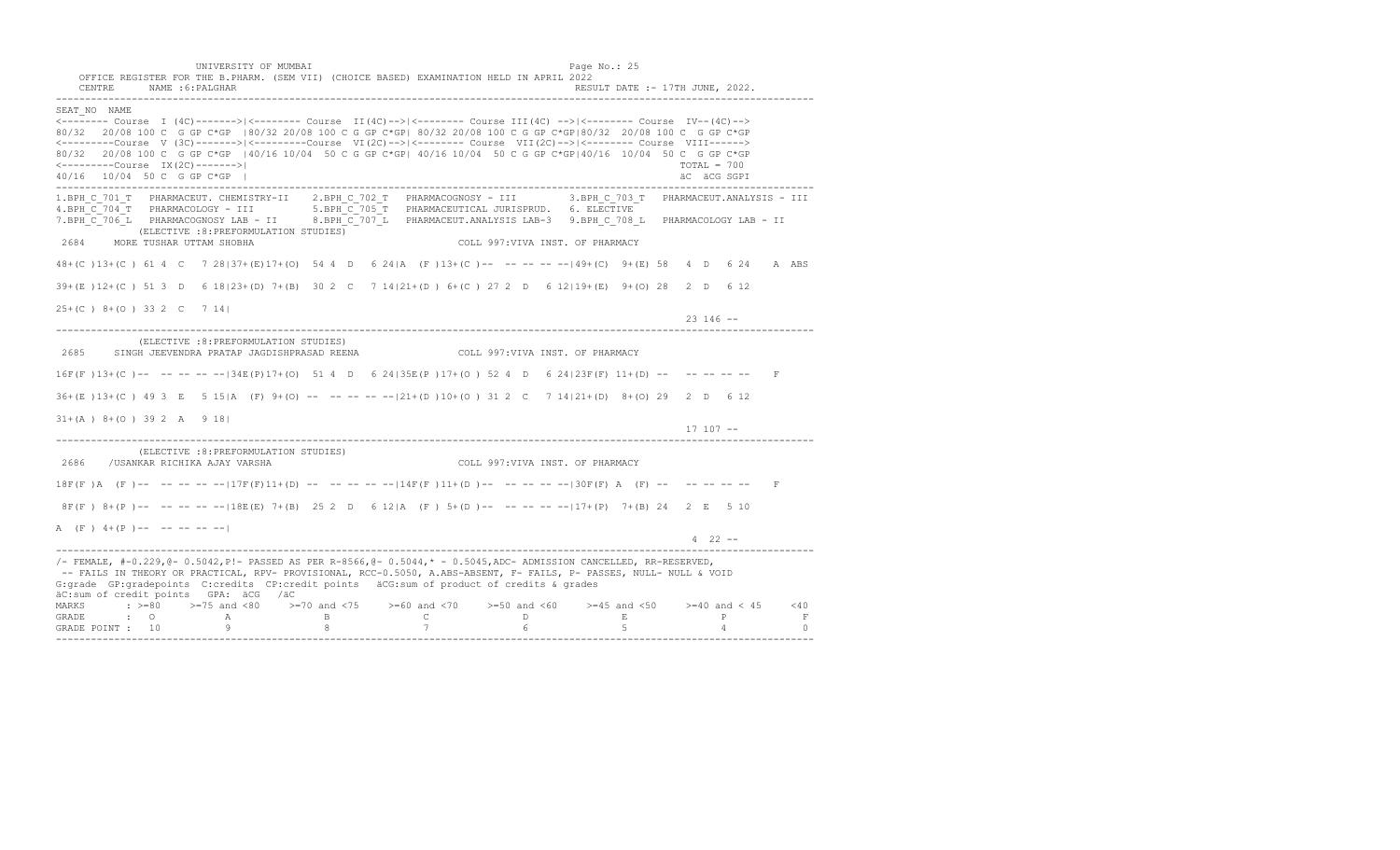| UNIVERSITY OF MUMBAI |  |  | Page |  |
|----------------------|--|--|------|--|
|----------------------|--|--|------|--|

| UNIVERSITY OF MUMBAI<br>OFFICE REGISTER FOR THE B.PHARM. (SEM VII) (CHOICE BASED) EXAMINATION HELD IN APRIL 2022<br>CENTRE<br>NAME : 6: PALGHAR                                                                                                                                                                                                                                                                                                                                                                                                                                                                                                                                                                | Page No.: 26 | RESULT DATE :- 17TH JUNE, 2022. |
|----------------------------------------------------------------------------------------------------------------------------------------------------------------------------------------------------------------------------------------------------------------------------------------------------------------------------------------------------------------------------------------------------------------------------------------------------------------------------------------------------------------------------------------------------------------------------------------------------------------------------------------------------------------------------------------------------------------|--------------|---------------------------------|
| SEAT NO NAME<br><-------- Course I (4C)------->><------- Course II(4C)-->+<------- Course III(4C) -->+<------- Course IV--(4C)--><br>80/32 20/08 100 C G GP C*GP   80/32 20/08 100 C G GP C*GP  80/32 20/08 100 C G GP C*GP  80/32 20/08 100 C G GP C*GP<br><--------Course V (3C)-------> <--------Course VI(2C)--> <-------- Course VII(2C)--> <------- Course VIII------><br>80/32 20/08 100 C G GP C*GP   40/16 10/04 50 C G GP C*GP  40/16 10/04 50 C G GP C*GP  40/16 10/04 50 C G GP C*GP<br>$\leftarrow$ --------Course IX(2C)-------><br>40/16 10/04 50 C G GP C*GP                                                                                                                                   |              | $TOTAL = 700$<br>äC äCG SGPI    |
| 1.BPH C 701 T PHARMACEUT. CHEMISTRY-II 2.BPH C 702 T PHARMACOGNOSY - III 3.BPH C 703 T PHARMACEUT.ANALYSIS - III<br>4.BPH C 704 T PHARMACOLOGY - III 5.BPH C 705 T PHARMACEUTICAL JURISPRUD. 6. ELECTIVE<br>7.BPH C 706 L PHARMACOGNOSY LAB - II 8.BPH C 707 L PHARMACEUT.ANALYSIS LAB-3 9.BPH C 708 L PHARMACOLOGY LAB - II<br>/- FEMALE, #-0.229,0- 0.5042, P!- PASSED AS PER R-8566,0- 0.5044,* - 0.5045, ADC- ADMISSION CANCELLED, RR-RESERVED,<br>-- FAILS IN THEORY OR PRACTICAL, RPV- PROVISIONAL, RCC-0.5050, A.ABS-ABSENT, F- FAILS, P- PASSES, NULL- NULL & VOID<br>G:grade GP:gradepoints C:credits CP:credit points äCG:sum of product of credits & grades<br>äC:sum of credit points GPA: äCG /äC |              |                                 |
| MARKS : >=80 >=75 and <80 >=70 and <75 >=60 and <70 >=50 and <60 >=45 and <50 >=40 and <45<br>GRADE : O<br>$\mathbb{A}$<br>9<br>GRADE POINT : 10                                                                                                                                                                                                                                                                                                                                                                                                                                                                                                                                                               | D.<br>6.     | $<$ 40                          |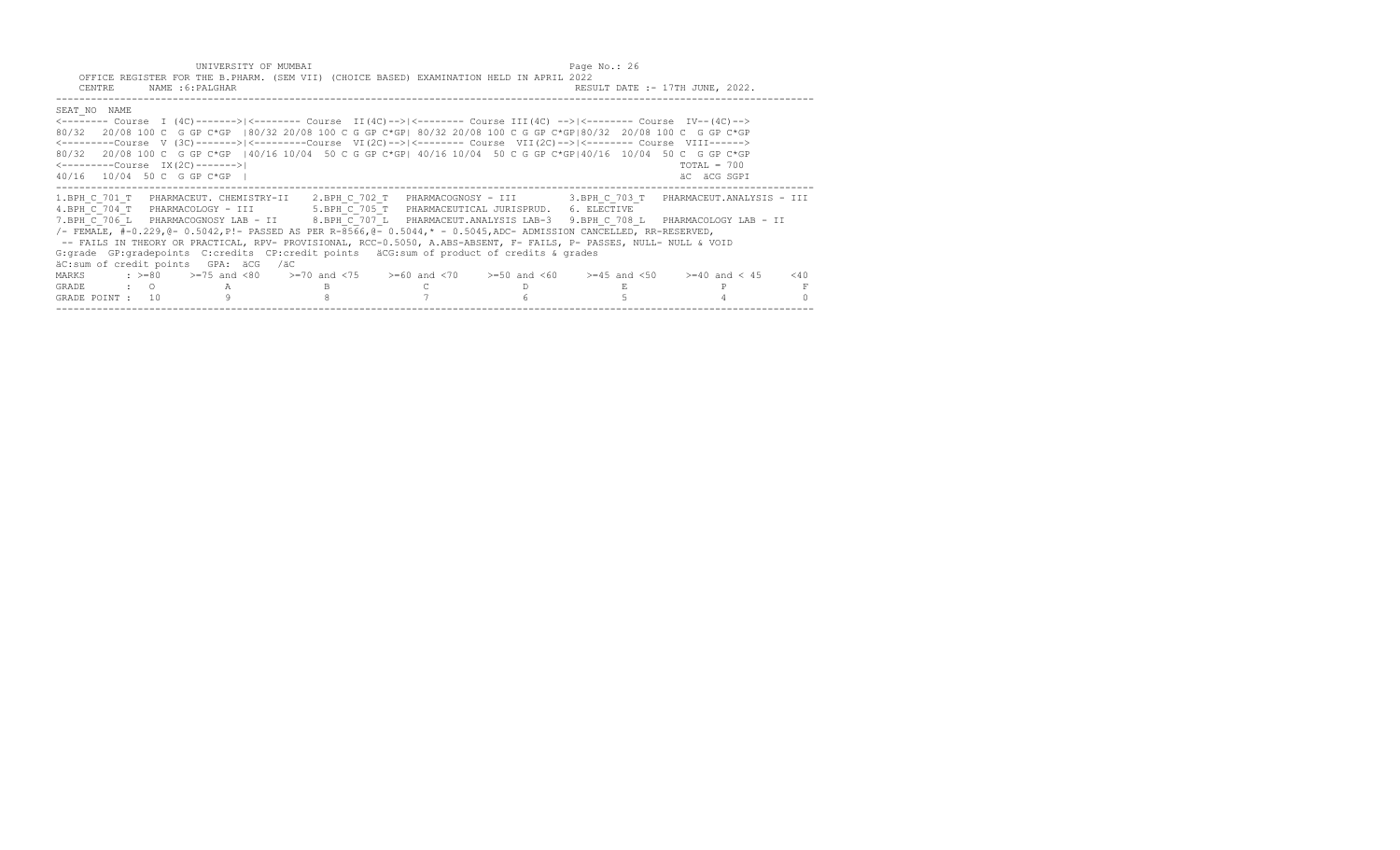UNIVERSITY OF MUMBAI **Example 20** and the control of the control of the control of the control of the control of the control of the control of the control of the control of the control of the control of the control of the OFFICE REGISTER FOR THE B.PHARM. (SEM VII) (CHOICE BASED) EXAMINATION HELD IN APRIL 2022 CENTRE NAME :7:SADAVALI (DEVRUKH) RESULT DATE :- 17TH JUNE, 2022. ---------------------------------------------------------------------------------------------------------------------------------- SEAT\_NO NAME <-------- Course I (4C)------->|<-------- Course II(4C)-->|<-------- Course III(4C) -->|<-------- Course IV--(4C)--> 80/32 20/08 100 C G GP C\*GP |80/32 20/08 100 C G GP C\*GP| 80/32 20/08 100 C G GP C\*GP|80/32 20/08 100 C G GP C\*GP <---------Course V (3C)------->|<---------Course VI(2C)-->|<-------- Course VII(2C)-->|<-------- Course VIII------> 80/32 20/08 100 C G GP C\*GP |40/16 10/04 50 C G GP C\*GP| 40/16 10/04 50 C G GP C\*GP|40/16 10/04 50 C G GP C\*GP <---------Course IX(2C)------->| TOTAL = 700 40/16 10/04 50 C G GP C\*GP | äC äCG SGPI ---------------------------------------------------------------------------------------------------------------------------------- 1.BPH\_C\_701\_T PHARMACEUT. CHEMISTRY-II 2.BPH\_C\_702\_T PHARMACOGNOSY - III 3.BPH\_C\_703\_T PHARMACEUT.ANALYSIS - III 4.BPH\_C\_704\_T PHARMACOLOGY - III 5.BPH\_C\_705\_T PHARMACEUTICAL JURISPRUD. 6. ELECTIVE 7.BPH\_C\_706\_L PHARMACOGNOSY LAB - II 8.BPH\_C\_707\_L PHARMACEUT.ANALYSIS LAB-3 9.BPH\_C\_708\_L PHARMACOLOGY LAB - II (ELECTIVE :6:INTELLECTUAL PROP. RIGHTS) 2687 CHINDARKAR LALIT PRAMOD PRERANA COLL 786:INDIRA SADAVALI (IIP) 23F(F )16+(O )-- -- -- -- --|33+(P)16+(O) 49 4 E 5 20|34+(P )11+(D ) 45 4 E 5 20|34+(P) 13+(C) 47 4 E 5 20 F 32+(P )19+(O ) 51 3 D 6 18|16+(P) 8+(O) 24 2 E 5 10|30+(A ) 9+(O ) 39 2 A 9 18|24+(C) 9+(O) 33 2 C 7 14 24+(C ) 8+(O ) 32 2 C 7 14| 23 134 -- ---------------------------------------------------------------------------------------------------------------------------------- (ELECTIVE :6:INTELLECTUAL PROP. RIGHTS) 2688 /GHODAKE SUPRIYA SANJAY VAISHALI COLL 786:INDIRA SADAVALI (IIP) 29 (P )18+(O ) 47 4 D 6 24|35+(P)17+(O) 52 4 D 6 24|47+(D )16+(O ) 63 4 C 7 28|32+(P) 12+(C) 44 4 P 4 16 P @3 @3 45+(D )18+(O ) 63 3 C 7 21|28+(B) 8+(O) 36 2 B 8 16|34+(O ) 7+(B ) 41 2 O 10 20|23+(D) 9+(O) 32 2 C 7 14 24+(C ) 8+(O ) 32 2 C 7 14| 27 177 6.56 ---------------------------------------------------------------------------------------------------------------------------------- (ELECTIVE :6:INTELLECTUAL PROP. RIGHTS) 2689 /GOSAVI SNEHAL SUSHIL SAMPADA COLL 786:INDIRA SADAVALI (IIP) 39 (E )16+(O ) 55 4 D 6 24|42+(D)19+(O) 61 4 C 7 28|33+(P )15+(A ) 48 4 E 5 20|32+(P) 12+(C) 44 4 P 4 16 P 38+(E )13+(C ) 51 3 D 6 18|16+(P) 8+(O) 24 2 E 5 10|30+(A ) 9+(O ) 39 2 A 9 18|22+(D) 8+(O) 30 2 C 7 14 16+(P ) 4+(P ) 20 2 P 4 8| 27 156 5.78 ---------------------------------------------------------------------------------------------------------------------------------- (ELECTIVE :6:INTELLECTUAL PROP. RIGHTS) 2690 /JADHAV ANUSHKA AVINASH ASHWINI COLL 786:INDIRA SADAVALI (IIP) 11F(F)13+(C)-- -- -- -- -- |20F(F)14+(B) -- -- -- -- -- |36+(E)15+(A) 51 4 D 6 24|43+(D) 10+(D) 53 4 D 6 24 F 25F(F )13+(C )-- -- -- -- --|16+(P) 5+(D) 21 2 P 4 8|32+(O ) 5+(D ) 37 2 B 8 16|21+(D) 8+(O) 29 2 D 6 12 16+(P ) 6+(C ) 22 2 P 4 8|  $16 \t92$  ------------------------------------------------------------------------------------------------------------------------------------ /- FEMALE, #-0.229,@- 0.5042,P!- PASSED AS PER R-8566,@- 0.5044,\* - 0.5045,ADC- ADMISSION CANCELLED, RR-RESERVED, -- FAILS IN THEORY OR PRACTICAL, RPV- PROVISIONAL, RCC-0.5050, A.ABS-ABSENT, F- FAILS, P- PASSES, NULL- NULL & VOID G:grade GP:gradepoints C:credits CP:credit points äCG:sum of product of credits & grades äC:sum of credit points GPA: äCG /äC MARKS : >=80 >=75 and <80 >=70 and <75 >=60 and <70 >=50 and <60 >=45 and <50 >=40 and < 45 <40 GRADE : O A B C D E P F<br>GRADE POINT : 10 9 8 7 6 5 4 0 ----------------------------------------------------------------------------------------------------------------------------------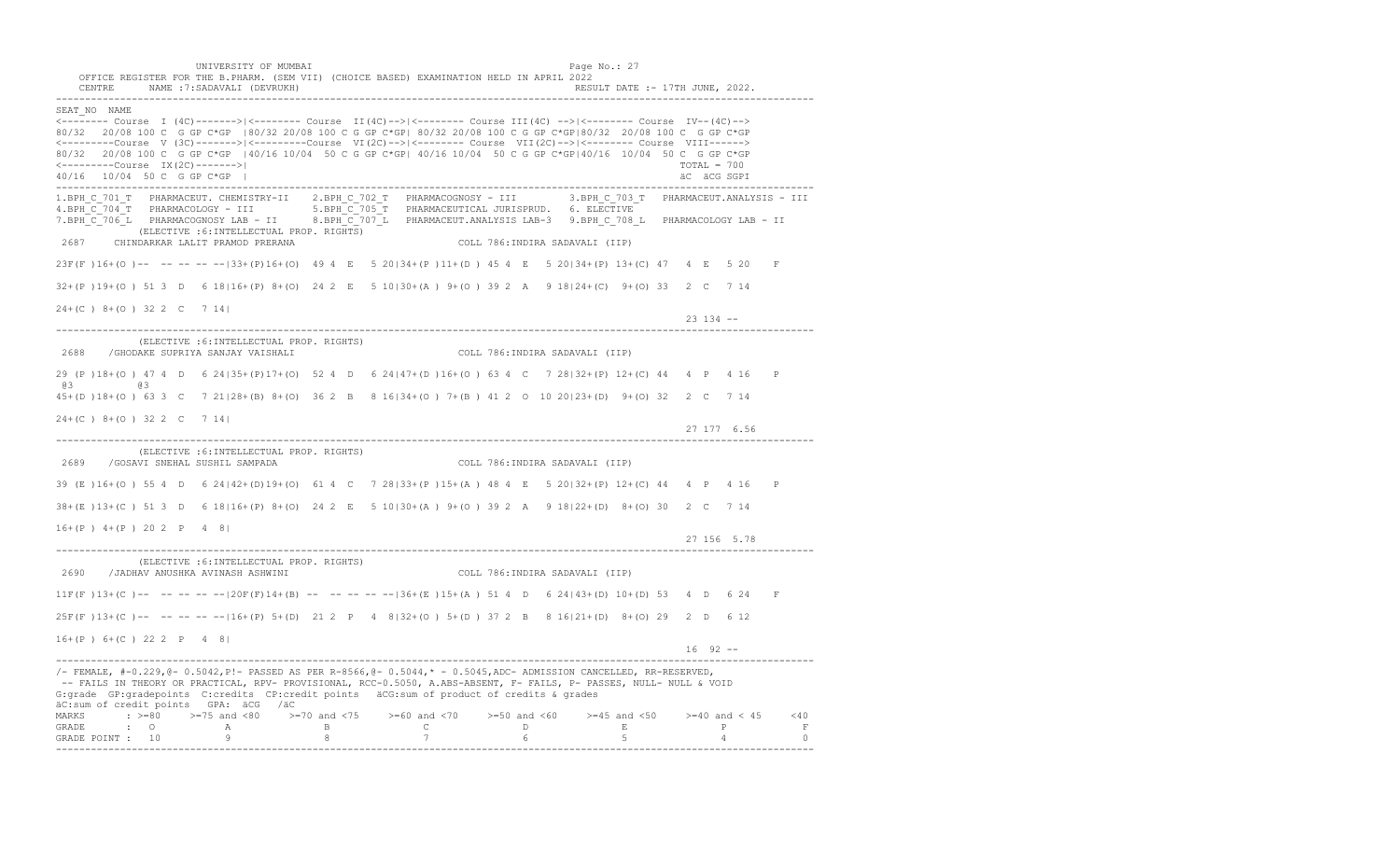UNIVERSITY OF MUMBAI **Example 28** and the contract of the contract of the contract of the contract of the contract of the contract of the contract of the contract of the contract of the contract of the contract of the cont OFFICE REGISTER FOR THE B.PHARM. (SEM VII) (CHOICE BASED) EXAMINATION HELD IN APRIL 2022 CENTRE NAME :7:SADAVALI (DEVRUKH) RESULT DATE :- 17TH JUNE, 2022. ---------------------------------------------------------------------------------------------------------------------------------- SEAT\_NO NAME <-------- Course I (4C)------->|<-------- Course II(4C)-->|<-------- Course III(4C) -->|<-------- Course IV--(4C)--> 80/32 20/08 100 C G GP C\*GP |80/32 20/08 100 C G GP C\*GP| 80/32 20/08 100 C G GP C\*GP|80/32 20/08 100 C G GP C\*GP <---------Course V (3C)------->|<---------Course VI(2C)-->|<-------- Course VII(2C)-->|<-------- Course VIII------> 80/32 20/08 100 C G GP C\*GP |40/16 10/04 50 C G GP C\*GP| 40/16 10/04 50 C G GP C\*GP|40/16 10/04 50 C G GP C\*GP <---------Course IX(2C)------->| TOTAL = 700 40/16 10/04 50 C G GP C\*GP | äC äCG SGPI ---------------------------------------------------------------------------------------------------------------------------------- 1.BPH\_C\_701\_T PHARMACEUT. CHEMISTRY-II 2.BPH\_C\_702\_T PHARMACOGNOSY - III 3.BPH\_C\_703\_T PHARMACEUT.ANALYSIS - III 4.BPH\_C\_704\_T PHARMACOLOGY - III 5.BPH\_C\_705\_T PHARMACEUTICAL JURISPRUD. 6. ELECTIVE 7.BPH\_C\_706\_L PHARMACOGNOSY LAB - II 8.BPH\_C\_707\_L PHARMACEUT.ANALYSIS LAB-3 9.BPH\_C\_708\_L PHARMACOLOGY LAB - II (ELECTIVE :6:INTELLECTUAL PROP. RIGHTS) 2691 /KADAM ANUSHKA SUBHASH SAMIKSHA COLL 786:INDIRA SADAVALI (IIP) 27F(F )14+(B )-- -- -- -- --|33+(P)16+(O) 49 4 E 5 20|46+(D )16+(O ) 62 4 C 7 28|32E(P) 12+(C) 44 4 P 4 16 F 35+(P )16+(O ) 51 3 D 6 18|18+(E) 7+(B) 25 2 D 6 12|30+(A ) 9+(O ) 39 2 A 9 18|31+(A) 9+(O) 40 2 O 10 20 28+(B ) 9+(O ) 37 2 B 8 16| 23 148 -- ---------------------------------------------------------------------------------------------------------------------------------- (ELECTIVE :6:INTELLECTUAL PROP. RIGHTS) 2692 /KHANVILKAR RUTUJA VIRESH RAJASHRI COLL 786:INDIRA SADAVALI (IIP) 32+(P )13+(C ) 45 4 E 5 20|36+(E)16+(O) 52 4 D 6 24|43+(D )15+(A ) 58 4 D 6 24|A (F) 12+(C) -- -- -- -- -- A ABS 35+(P )12+(C ) 47 3 E 5 15|18+(E) 5+(D) 23 2 E 5 10|32+(O ) 8+(O ) 40 2 O 10 20|35+(O) 9+(O) 44 2 O 10 20 22+(D ) 7+(B ) 29 2 D 6 12| 23 145 -- ---------------------------------------------------------------------------------------------------------------------------------- (ELECTIVE :6:INTELLECTUAL PROP. RIGHTS) 2693 KHURESHI SAYYAD SHAMSHODDIN KHATUNBI COLL 786:INDIRA SADAVALI (IIP) 40E(D )13+(C ) 53 4 D 6 24|37+(E)15+(A) 52 4 D 6 24|32+(P )18+(O ) 50 4 D 6 24|32+(P) 10+(D) 42 4 P 4 16 F A (F )15+(A )-- -- -- -- --|22+(D) 6+(C) 28 2 D 6 12|28+(B ) 6+(C ) 34 2 C 7 14|23+(D) 8+(O) 31 2 C 7 14 16+(P ) 6+(C ) 22 2 P 4 8| 24 136 -- ---------------------------------------------------------------------------------------------------------------------------------- (ELECTIVE :6:INTELLECTUAL PROP. RIGHTS) 2694 MIRGAL ABHIJIT PRAKASH PRIYANKA COLL 786:INDIRA SADAVALI (IIP) A (F )18+(O )-- -- -- -- --|46+(D)17+(O) 63 4 C 7 28|51+(C )19+(O ) 70 4 B 8 32|41+(D) 15+(A) 56 4 D 6 24 A ABS 36+(E )17+(O ) 53 3 D 6 18|18+(E) 8+(O) 26 2 D 6 12|30+(A ) 9+(O ) 39 2 A 9 18|33+(O) 9+(O) 42 2 O 10 20 20+(D ) 9+(O ) 29 2 D 6 12| 23 164 -- ---------------------------------------------------------------------------------------------------------------------------------- /- FEMALE, #-0.229,@- 0.5042,P!- PASSED AS PER R-8566,@- 0.5044,\* - 0.5045,ADC- ADMISSION CANCELLED, RR-RESERVED, -- FAILS IN THEORY OR PRACTICAL, RPV- PROVISIONAL, RCC-0.5050, A.ABS-ABSENT, F- FAILS, P- PASSES, NULL- NULL & VOID G:grade GP:gradepoints C:credits CP:credit points äCG:sum of product of credits & grades äC:sum of credit points GPA: äCG /äC MARKS : >=80 >=75 and <80 >=70 and <75 >=60 and <70 >=50 and <60 >=45 and <50 >=40 and < 45 <40 GRADE : O A B C D E P F<br>GRADE POINT : 10 9 8 7 6 5 4 0 ----------------------------------------------------------------------------------------------------------------------------------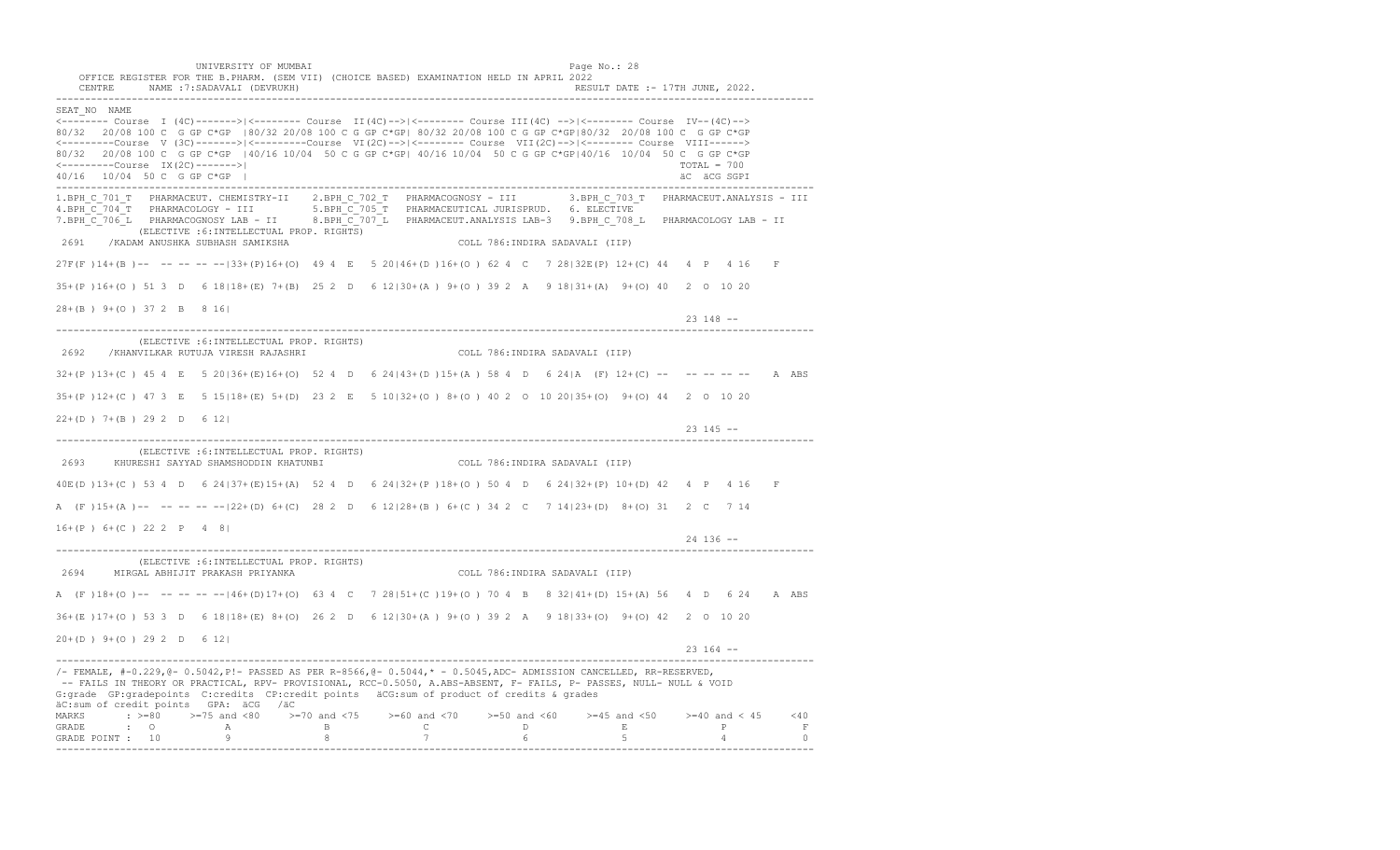UNIVERSITY OF MUMBAI Page No.: 29 OFFICE REGISTER FOR THE B.PHARM. (SEM VII) (CHOICE BASED) EXAMINATION HELD IN APRIL 2022 CENTRE NAME :7:SADAVALI (DEVRUKH) RESULT DATE :- 17TH JUNE, 2022. ---------------------------------------------------------------------------------------------------------------------------------- SEAT\_NO NAME <-------- Course I (4C)------->|<-------- Course II(4C)-->|<-------- Course III(4C) -->|<-------- Course IV--(4C)--> 80/32 20/08 100 C G GP C\*GP |80/32 20/08 100 C G GP C\*GP| 80/32 20/08 100 C G GP C\*GP|80/32 20/08 100 C G GP C\*GP <---------Course V (3C)------->|<---------Course VI(2C)-->|<-------- Course VII(2C)-->|<-------- Course VIII------> 80/32 20/08 100 C G GP C\*GP |40/16 10/04 50 C G GP C\*GP| 40/16 10/04 50 C G GP C\*GP|40/16 10/04 50 C G GP C\*GP <---------Course IX(2C)------->| TOTAL = 700 40/16 10/04 50 C G GP C\*GP | äC äCG SGPI ---------------------------------------------------------------------------------------------------------------------------------- 1.BPH\_C\_701\_T PHARMACEUT. CHEMISTRY-II 2.BPH\_C\_702\_T PHARMACOGNOSY - III 3.BPH\_C\_703\_T PHARMACEUT.ANALYSIS - III 4.BPH\_C\_704\_T PHARMACOLOGY - III 5.BPH\_C\_705\_T PHARMACEUTICAL JURISPRUD. 6. ELECTIVE 7.BPH\_C\_706\_L PHARMACOGNOSY LAB - II 8.BPH\_C\_707\_L PHARMACEUT.ANALYSIS LAB-3 9.BPH\_C\_708\_L PHARMACOLOGY LAB - II (ELECTIVE :6:INTELLECTUAL PROP. RIGHTS) 2695 /PAWAR ANUSHREE ANIL SHAILAJA COLL 786:INDIRA SADAVALI (IIP) 32 (P )19+(O ) 51 4 D 6 24|49+(C)17+(O) 66 4 C 7 28|49+(C )19+(O ) 68 4 C 7 28|36+(E) 18+(O) 54 4 D 6 24 P 43+(D )18+(O ) 61 3 C 7 21|17+(P) 9+(O) 26 2 D 6 12|30+(A ) 9+(O ) 39 2 A 9 18|30+(A) 9+(O) 39 2 A 9 18 24+(C ) 9+(O ) 33 2 C 7 14| 27 187 6.93 ---------------------------------------------------------------------------------------------------------------------------------- (ELECTIVE :6:INTELLECTUAL PROP. RIGHTS) 2696 SALUNKE OM MAYUR MANJIRI COLL 786:INDIRA SADAVALI (IIP) A (F )16+(O )-- -- -- -- --|45+(D)16+(O) 61 4 C 7 28|42+(D )15+(A ) 57 4 D 6 24|39+(E) 16+(O) 55 4 D 6 24 A ABS 45+(D )13+(C ) 58 3 D 6 18|20+(D) 9+(O) 29 2 D 6 12|30+(A ) 9+(O ) 39 2 A 9 18|32+(O) 10+(O) 42 2 O 10 20 24+(C ) 9+(O ) 33 2 C 7 14| 23 158 -- ---------------------------------------------------------------------------------------------------------------------------------- (ELECTIVE :6:INTELLECTUAL PROP. RIGHTS)<br>2697 TOKARE NITESH SAKHARAM CHANDANA 2697 TOKARE NITESH SAKHARAM CHANDANA COLL 786:INDIRA SADAVALI (IIP) 32+(P )12+(C ) 44 4 P 4 16|42 (D)15+(A) 57 4 D 6 24|39+(E )16+(O ) 55 4 D 6 24|32+(P) 9+(E) 41 4 P 4 16 P 36+(E )11+(D ) 47 3 E 5 15|17+(P) 6+(C) 23 2 E 5 10|32+(O ) 9+(O ) 41 2 O 10 20|30+(A) 9+(O) 39 2 A 9 18 18+(E ) 6+(C ) 24 2 E 5 10| 27 153 5.67 ---------------------------------------------------------------------------------------------------------------------------------- (ELECTIVE :6:INTELLECTUAL PROP. RIGHTS) 2698 /VIKHARE AMRUTA NILESH NEHA COLL 786:INDIRA SADAVALI (IIP) 18F(F )19+(O )-- -- -- -- --|43+(D)17+(O) 60 4 C 7 28|50+(C )19+(O ) 69 4 C 7 28|32+(P) 15+(A) 47 4 E 5 20 F 35+(P )13+(C ) 48 3 E 5 15|25+(C) 8+(O) 33 2 C 7 14|32+(O ) 9+(O ) 41 2 O 10 20|30+(A) 9+(O) 39 2 A 9 18 20+(D ) 8+(O ) 28 2 D 6 12| 23 155 -- ---------------------------------------------------------------------------------------------------------------------------------- /- FEMALE, #-0.229,@- 0.5042,P!- PASSED AS PER R-8566,@- 0.5044,\* - 0.5045,ADC- ADMISSION CANCELLED, RR-RESERVED, -- FAILS IN THEORY OR PRACTICAL, RPV- PROVISIONAL, RCC-0.5050, A.ABS-ABSENT, F- FAILS, P- PASSES, NULL- NULL & VOID G:grade GP:gradepoints C:credits CP:credit points äCG:sum of product of credits & grades äC:sum of credit points GPA: äCG /äC MARKS : >=80 >=75 and <80 >=70 and <75 >=60 and <70 >=50 and <60 >=45 and <50 >=40 and < 45 <40 GRADE : O A B C D E P F GRADE POINT : 10 9 8 7 6 5 4 0 ----------------------------------------------------------------------------------------------------------------------------------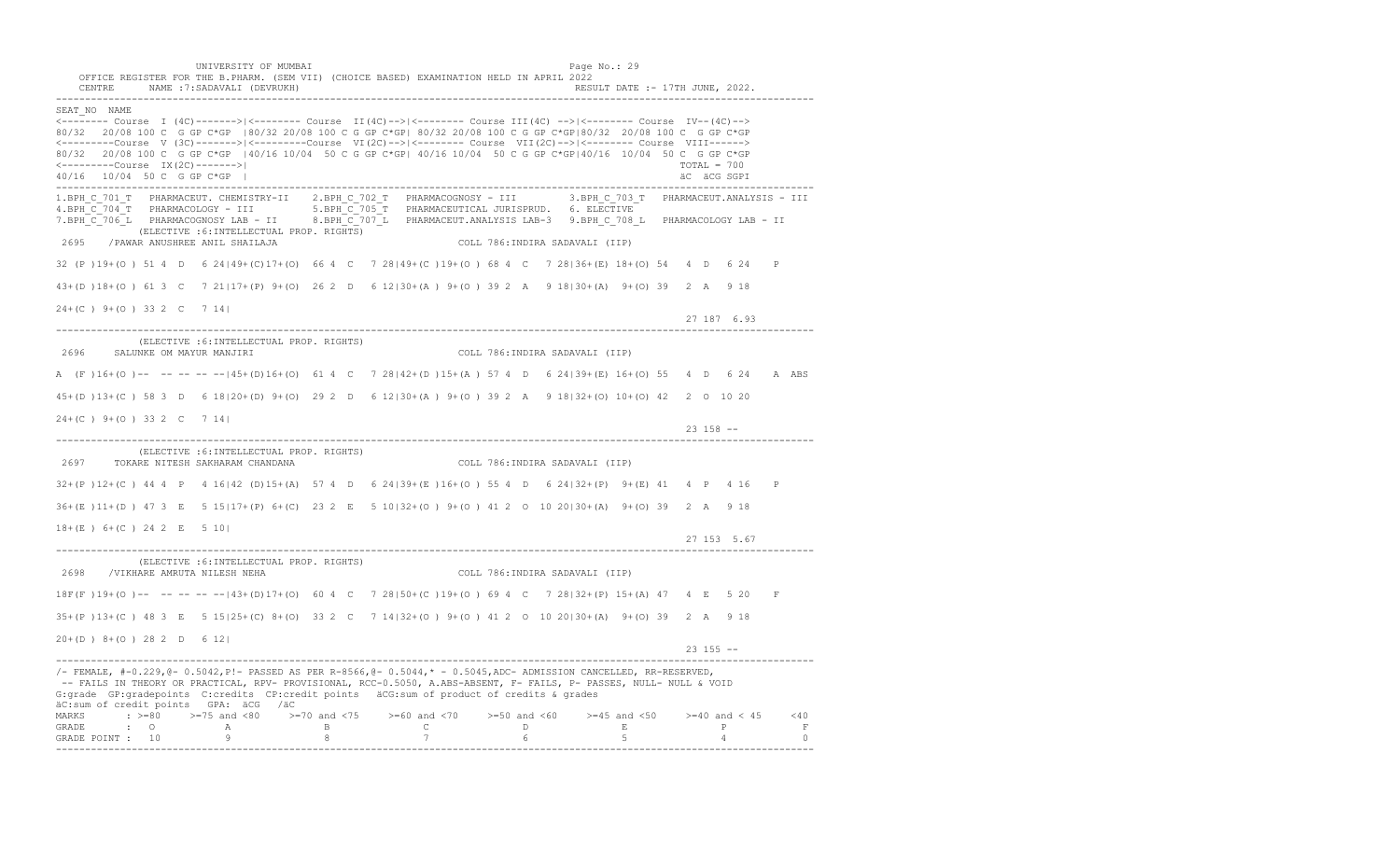|                                                   |            | UNIVERSITY   | OF<br>◡<br>the contract of the contract of the contract of the contract of the contract of the contract of the contract of | MUMBAI                                                                          |                                         |        |                           |  | Page<br>Nc | 30 |
|---------------------------------------------------|------------|--------------|----------------------------------------------------------------------------------------------------------------------------|---------------------------------------------------------------------------------|-----------------------------------------|--------|---------------------------|--|------------|----|
| <b>DECTORED</b><br>$\bigcap \Pi$ $\top$ $\bigcap$ | $H \cap D$ | mun n nuante |                                                                                                                            | $\sqrt{C}$ $\Box M$ $\overline{S}$ $\overline{T}$ $\overline{T}$ $\overline{S}$ | $I$ $C$ <sub>IIO</sub> $T$ $C$ $\Gamma$ | DACEDI | DVAMINAMION UDID IN ADDII |  | $\cap$     |    |

| OFFICE REGISTER FOR THE B.PHARM. (SEM VII) (CHOICE BASED) EXAMINATION HELD IN APRIL 2022<br>CENTRE NAME : 7: SADAVALI (DEVRUKH)<br>RESULT DATE :- 17TH JUNE, 2022.                                                                                                                                                                                                                                                                                                                                                                                                                                                                                                        |                                     |
|---------------------------------------------------------------------------------------------------------------------------------------------------------------------------------------------------------------------------------------------------------------------------------------------------------------------------------------------------------------------------------------------------------------------------------------------------------------------------------------------------------------------------------------------------------------------------------------------------------------------------------------------------------------------------|-------------------------------------|
| SEAT NO NAME<br><-------- Course I (4C)------->><------- Course II(4C)-->+<------- Course III(4C) -->+<------- Course IV--(4C)--><br>80/32 20/08 100 C G GP C*GP   80/32 20/08 100 C G GP C*GP  80/32 20/08 100 C G GP C*GP  80/32 20/08 100 C G GP C*GP<br><--------Course V (3C)-------> <--------Course VI(2C)--> <-------- Course VII(2C)--> <-------- Course VIII------><br>80/32 20/08 100 C G GP C*GP   40/16 10/04 50 C G GP C*GP  40/16 10/04 50 C G GP C*GP  40/16 10/04 50 C G GP C*GP<br>$\leftarrow$ --------Course IX(2C)-------><br>$TOTAL = 700$<br>40/16 10/04 50 C G GP C*GP  <br>äC äCG SGPI                                                           |                                     |
| 1.BPH C 701 T PHARMACEUT. CHEMISTRY-II 2.BPH C 702 T PHARMACOGNOSY - III 3.BPH C 703 T<br>PHARMACEUT.ANALYSIS - III<br>4.BPH C 704 T PHARMACOLOGY - III 5.BPH C 705 T PHARMACEUTICAL JURISPRUD. 6. ELECTIVE<br>7.BPH C 706 L PHARMACOGNOSY LAB - II 8.BPH C 707 L PHARMACEUT.ANALYSIS LAB-3 9.BPH C 708 L PHARMACOLOGY LAB - II<br>/- FEMALE, #-0.229,0- 0.5042, P!- PASSED AS PER R-8566,0- 0.5044,* - 0.5045, ADC- ADMISSION CANCELLED, RR-RESERVED,<br>-- FAILS IN THEORY OR PRACTICAL, RPV- PROVISIONAL, RCC-0.5050, A.ABS-ABSENT, F- FAILS, P- PASSES, NULL- NULL & VOID<br>G:grade GP:gradepoints C:credits CP:credit points aCG:sum of product of credits & grades |                                     |
| äC:sum of credit points GPA: äCG /äC<br>MARKS : >=80 >=75 and <80 >=70 and <75 >=60 and <70 >=50 and <60 >=45 and <50 >=40 and <45<br>GRADE : O<br>A<br>9<br>GRADE POINT : 10                                                                                                                                                                                                                                                                                                                                                                                                                                                                                             | $<$ 40<br>$\mathbf{F}$<br>$\bigcap$ |